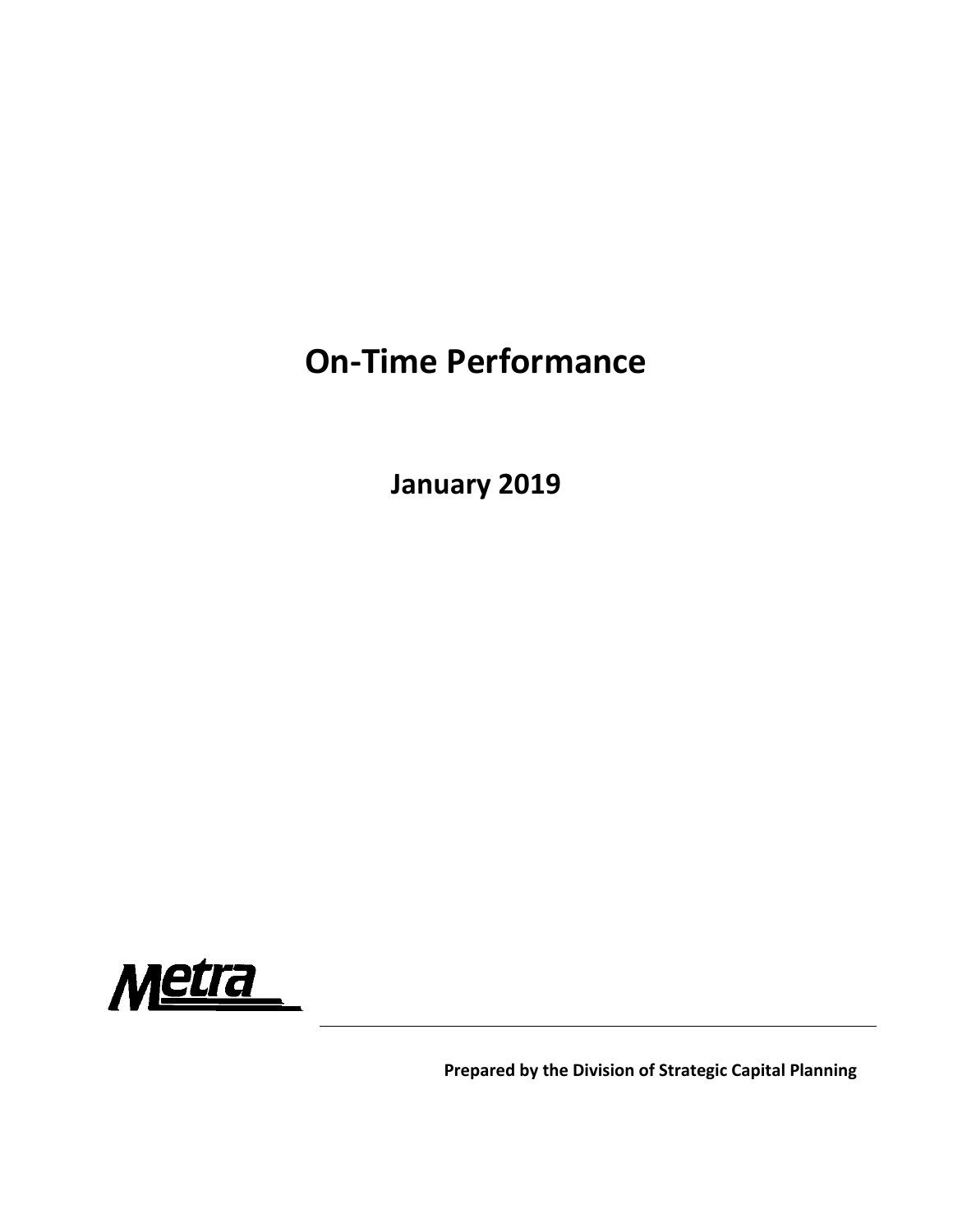# On‐Time Performance January 2019

This report presents an analysis of January 2019 train delays as reported for Metra's eleven rail lines. On‐ time is defined, for this analysis, as those regularly scheduled trains arriving at their last station stop less than six minutes behind schedule. Trains that are six minutes or more behind schedule, including annulled trains (trains that do not complete their scheduled runs), are regarded as late. "Extra" trains (trains added to handle special events but not shown in the regularly published timetables) are excluded from on-time performance calculations unless shown in special-event schedules that include all intermediate station stop times and are distributed publicly via Metra's website or on paper flyers. Cancelled (not annulled) trains and non‐revenue trains are also excluded from on‐time performance calculations.

# On‐Time Performance Tables

Table 1 shows the total number of scheduled and delayed trains for each line by service period for the current month.

Table 2 lists on-time percentages by line for each month and year since 2014.

Table 3 lists each weekday train that was less than 85% on-time for the current month, in order of line, train, and dates delayed. The codes in the *Delay Code* column of Table 3 are defined and shown sorted by cause category and carrier designation in Table 4.

Table 5 shows the number of delays by cause and line for the current month, including a 5‐year average. The table highlights the top two delay causes for each line.

Table 6 shows the number of delays by cause and line for year-to-date, including a 5-year average. The table highlights the top two delay causes for each line.

Table 7 shows the number of delays by cause and month for the current year and prior year. The table highlights the top two delay causes for each month.

For Tables 5 through 7, delays by cause are separated into *Metra/PSA* and *Foreign* designations, where applicable. *Metra/PSA* refers to delays that may be directly or indirectly attributed to Metra or Metra Purchase of Service Agreement partners (BNSF and UP) in commuter rail operation. *Foreign* refers to delays that may be directly or indirectly attributed to other carriers, including freight carriers, Amtrak, and NICTD, that affect Metra trains. *Foreign* also includes delays attributable to BNSF and Union Pacific freight operations. See Table 4 for a detailed breakdown of delay codes by cause category and carrier designation.

Table 8 shows the number of delays by duration and service period for each line.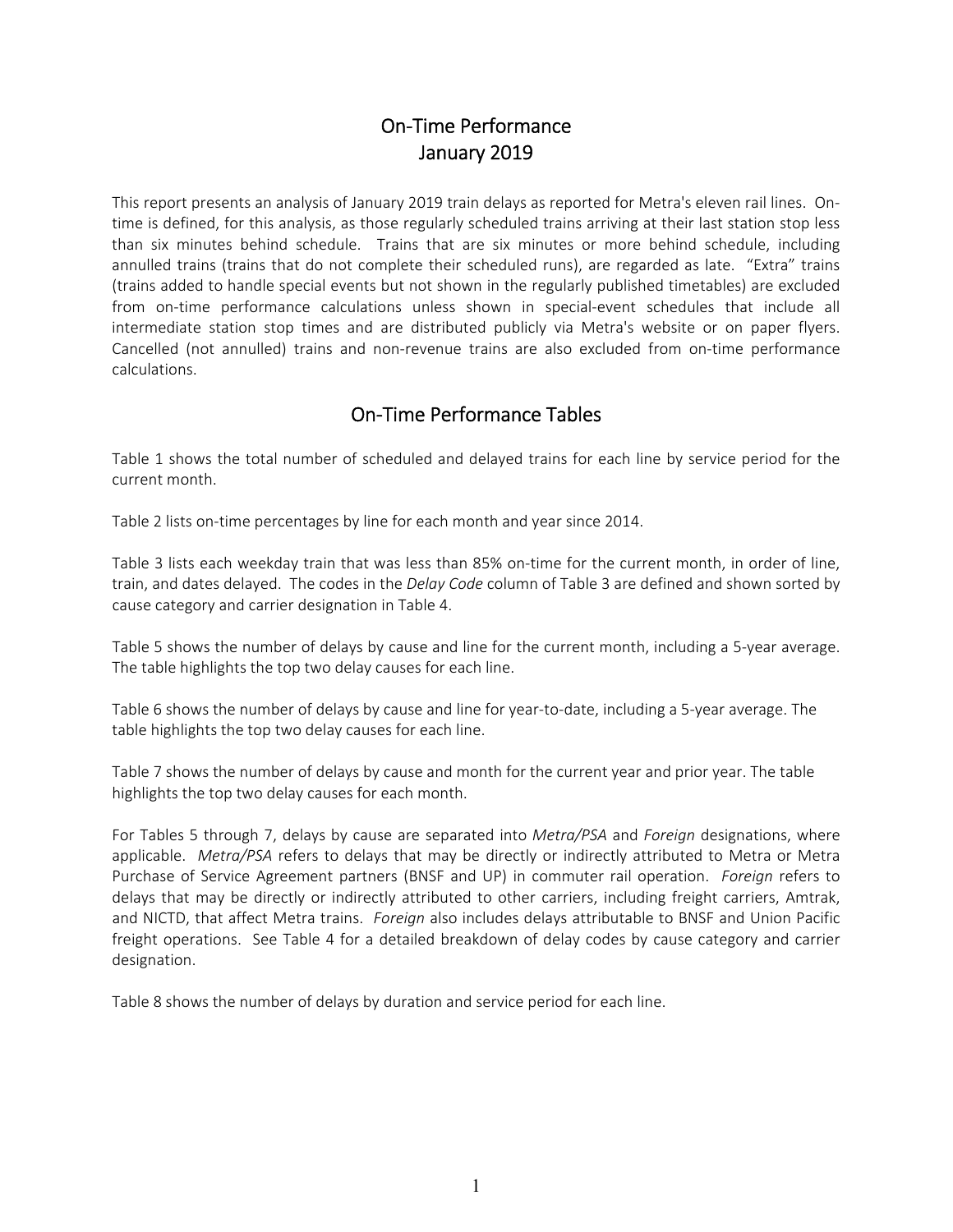# Reporting Calculations for Temporary Schedules & Special Events

Planned construction projects or special events can adversely affect on-time performance. Metra occasionally publishes full temporary schedules, which supersede the standard published schedules, to inform riders of possible delays or modifications to regular service. Metra also may publish informational notices to accompany temporary schedules. On-time performance is calculated using the temporary schedules and any accompanying notices.

# Changes in Reporting

In continued efforts to streamline and enhance the information provided in this report, Metra staff modified or removed the following tables effective with the March 2018 Report:

- *Table 1: Scheduled and Delayed Trains, and On‐Time Performance by Service Period and Line* Modified to include a year-to-date time period (except for January report).
- *Table 2: On‐Time Performance by Line and Branch* Made minor formatting changes.
- *Table 3: List of Weekday Trains less than 85% On‐Time* Made minor formatting changes.
- *Table 4: Delay Incident Codes and Definitions* Removed
- **•** Table 5: Delay Incident Codes Sorted by Cause Category & Carrier Designation Made minor formatting changes. Changed table number and title to *Table 4: Delay Codes by Cause Category & Carrier*.
- *Table 6: Frequency of Train Delays by Control and Line* Removed
- *Table 7: Number of Delays by Date* Removed
- Table 8: Frequency of Train Delays by Cause and Line Added shading to highlight the top two delay causes for each line. Changed table number and title to *Table 5: Train Delays by Cause and Line*.
- *Table 9: Frequency of Train Delays by Cause and Line* Added shading to highlight the top two delay causes for each line. Changed table number and title to *Table 6: Train Delays by Cause & Line – YTD*.
- **•** Table 10: Frequency of Train Delays by Cause & Month Added shading to highlight the top two delay causes for each month. Changed table number and title to *Table 7: Train Delays by Cause & Month*.
- *Table 11*: *Freight Delays* Removed
- *Table 12: Frequency of Lift‐Deployment Train Delays by Line & Month* ‐ Removed
- *Table 13: Frequency of Train Delays by Duration* Included delay information for the Saturday and Sunday service periods. Changed table number and title to *Table 8: Train Delays by Duration*.
- *Table 14: Average Length of Delay by Service Period, in Minutes* Removed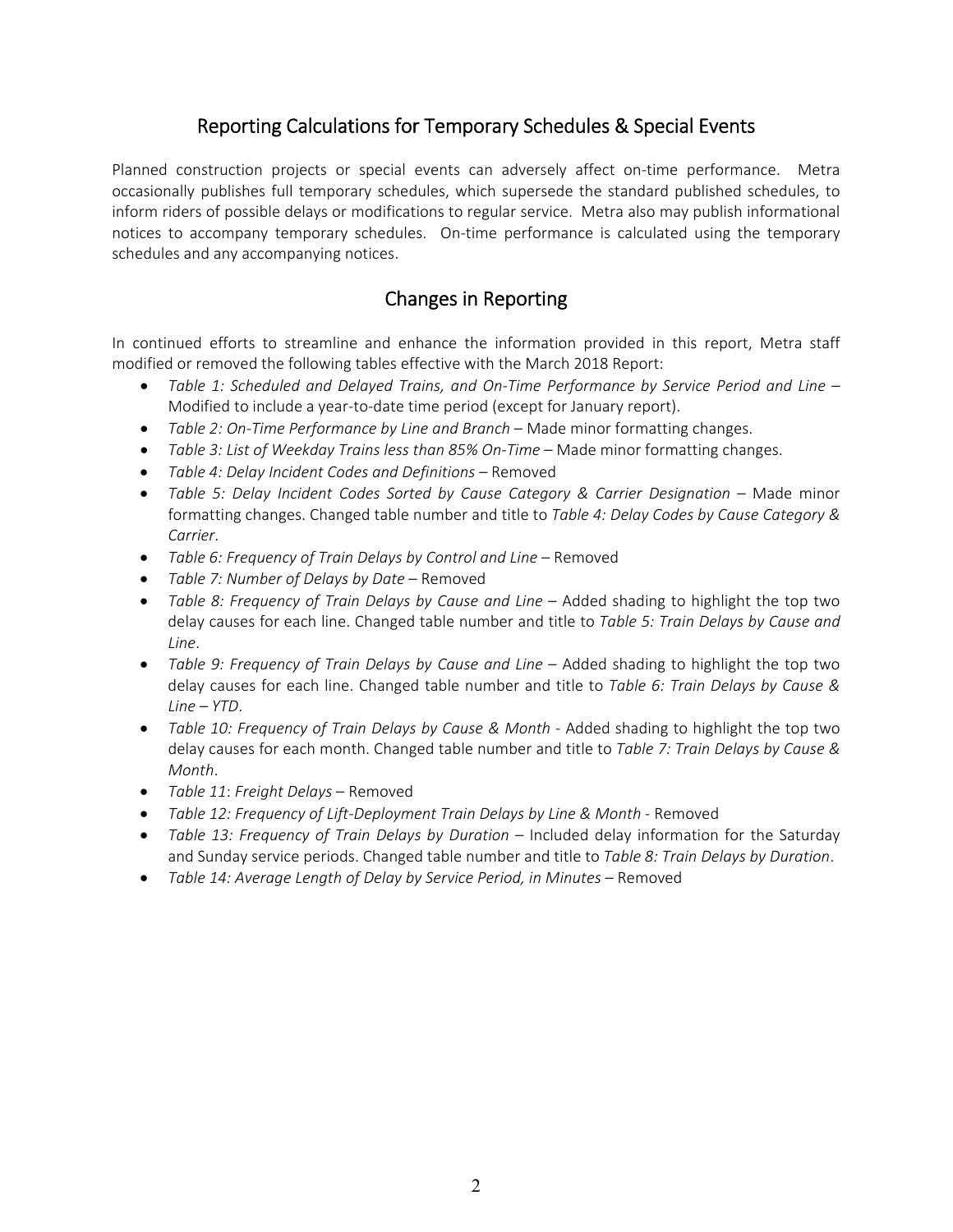|                    |                            |                       |                    |                            | Weekdays              |                    |                            |                       |                    | Weekends                   |                       |                    |                            |                               |                    | <b>Total</b>               |                       |                    |
|--------------------|----------------------------|-----------------------|--------------------|----------------------------|-----------------------|--------------------|----------------------------|-----------------------|--------------------|----------------------------|-----------------------|--------------------|----------------------------|-------------------------------|--------------------|----------------------------|-----------------------|--------------------|
|                    |                            | Peak*                 |                    |                            | Off-Peak**            |                    |                            | <b>Total</b>          |                    |                            | <b>Saturdays</b>      |                    |                            | <b>Sundays &amp; Holidays</b> |                    |                            |                       |                    |
|                    | <b>Trains</b><br>Scheduled | <b>Trains</b><br>Late | Percent<br>On-Time | <b>Trains</b><br>Scheduled | <b>Trains</b><br>Late | Percent<br>On-Time | <b>Trains</b><br>Scheduled | <b>Trains</b><br>Late | Percent<br>On-Time | <b>Trains</b><br>Scheduled | <b>Trains</b><br>Late | Percent<br>On-Time | <b>Trains</b><br>Scheduled | <b>Trains</b><br>Late         | Percent<br>On-Time | <b>Trains</b><br>Scheduled | <b>Trains</b><br>Late | Percent<br>On-Time |
| <b>BNSF</b>        | 1,126                      | 115                   | 89.8%              | 864                        | 43                    | 95.0%              | 1,990                      | 158                   | 92.1%              | 112                        | 3                     | 97.3%              | 90                         | 0                             | 100.0%             | 2,192                      | 161                   | 92.7%              |
| <b>Elec</b><br>-ML | 847                        | 21                    | 97.5%              | 872                        | 39                    | 95.5%              | 1,719                      | 60                    | 96.5%              | 160                        | $\overline{2}$        | 98.8%              | 100                        | 0                             | 100.0%             | 1,979                      | 62                    | 96.9%              |
| -BI                | 263                        | 15                    | 94.3%              | 287                        | 10                    | 96.5%              | 550                        | 25                    | 95.5%              | 32                         | 0                     | 100.0%             |                            |                               |                    | 582                        | 25                    | 95.7%              |
| -SC                | 266                        | 12                    | 95.5%              | 646                        | 32                    | 95.0%              | 912                        | 44                    | 95.2%              | 128                        | $\overline{1}$        | 99.2%              | 100                        | $\overline{2}$                | 98.0%              | 1,140                      | 47                    | 95.9%              |
| <b>Subtotal</b>    | 1,376                      | 48                    | 96.5%              | 1,805                      | 81                    | 95.5%              | 3,181                      | 129                   | 95.9%              | 320                        | 3                     | 99.1%              | 200                        | $\overline{2}$                | 99.0%              | 3,701                      | 134                   | 96.4%              |
| Heritage           | 132                        | 24                    | 81.8%              | 22                         | 4                     | 81.8%              | 154                        | 28                    | 81.8%              |                            |                       |                    |                            |                               |                    | 154                        | 28                    | 81.8%              |
| Milw -N            | 528                        | 69                    | 86.9%              | 730                        | 78                    | 89.3%              | 1,258                      | 147                   | 88.3%              | 80                         | 3                     | 96.3%              | 90                         | 15                            | 83.3%              | 1,428                      | 165                   | 88.4%              |
| -W                 | 568                        | 52                    | 90.8%              | 662                        | 49                    | 92.6%              | 1,230                      | 101                   | 91.8%              | 96                         | $\overline{5}$        | 94.8%              | 90                         | $\overline{3}$                | 96.7%              | 1,416                      | 109                   | 92.3%              |
| <b>Subtotal</b>    | 1,096                      | 121                   | 89.0%              | 1,392                      | 127                   | 90.9%              | 2,488                      | 248                   | 90.0%              | 176                        | 8                     | 95.5%              | 180                        | 18                            | 90.0%              | 2,844                      | 274                   | 90.4%              |
| <b>NCS</b>         | 194                        | 30                    | 84.5%              | 234                        | 23                    | 90.2%              | 428                        | 53                    | 87.6%              |                            |                       |                    |                            |                               |                    | 428                        | 53                    | 87.6%              |
| llrı               | 762                        | 108                   | 85.8%              | 680                        | 64                    | 90.6%              | 1,442                      | 172                   | 88.1%              | 128                        | $\overline{2}$        | 98.4%              | 140                        | $\mathbf{1}$                  | 99.3%              | 1,710                      | 175                   | 89.8%              |
| <b>SWS</b>         | 236                        | 21                    | 91.1%              | 414                        | 44                    | 89.4%              | 650                        | 65                    | 90.0%              | 24                         | $\Omega$              | 100.0%             |                            |                               |                    | 674                        | 65                    | 90.4%              |
| lup<br>-N          | 644                        | 91                    | 85.9%              | 859                        | 49                    | 94.3%              | 1,503                      | 140                   | 90.7%              | 104                        | 16                    | 84.6%              | 90                         | $\overline{2}$                | 97.8%              | 1,697                      | 158                   | 90.7%              |
| -NW                | 720                        | 99                    | 86.3%              | 691                        | 40                    | 94.2%              | 1,411                      | 139                   | 90.1%              | 96                         | 5                     | 94.8%              | 75                         | 10                            | 86.7%              | 1,582                      | 154                   | 90.3%              |
| -W                 | 586                        | 59                    | 89.9%              | 695                        | 71                    | 89.8%              | 1,281                      | 130                   | 89.9%              | 80                         | $\overline{4}$        | 95.0%              | 90                         | $\overline{5}$                | 94.4%              | 1,451                      | 139                   | 90.4%              |
| <b>Subtotal</b>    | 1,950                      | 249                   | 87.2%              | 2,245                      | 160                   | 92.9%              | 4,195                      | 409                   | 90.3%              | 280                        | 25                    | 91.1%              | 255                        | 17                            | 93.3%              | 4,730                      | 451                   | 90.5%              |
| <b>System</b>      | 6.872                      | 716                   | 89.6%              | 7.656                      | 546                   | 92.9%              | 14,528 1,262               |                       | 91.3%              | 1,040                      | 41                    | 96.1%              | 865                        | 38                            | 95.6%              | 16.433                     | 1,341                 | 91.8%              |

### **Table 1: Scheduled Trains, Delayed Trains, and On‐Time Performance by Service Period and Line January 2019**

\*Includes peak direction trains operating during weekday peak periods. \*\*Includes all other weekday trains.

Delays data for most recent month is final (03/06/19) version from TOPS.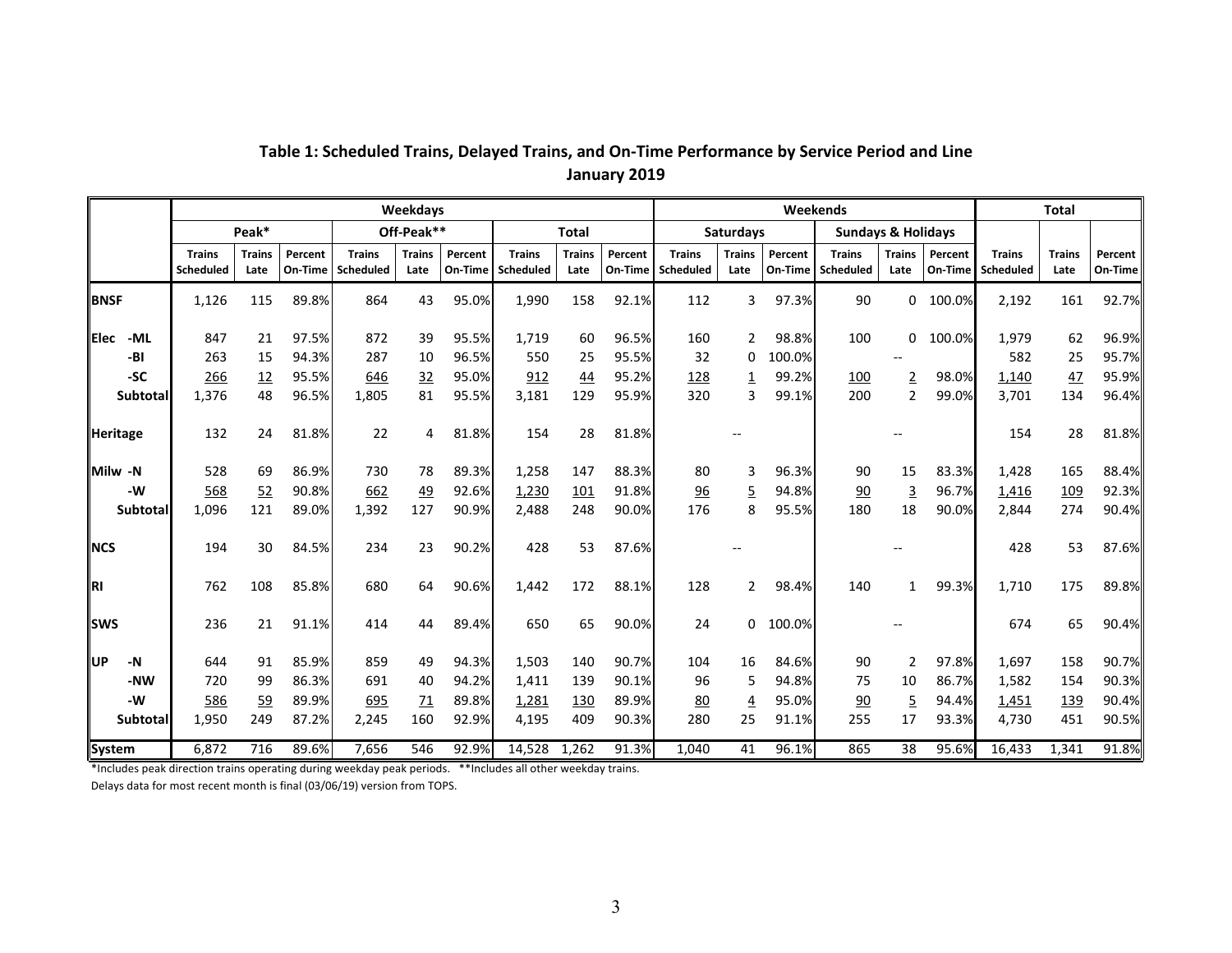| Line<br>Year              | Jan          | Feb          | Mar          | Apr          | May          | Jun          | Jul          | Aug          | Sep          | Oct          | Nov          | Dec          | Jan-Jan   Annual |                |
|---------------------------|--------------|--------------|--------------|--------------|--------------|--------------|--------------|--------------|--------------|--------------|--------------|--------------|------------------|----------------|
| 2014<br><b>BNSF</b>       | 78.6         | 84.6         | 95.6         | 92.0         | 82.2         | 82.0         | 94.1         | 91.4         | 94.1         | 92.2         | 95.2         | 94.1         | 78.6%            | 89.7%          |
| 2015                      | 90.9         | 90.1         | 96.8         | 97.5         | 96.6         | 92.4         | 93.0         | 95.4         | 95.8         | 93.6         | 93.5         | 97.4         | 90.9%            | 94.4%          |
| 2016                      | 93.2         | 93.8         | 95.9         | 96.8         | 94.0         | 93.5         | 93.8         | 91.4         | 91.3         | 95.2         | 95.4         | 93.1         | 93.2%            | 94.0%          |
| 2017                      | 95.9         | 95.6         | 96.2         | 96.3         | 95.4         | 93.7         | 96.2         | 94.4         | 92.7         | 93.8         | 91.8         | 92.1         | 95.9%            | 94.5%          |
| 2018                      | 89.6         | 91.6         | 92.7         | 94.2         | 90.5         | 92.2         | 91.6         | 92.7         | 92.0         | 92.4         | 92.5         | 95.1         | 89.6%            | 92.2%          |
| 2019                      | 92.7         |              |              |              |              |              |              |              |              |              |              |              | 92.7%            |                |
| 2014-2018 average         | 89.6         | 91.2         | 95.4         | 95.4         | 91.7         | 90.8         | 93.7         | 93.0         | 93.2         | 93.4         | 93.7         | 94.4         | 89.6%            | 93.0%          |
|                           |              |              |              |              |              |              |              |              |              |              |              |              |                  |                |
| 2014<br><b>Electric</b>   | 93.7         | 95.3         | 97.7         | 98.8         | 98.3         | 97.4         | 96.7         | 98.1         | 98.7         | 98.4         | 98.6         | 98.7         | 93.7%            | 97.5%          |
| 2015                      | 96.3         | 95.4         | 98.4         | 98.4         | 98.3         | 97.7         | 96.5         | 98.2         | 97.9         | 97.8         | 97.8         | 99.0         | 96.3%            | 97.6%          |
| 2016                      | 98.0         | 98.6         | 98.8         | 98.9         | 98.9         | 96.5         | 97.9         | 98.5         | 97.1         | 98.6         | 97.7         | 97.7         | 98.0%            | 98.1%          |
| 2017                      | 95.6         | 98.9         | 98.3         | 98.9         | 98.7         | 97.1         | 98.7         | 98.5         | 98.2         | 98.3         | 97.8         | 98.4         | 95.6%            | 98.1%          |
| 2018                      | 97.7         | 97.2         | 99.1         | 99.0         | 99.2         | 97.7         | 98.2         | 98.6         | 98.6         | 98.2         | 97.7         | 95.9         | 97.7%            | 98.1%          |
| 2019<br>2014-2018 average | 96.4<br>96.2 | 97.1         | 98.5         | 98.8         | 98.7         | 97.2         | 97.6         | 98.4         | 98.1         | 98.3         | 97.9         | 98.0         | 96.4%<br>96.2%   | 97.9%          |
|                           |              |              |              |              |              |              |              |              |              |              |              |              |                  |                |
| 2014<br><b>Heritage</b>   | 79.5         | 75.8         | 88.1         | 93.2         | 92.1         | 94.4         | 94.7         | 93.7         | 92.1         | 97.8         | 96.5         | 98.5         | 79.5%            | 91.4%          |
| 2015                      | 92.1         | 90.0         | 96.2         | 88.6         | 85.8         | 89.4         | 92.0         | 85.7         | 86.5         | 98.5         | 85.0         | 90.9         | 92.1%            | 90.2%          |
| 2016                      | 90.0         | 92.9         | 97.4         | 97.3         | 95.2         | 94.8         | 87.9         | 94.4         | 94.6         | 98.0         | 94.6         | 91.8         | 90.0%            | 94.2%          |
| 2017                      | 93.9         | 94.3         | 96.9         | 96.4         | 94.2         | 89.0         | 90.7         | 97.5         | 95.7         | 90.3         | 88.4         | 90.7         | 93.9%            | 93.2%          |
| 2018                      | 86.4         | 90.7         | 90.9         | 95.2         | 73.4         | 87.1         | 93.9         | 93.2         | 96.2         | 88.8         | 87.8         | 90.7         | 86.4%            | 89.4%          |
| 2019                      | 81.8         |              |              |              |              |              |              |              |              |              |              |              | 81.8%            |                |
| 2014-2018 average         | 88.4         | 89.0         | 94.1         | 94.3         | 88.0         | 90.9         | 91.8         | 93.2         | 93.2         | 94.4         | 90.4         | 92.5         | 88.4%            | 91.7%          |
|                           |              |              |              |              |              |              |              |              |              |              |              |              |                  |                |
| Milw - N<br>2014          | 73.1         | 81.9         | 89.5         | 97.9         | 95.1         | 91.1         | 96.0         | 95.2         | 95.5         | 96.2         | 95.4         | 93.5         | 73.1%            | 91.7%          |
| 2015<br>2016              | 91.8<br>95.3 | 87.9<br>94.2 | 93.5<br>95.7 | 95.1<br>96.8 | 95.4         | 94.8         | 97.1         | 94.9<br>93.1 | 95.6<br>93.8 | 97.9         | 97.0         | 96.8         | 91.8%            | 94.9%          |
| 2017                      | 95.3         |              | 96.5         | 96.1         | 92.5         | 92.9         | 95.0<br>88.4 | 93.1         | 90.4         | 97.5<br>93.9 | 95.1<br>94.8 | 93.8         | 95.3%            | 94.6%          |
| 2018                      | 91.8         | 95.6<br>89.2 | 95.2         | 91.6         | 95.9<br>92.4 | 93.4<br>93.6 | 94.8         | 94.8         | 92.4         | 92.0         | 90.3         | 92.4<br>94.3 | 95.3%<br>91.8%   | 93.8%<br>92.7% |
| 2019                      | 88.4         |              |              |              |              |              |              |              |              |              |              |              | 88.4%            |                |
| 2014-2018 average         | 89.4         | 89.8         | 94.1         | 95.5         | 94.3         | 93.2         | 94.3         | 94.2         | 93.6         | 95.5         | 94.5         | 94.2         | 89.4%            | 93.6%          |
|                           |              |              |              |              |              |              |              |              |              |              |              |              |                  |                |
| Milw - W<br>2014          | 84.8         | 88.4         | 91.4         | 97.6         | 95.9         | 92.2         | 94.0         | 93.5         | 96.7         | 95.5         | 97.7         | 94.6         | 84.8%            | 93.5%          |
| 2015                      | 93.6         | 93.0         | 94.8         | 97.7         | 97.2         | 95.4         | 96.6         | 96.8         | 97.8         | 99.0         | 98.2         | 96.5         | 93.6%            | 96.4%          |
| 2016                      | 94.0         | 95.3         | 94.4         | 96.0         | 94.9         | 93.6         | 92.1         | 95.2         | 97.4         | 97.0         | 95.6         | 93.3         | 94.0%            | 94.9%          |
| 2017                      | 96.9         | 95.2         | 95.2         | 95.6         | 97.5         | 95.8         | 96.3         | 96.3         | 95.5         | 96.7         | 96.9         | 88.2         | 96.9%            | 95.5%          |
| 2018                      | 94.7         | 91.3         | 96.3         | 97.7         | 95.8         | 96.5         | 97.4         | 96.6         | 96.4         | 95.7         | 93.2         | 96.6         | 94.7%            | 95.7%          |
| 2019                      | 92.3         |              |              |              |              |              |              |              |              |              |              |              | 92.3%            |                |
| 2014-2018 average         | 92.8         | 92.7         | 94.4         | 96.9         | 96.3         | 94.7         | 95.3         | 95.7         | 96.8         | 96.8         | 96.3         | 93.9         | 92.8%            | 95.2%          |
| <b>NCS</b><br>2014        | 76.0         | 81.1         | 88.5         | 96.3         | 88.5         | 89.2         | 94.0         | 88.5         | 95.2         | 90.9         | 97.8         | 91.9         | 76.0%            | 89.9%          |
| 2015                      | 93.9         | 82.5         | 92.6         | 94.8         | 95.7         | 94.8         | 96.0         | 92.6         | 95.2         | 97.1         | 96.1         | 93.6         | 93.9%            | 93.8%          |
| 2016                      | 92.3         | 95.5         | 91.7         | 93.3         | 94.4         | 96.3         | 95.0         | 96.4         | 96.1         | 95.5         | 95.2         | 92.6         | 92.3%            | 94.5%          |
| 2017                      | 92.6         | 91.6         | 95.1         | 95.2         | 95.5         | 95.7         | 94.8         | 98.0         | 92.7         | 91.9         | 92.6         | 92.0         | 92.6%            | 94.0%          |
| 2018                      | 93.2         | 86.4         | 95.9         | 95.5         | 90.0         | 92.9         | 98.8         | 93.3         | 93.2         | 96.1         | 90.0         | 88.5         | 93.2%            | 92.9%          |
| 2019                      | 87.6         |              |              |              |              |              |              |              |              |              |              |              | 87.6%            |                |
| 2014-2018 average         | 89.6         | 87.5         | 92.7         | 95.0         | 92.8         | 93.8         | 95.7         | 93.9         | 94.6         | 94.2         | 94.4         | 91.9         | 89.6%            | 93.0%          |

**Table 2: On‐Time Performance by Line**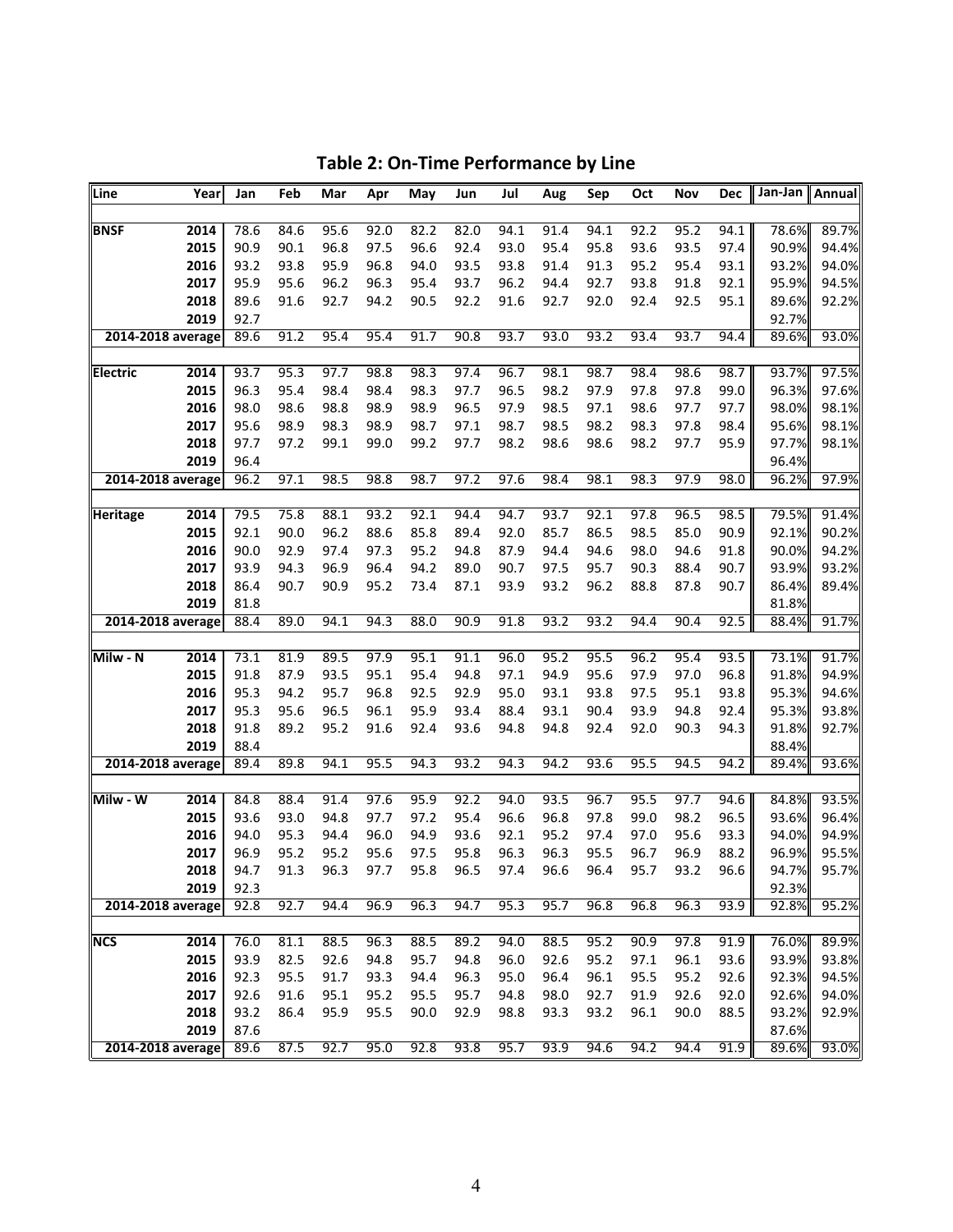| Line<br>Year               | Jan  | Feb  | Mar  | Apr  | May  | Jun  | Jul  | Aug  | Sep  | Oct  | Nov  | <b>Dec</b> | Jan-Jan   Annual |       |
|----------------------------|------|------|------|------|------|------|------|------|------|------|------|------------|------------------|-------|
|                            |      |      |      |      |      |      |      |      |      |      |      |            |                  |       |
| <b>RI</b><br>2014          | 82.5 | 83.4 | 93.4 | 95.3 | 95.7 | 92.5 | 95.1 | 97.2 | 96.6 | 97.3 | 97.9 | 98.6       | 82.5%            | 93.8% |
| 2015                       | 97.4 | 95.3 | 98.9 | 98.7 | 97.8 | 97.4 | 94.2 | 97.0 | 96.3 | 97.3 | 97.1 | 97.4       | 97.4%            | 97.1% |
| 2016                       | 92.6 | 96.2 | 95.8 | 96.5 | 97.9 | 96.2 | 93.5 | 96.3 | 96.0 | 98.2 | 97.9 | 95.3       | 92.6%            | 96.1% |
| 2017                       | 95.2 | 97.1 | 97.8 | 98.0 | 94.6 | 96.0 | 95.3 | 95.2 | 95.7 | 95.9 | 94.0 | 92.8       | 95.2%            | 95.7% |
| 2018                       | 92.2 | 90.2 | 95.7 | 96.8 | 94.8 | 95.0 | 96.7 | 94.9 | 95.6 | 97.2 | 93.3 | 95.4       | 92.2%            | 94.8% |
| 2019                       | 89.8 |      |      |      |      |      |      |      |      |      |      |            | 89.8%            |       |
| 2014-2018 average          | 92.0 | 92.6 | 96.4 | 97.1 | 96.1 | 95.5 | 94.9 | 96.1 | 96.0 | 97.2 | 96.0 | 95.9       | 92.0%            | 95.5% |
|                            |      |      |      |      |      |      |      |      |      |      |      |            |                  |       |
| SWS<br>2014                | 83.0 | 92.0 | 93.5 | 94.9 | 93.2 | 92.8 | 93.9 | 95.2 | 94.2 | 92.0 | 90.2 | 96.2       | 83.0%            | 92.6% |
| 2015                       | 94.7 | 89.7 | 95.6 | 96.1 | 96.3 | 91.1 | 92.4 | 93.8 | 97.6 | 96.8 | 96.0 | 94.4       | 94.7%            | 94.5% |
| 2016                       | 95.6 | 97.2 | 97.8 | 95.6 | 91.9 | 95.3 | 94.1 | 93.3 | 91.6 | 97.4 | 96.6 | 96.2       | 95.6%            | 95.2% |
| 2017                       | 96.2 | 94.1 | 96.4 | 97.3 | 92.8 | 97.1 | 97.1 | 94.3 | 96.3 | 93.7 | 90.1 | 93.8       | 96.2%            | 94.9% |
| 2018                       | 93.9 | 90.5 | 92.0 | 95.4 | 92.4 | 87.1 | 91.9 | 92.7 | 94.8 | 93.6 | 93.1 | 95.2       | 93.9%            | 92.7% |
| 2019                       | 90.4 |      |      |      |      |      |      |      |      |      |      |            | 90.4%            |       |
| 2014-2018 average          | 92.6 | 92.8 | 95.1 | 95.8 | 93.3 | 92.7 | 93.8 | 93.8 | 94.9 | 94.7 | 93.2 | 95.2       | 92.6%            | 94.0% |
|                            |      |      |      |      |      |      |      |      |      |      |      |            |                  |       |
| 2014<br><b>UP - N</b>      | 91.2 | 92.1 | 97.4 | 97.8 | 97.4 | 97.2 | 97.6 | 98.1 | 97.6 | 97.4 | 97.8 | 98.3       | 91.2%            | 96.7% |
| 2015                       | 98.6 | 95.6 | 98.3 | 97.1 | 97.7 | 98.2 | 97.0 | 95.9 | 98.2 | 97.0 | 97.6 | 98.4       | 98.6%            | 97.5% |
| 2016                       | 96.9 | 98.6 | 97.1 | 98.3 | 98.3 | 98.2 | 97.0 | 96.0 | 98.1 | 99.1 | 98.0 | 98.1       | 96.9%            | 97.8% |
| 2017                       | 95.6 | 99.0 | 98.3 | 97.0 | 97.3 | 97.3 | 95.6 | 97.7 | 96.9 | 98.1 | 96.9 | 96.0       | 95.6%            | 97.2% |
| 2018                       | 97.6 | 94.2 | 97.1 | 97.4 | 97.6 | 97.2 | 97.7 | 96.6 | 97.4 | 96.8 | 94.2 | 94.8       | 97.6%            | 96.6% |
| 2019                       | 90.7 |      |      |      |      |      |      |      |      |      |      |            | 90.7%            |       |
| 2014-2018 average          | 96.0 | 95.9 | 97.7 | 97.5 | 97.7 | 97.6 | 97.0 | 96.9 | 97.7 | 97.7 | 96.9 | 97.2       | 96.0%            | 97.1% |
| UP - NW<br>2014            | 86.6 | 91.1 | 96.3 | 98.6 | 95.6 | 95.2 | 94.7 | 97.4 | 98.3 | 95.0 | 97.1 | 96.2       | 86.6%            | 95.2% |
| 2015                       | 96.0 | 91.6 | 97.6 | 96.3 | 96.9 | 96.8 | 94.1 | 96.5 | 96.1 | 97.5 | 96.7 | 97.5       | 96.0%            | 96.2% |
| 2016                       | 97.0 | 98.1 | 97.8 | 98.1 | 96.0 | 96.6 | 94.9 | 96.8 | 96.9 | 96.5 | 93.2 | 93.4       | 97.0%            | 96.3% |
| 2017                       | 96.2 | 97.4 | 98.1 | 93.7 | 97.2 | 93.3 | 92.2 | 94.6 | 93.8 | 94.8 | 95.6 | 94.6       | 96.2%            | 95.1% |
| 2018                       | 95.7 | 90.7 | 95.8 | 98.0 | 95.6 | 91.3 | 95.5 | 95.8 | 94.7 | 97.8 | 92.4 | 94.9       | 95.7%            | 94.9% |
| 2019                       | 90.3 |      |      |      |      |      |      |      |      |      |      |            | 90.3%            |       |
| 2014-2018 average          | 94.3 | 93.8 | 97.1 | 97.0 | 96.3 | 94.7 | 94.3 | 96.2 | 96.0 | 96.3 | 95.0 | 95.4       | 94.3%            | 95.5% |
|                            |      |      |      |      |      |      |      |      |      |      |      |            |                  |       |
| <b>UP - W</b><br>2014      | 85.9 | 90.9 | 94.4 | 96.7 | 96.4 | 94.8 | 96.4 | 94.3 | 96.7 | 94.6 | 95.9 | 96.2       | 85.9%            | 94.4% |
| 2015                       | 93.9 | 91.1 | 96.1 | 96.3 | 97.5 | 93.9 | 93.9 | 95.9 | 96.0 | 96.1 | 97.3 | 96.8       | 93.9%            | 95.4% |
| 2016                       | 97.8 | 93.4 | 97.2 | 96.7 | 90.1 | 94.4 | 96.6 | 96.0 | 96.2 | 95.6 | 94.0 | 92.9       | 97.8%            | 95.1% |
| 2017                       | 95.0 | 96.5 | 96.1 | 92.9 | 93.8 | 92.4 | 94.8 | 94.3 | 94.7 | 92.9 | 94.8 | 90.7       | 95.0%            | 94.1% |
| 2018                       | 92.3 | 89.0 | 94.4 | 92.8 | 88.9 | 93.9 | 91.6 | 89.9 | 92.9 | 92.2 | 91.2 | 88.5       | 92.3%            | 91.5% |
| 2019                       | 90.4 |      |      |      |      |      |      |      |      |      |      |            | 90.4%            |       |
| 2014-2018 average          | 92.9 | 92.2 | 95.7 | 95.1 | 93.3 | 93.9 | 94.6 | 94.0 | 95.3 | 94.3 | 94.6 | 93.1       | 92.9%            | 94.1% |
|                            |      |      |      |      |      |      |      |      |      |      |      |            |                  |       |
| 2014<br>System             | 85.6 | 89.3 | 94.9 | 96.8 | 94.5 | 93.1 | 95.6 | 95.7 | 96.8 | 95.9 | 96.9 | 96.5       | 85.6%            | 94.3% |
| 2015<br>excluding          | 94.9 | 92.5 | 97.0 | 97.2 | 97.2 | 95.8 | 95.3 | 96.3 | 96.8 | 97.0 | 96.8 | 97.5       | 94.9%            | 96.2% |
| <b>South Shore</b><br>2016 | 95.8 | 96.4 | 96.8 | 97.4 | 95.8 | 95.5 | 95.4 | 95.7 | 95.7 | 97.4 | 96.2 | 95.2       | 95.8%            | 96.1% |
| 2017                       | 95.6 | 96.9 | 97.2 | 96.6 | 96.5 | 95.3 | 95.5 | 96.0 | 95.2 | 95.7 | 95.2 | 93.9       | 95.6%            | 95.8% |
| 2018                       | 94.2 | 92.3 | 95.9 | 96.3 | 94.5 | 94.6 | 95.6 | 95.3 | 95.4 | 95.5 | 93.6 | 94.6       | 94.2%            | 94.8% |
| 2019                       | 91.8 |      |      |      |      |      |      |      |      |      |      |            | 91.8%            |       |
| 2014-2018 average          | 93.2 | 93.5 | 96.4 | 96.9 | 95.7 | 94.9 | 95.5 | 95.8 | 96.0 | 96.3 | 95.7 | 95.6       | 93.2%            | 95.5% |

**Table 2 (continued): On‐Time Performance by Line**

Delays data for most recent month is final (03/06/19) version from TOPS.

'2014-2018 average' calculated by summing the delays over the five years, summing the trains run over the five years, and calculating their ratio.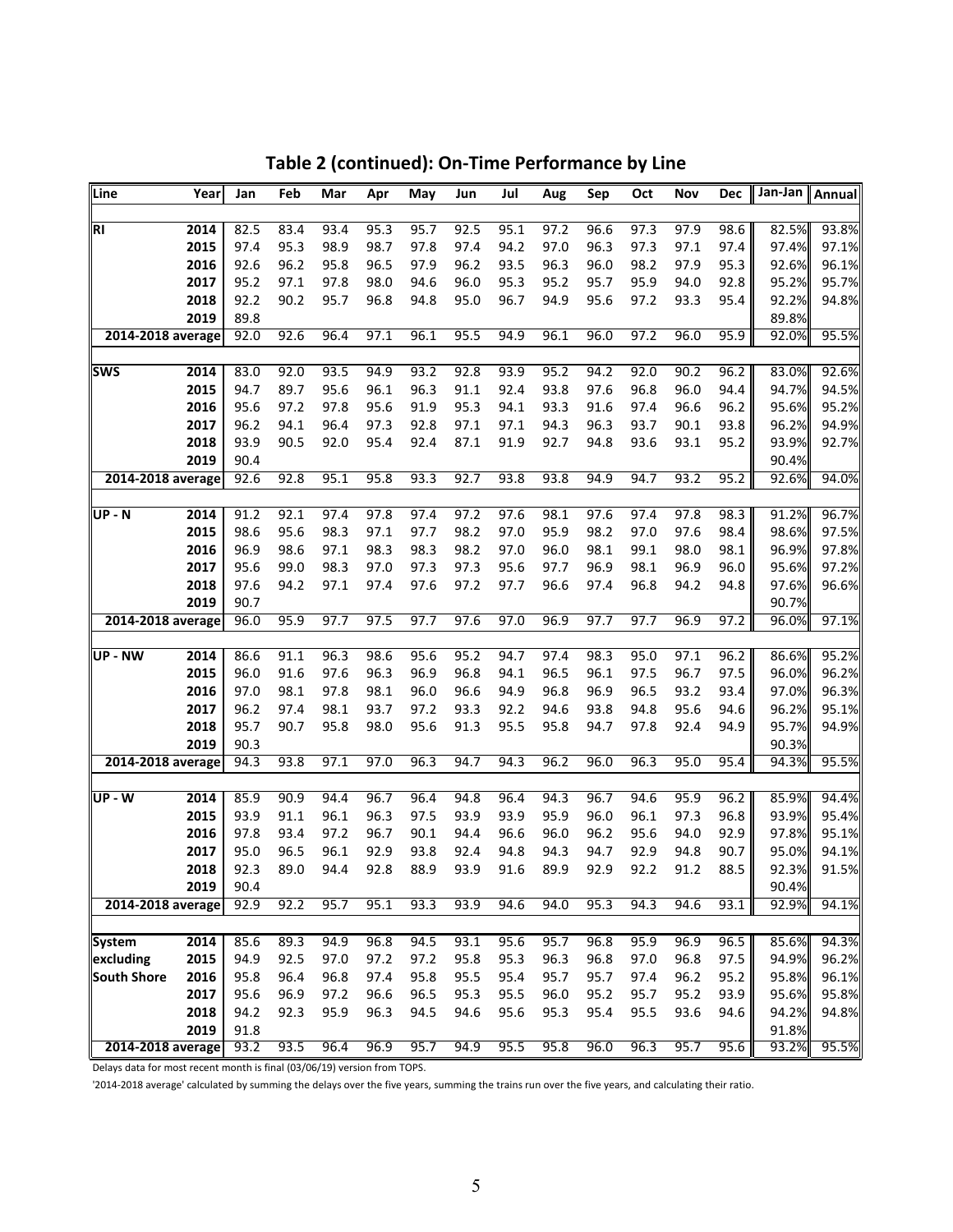### **Table 3: Weekday Trains less than 85% On‐Time January 2019**

|             |                |                            | <b>Minutes</b>  | <b>Delay</b> |                                                                                                                                           |
|-------------|----------------|----------------------------|-----------------|--------------|-------------------------------------------------------------------------------------------------------------------------------------------|
| Line        | Train          | Date                       | Late            | Code         | <b>Delay Explanation</b>                                                                                                                  |
| <b>BNSF</b> | 1227           | Tue, Jan 08                | 6               | GA           | ROOSEVELT, AMTK SIGNAL FAILURE                                                                                                            |
|             | 80% OT         | Tue, Jan 22                | 8               | R            | STUDENT ENGINEER RUNNING TRAIN.                                                                                                           |
|             |                | Wed, Jan 23                | 6               | IW           | SLOW PASSENGER HANDLING, ICY PLATFORMS                                                                                                    |
|             |                | Mon, Jan 28                | $\overline{7}$  | AM           | WAITED FOR A58 TO CLEAR INTO CUS, THEN ROUTED OUT B3                                                                                      |
| <b>BNSF</b> | 1246           | Tue, Jan 15                | 14              | RF           | MISROUTED AT CPK AND FOLLOWED 1250                                                                                                        |
|             | 80% OT         | Mon, Jan 21                | 8               | D            | WAITING FOR LINEUP AT UNION AVE, WORKED AROUND UTIOCXP @ CICERO                                                                           |
|             |                | Wed, Jan 23                | 9               | IW           | SLOW PASSENGER HANDLING, FOLLOWED 1248                                                                                                    |
|             |                | Fri, Jan 25                | 9               | <b>CW</b>    | MULTIPLE CROSSING MALFUNCTIONS - BROKEN RAIL                                                                                              |
| <b>BNSF</b> | 1258           | Thu, Jan 03                | 11              | E1           | FOLLOWED 1256 - LATE FOR LOCO                                                                                                             |
|             | 80% OT         | Tue, Jan 08                | 10              | GA           | AMTK SIGNAL FAIL                                                                                                                          |
|             |                | Mon, Jan 14                | 8               | <b>CW</b>    | <b>BROKEN RAIL</b>                                                                                                                        |
|             |                | Tue, Jan 29                | $\overline{7}$  | GW1          | UNION AVE B SW FAILURES 2A & 2B. WAITING FOR TRAFFIC                                                                                      |
| <b>BNSF</b> | 1269<br>80% OT | Wed, Jan 23                | 10              | E1           | LATE DUE TO 1255 RUNNING OUT OF SEQUENCE ACCOUNT ENGINE PROBLEMS.                                                                         |
|             |                | Fri, Jan 25                | 10              |              | FW1 DUE TO AN INEXPERIENCE SWITCH CREW, IT TOOK THE CREW SEVERAL HOURS TO SWITCH OUT BAD ORDER CARS AY<br>14ST YARD.                      |
|             |                | Mon, Jan 28                | 8               | DD           | DISPATCHER LINED A UP YG166 LIGHT POWER MOVE THAT DIDN'T TAKE LINEUP. DS HAD TO RUN TIME ON THE                                           |
|             |                |                            |                 |              | SIGNAL.                                                                                                                                   |
|             |                | Tue, Jan 29                | 22              | GA1          | FOLLOWING LATE TRAFFIC AFTER 01 SWITCH FAILURE CUS.                                                                                       |
| <b>BNSF</b> | 1271           | Wed, Jan 16                | 22              | G            | 1A SWITCH WOULD NOT LINE AT HIGHLANDS. 1271 HAD TO HANDLINE THIS SWITCH.                                                                  |
|             | 80% OT         | Wed, Jan 23                | 13              | E1           | LATE DUE TO 1255 RUNNING OUT OF SEQUENCE ACCOUNT ENGINE PROBLEMS.                                                                         |
|             |                | Fri, Jan 25                | 40              | KD           | <b>TRAIN STRUCK DEBRIS</b>                                                                                                                |
|             |                | Tue, Jan 29                | 27              | EW1          | HILLYARD FUELING TRAINS AT AURORA.                                                                                                        |
| <b>BNSF</b> | 1273           | Wed, Jan 16                | 12              | G            | 1A SWITCH WOULD NOT LINE AT HIGHLANDS. 1271 HAD TO HANDLINE THIS SWITCH CAUSING TRAINS TO BACKUP.                                         |
|             |                |                            |                 |              |                                                                                                                                           |
|             | 80% OT         | Fri, Jan 25                | 12              | KW1          | WORKED MT2 W. HIN-FVW, 1271 ISSUE                                                                                                         |
|             |                | Mon, Jan 28                | 24              | К            | VEHICLE STUCK ON THE TRACKS. ALL MAINS WERE SHUT DOWN.                                                                                    |
|             |                | Tue, Jan 29                | 21              | EW           | HILLYARD FUELING TRAINS AT AURORA.                                                                                                        |
| <b>BNSF</b> | 1277           | Wed, Jan 09                | 6               | E            | METX 125 HAD MAIN RESERVOIR ISSUES AT 14ST. YARD. HAD TO SWAP OUT ENGINE.                                                                 |
|             | 75% OT         | Wed, Jan 16                | $\overline{7}$  | G            | 1A SWITCH WOULD NOT LINE AT HIGHLANDS. 1271 HAD TO HANDLINE THIS SWITCH CAUSING TRAINS TO BACKUP.                                         |
|             |                | Thu, Jan 24                | $\overline{7}$  | FW1          | LATE DUE TO HAVING TO SETOUT A BAD ORDER AND LATE PLACING POWER ON 1277'S TRAIN SET IN THE YARD.                                          |
|             |                | Mon, Jan 28                | 19              | К            | VEHICLE STUCK ON THE TRACKS. ALL MAINS WERE SHUT DOWN.                                                                                    |
|             |                | Tue, Jan 29                | 13              | GA1          | FOLLOWING LATE TRAFFIC AFTER 01 SWITCH FAILURE CUS.                                                                                       |
| <b>BNSF</b> | 1281           | Wed, Jan 16                | $7\overline{ }$ | G            | 1A SWITCH WOULD NOT LINE AT HIGHLANDS. 1271 HAD TO HANDLINE THIS SWITCH CAUSING TRAINS TO BACKUP.                                         |
|             |                |                            |                 |              |                                                                                                                                           |
|             | 75% OT         | Fri, Jan 18                | $\overline{7}$  | ZA1          | A-383 WAS STOPPED DUE TO PTC HARDWARE ISSUES. THIS CAUSED DELAY TO 1281.                                                                  |
|             |                | Fri, Jan 25                | 30              |              | RW1 LATE DUE TO THEIR INBOUND TRIP 1280 BEING LATE ACCOUNT CREW LATE DUE TO HEAVY SNOW SHOWERS.                                           |
|             |                | Mon, Jan 28                | 31              | К            | VEHICLE STUCK ON THE TRACKS. ALL MAINS WERE SHUT DOWN.                                                                                    |
| <b>BNSF</b> | 1283           | Tue, Jan 29<br>Thu, Jan 03 | 23<br>6         | EW1<br>GM    | HILLYARD FUELING TRAINS AT AURORA.<br>DELAYED BY 5 CROSSING WARNING NOTIFICATIONS-MP8.92 TRUCK CROSSING, MP9.32 EAST AVE, MP9.59 OAK PARK |
|             |                |                            |                 |              | AVE, MP9.65 GROVE AVE, MP9.85 HOME AVE.                                                                                                   |
|             | 65% OT         | Wed, Jan 16                | 9               | G            | 1A SWITCH WOULD NOT LINE AT HIGHLANDS. 1271 HAD TO HANDLINE THIS SWITCH CAUSING TRAINS TO BACKUP.                                         |
|             |                |                            |                 |              |                                                                                                                                           |
|             |                | Thu, Jan 17                | 17              | F1           | DUE TO 1247 SEPARATION. 1253'S CREW P/U 1247'S PASSENGERS. 1253 DIDN'T RUN BACK TO CUS TO PROTECT                                         |
|             |                |                            |                 |              | 1373.1283 & 1373 RAN COMBINED OUT OF CUS.                                                                                                 |
|             |                | Fri, Jan 18                | 17              |              | ZA1 A-383 WAS STOPPED DUE TO PTC HARDWARE ISSUES. THIS CAUSED DELAY TO 1283.                                                              |
|             |                | Fri, Jan 25                | 14              |              | KW1 FOLLOWING DELAYED 1273, 1271 ISSUE                                                                                                    |
|             |                | Mon, Jan 28                | 32              | Κ            | VEHICLE STUCK ON THE TRACKS. ALL MAINS WERE SHUT DOWN.                                                                                    |
|             |                | Tue, Jan 29                | 19              | EW1          | HILLYARD FUELING TRAINS AT AURORA.                                                                                                        |
| <b>BNSF</b> | 1373           | Thu, Jan 03                | 10              | GМ           | DELAYED BY 5 CROSSING WARNING NOTIFICATIONS-MP8.92 TRUCK CROSSING, MP9.32 EAST AVE, MP9.59 OAK PARK                                       |
|             |                |                            |                 |              | AVE, MP9.65 GROVE AVE, MP9.85 HOME AVE.                                                                                                   |
|             | 80% OT         | Wed, Jan 16                | 8               | G            | 1A SWITCH WOULD NOT LINE AT HIGHLANDS. 1271 HAD TO HANDLINE THIS SWITCH CAUSING TRAINS TO BACKUP.                                         |
|             |                |                            |                 |              |                                                                                                                                           |
|             |                | Thu, Jan 17                | $\pmb{0}$       | F1           | DUE TO SEPERATION ON 1247. 1253'S CREW HAD TO P/U PASSENGERS OFF 1247. THEIR REMAINING TRIP 1373 WAS                                      |
|             |                |                            |                 |              | ANNULED.                                                                                                                                  |
| нc          | 915            | Mon, Jan 28<br>Mon, Jan 14 | 30<br>0         | Κ<br>XYF     | VEHICLE STUCK ON THE TRACKS. ALL MAINS WERE SHUT DOWN.<br>ANNULLED- CN DERAILMENT.                                                        |
|             | 82% OT         | Thu, Jan 17                | 45              | н            | (LOCOMOTIVE MALFUNCTION) - ENGINE FAILURE METX 98 AT MP 21 LOW GOVERNOR OIL.                                                              |
|             |                | Mon, Jan 21                | 29              | AM           | (OBSTN ON TRKS, TRN AHD) - 30M CP LUMBER SWS#819 AHEAD SOUTH BRANCH BRIDGE WOULD NOT SEAT.                                                |
|             |                | Tue, Jan 29                | 7               | GF           | (SIG/SWT MALFUNCTION FOREIGN LI) - 6M LEMOYNE STOP SIGNAL TALKED BY RESTRICTED SPEED TO NEXT                                              |
|             |                |                            |                 |              | FAVORABLE SIGNAL.                                                                                                                         |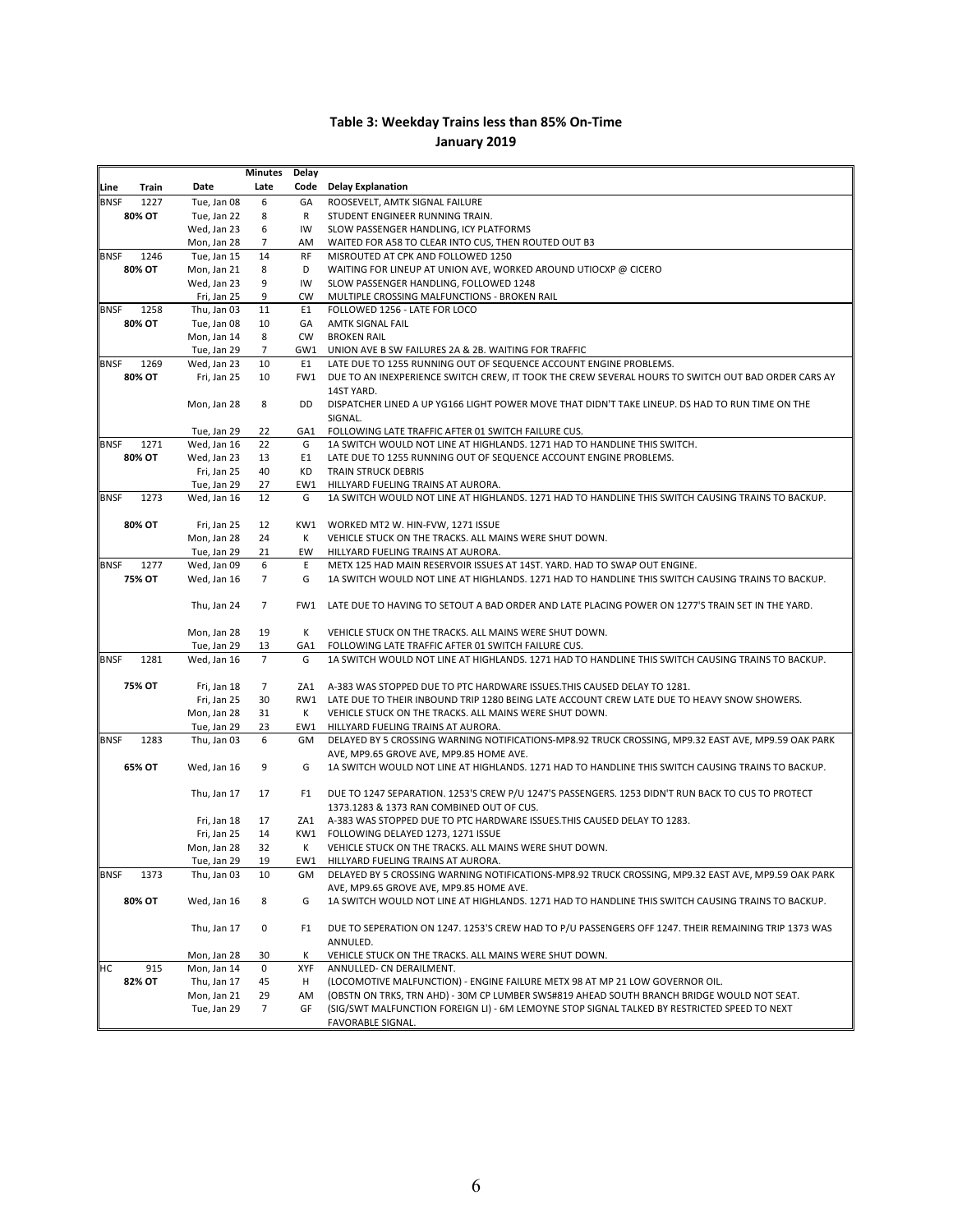|      |        |                            | <b>Minutes</b> | Delay          |                                                                                                                                                            |
|------|--------|----------------------------|----------------|----------------|------------------------------------------------------------------------------------------------------------------------------------------------------------|
| Line | Train  | Date                       | Late           | Code           | <b>Delay Explanation</b>                                                                                                                                   |
| HС   | 917    | Mon, Jan 14                | $\pmb{0}$      | XYF            | ANNULLED- CN DERAILMENT                                                                                                                                    |
|      | 73% OT | Thu, Jan 17                | 12             | CC1            | (SCHEDULED TRACK WORK TRN AHD) - 12 MINS, CN TRACK WORK.                                                                                                   |
|      |        | Thu, Jan 24                | 9              | CC             | (SCHEDULED TRACK WORK) - 8M SPEED RESTRICTIONS BY CN TRACKWORK                                                                                             |
|      |        | Fri, Jan 25                | 9              | Q              | (LATE ISSUANCE OF TRK WARRANT) - 10M DELAY DEPARTING CUS ACCT. DELAY OF UP PAPERWORK                                                                       |
|      |        | Mon, Jan 28                | 14             | GM             | (GATECROSSING MALFUNCTION) - 15 MINUTE SLOW ORDERS MULTIPLE CROSSING MALFUNCTIONS                                                                          |
|      |        | Wed, Jan 30                | 29             | DD1            | (FRT.DISP.-OPER./FRT.TRAIN ERRO) - 13M CP CANAL MISCOMMUNICATION BETWEEN CN AND IHB DISP. (CN                                                              |
|      |        |                            |                |                | INFORMED IHB THAT #917 WAS RUNNING LATE AND W                                                                                                              |
| нc   | 918    | Mon, Jan 14                | 0              | XYF            | ANNULLED- CN DERAILMENT.                                                                                                                                   |
|      | 82% OT | Wed, Jan 23                | 9              | D              | (FREIGHT TRAIN INTERFERENCE) - DELAYED AT CP-CANAL FOR X-TRAFFIC WEST BUPIEMP622 ENG CSX5244 W/87C,                                                        |
|      |        |                            |                |                | 5600 . BN OK D TRAIN THEN RAN OTHER TRAF                                                                                                                   |
|      |        | Mon, Jan 28                | 19             | KW             | (OBSTN ON TRKS, WEATHER) - WEATHER RELATED PROBLEMS, MULTIPLE ISSUES                                                                                       |
| HС   | 919    | Wed, Jan 30<br>Fri, Jan 11 | 83<br>21       | GF<br>D        | (SIG/SWT MALFUNCTION FOREIGN LI) - TRACK CIRCUIT DOWN BETWEEN CP JUSTICE AND CP CANAL<br>(FREIGHT TRAIN INTERFERENCE) - 20M BRIGHTON CROSS TRAFFIC NS TV30 |
|      | 73% OT | Mon, Jan 14                | 0              | XYF            | ANNULLED- CN DERAILMENT.                                                                                                                                   |
|      |        | Tue, Jan 22                | 13             | D              | (FREIGHT TRAIN INTERFERENCE) - 10 MINS AT BRIGHTON 541/552PM NS848 UP2526 W/ 124CARS 6700                                                                  |
|      |        | Tue, Jan 29                | 16             | GW             | (NON-REVENUE PASS EQUIP AHEAD) - DEPT CUS 13M LATE SWAPPED EQUIP. ACCT. REGULAR TRAIN SET LATE OUT OF                                                      |
|      |        |                            |                |                | <b>WACY</b>                                                                                                                                                |
|      |        | Wed, Jan 30                | 0              | XKW            | COLD                                                                                                                                                       |
|      |        | Thu, Jan 31                | 21             | GA1            | (SIG/SWT FAILURE AMTK TRN AHD) - DEPARTED CUS 20MIN LATE (SWAPPED EQUIP DUE TO SWITCH FAILURE.)                                                            |
| HС   | 921    | Mon, Jan 14                | 0              | XYF            | ANNULLED- CN DERAILMENT.                                                                                                                                   |
|      | 82% OT | Thu, Jan 17                | 53             | H1             | (LOCO MALFCN, TRN AHD) - DEPT CUS 50M LATE ACCT. LATE FLIP OF #924                                                                                         |
|      |        | Mon, Jan 28                | 8              | GM             | (GATECROSSING MALFUNCTION) - MULTIPLE GRADE CROSSING MALFUNCTIONS ON CN AND UPRR AT JOLIET                                                                 |
|      |        | Thu, Jan 31                | 20             | GF1            | (SIG/SWT MALFN.FOREIGN LINE TRN) - 21M STATEVILLE SWITCH FAILURE ON UPRR TIMING OUT SIGNALS TO CROSS                                                       |
|      |        |                            |                |                | OVER MAINS HCD #919 AHEAD.                                                                                                                                 |
| MN   | 2122   | Fri, Jan 25                | 25             | CW1            | 10" OPERATING ON APPROACHING SIGNAL DEERFIELD TO MORTON GROVE; 8" WAITING ON M2120 @DEERFIELD;7"                                                           |
|      |        |                            |                |                | DEPARTING FOX LAKE MECHANICAL PROBLEMS.                                                                                                                    |
|      | 82% OT | Mon, Jan 28                | 15             | EW1            | DEPARTED FOX LAKE LATE DUE TO WAITING ON 2118                                                                                                              |
|      |        | Wed, Jan 30                | 14             |                | FW1 15" FOLLOWING M2118                                                                                                                                    |
|      |        | Thu, Jan 31                | 23             | FW1            | FOLLOWING M2118                                                                                                                                            |
| MN   | 2124   | Wed, Jan 23                | $\overline{7}$ | IW             | 7" SLOW BOARDING PASSENGERS (SNOW).                                                                                                                        |
|      | 73% OT | Fri, Jan 25                | 24             |                | CW1 FOLLOWING M2122 (SIGNAL PROBLEMS)                                                                                                                      |
|      |        | Mon, Jan 28                | 12             |                | EW1 DEPARTED FOX LAKE LATE DUE TO WAITING ON 2122                                                                                                          |
|      |        | Tue, Jan 29                | 19             | $\mathbf{I}$   | 10" SLOW PASSENGER LOADING EN ROUTE; 9" DEPARTED FOX LAKE LATE                                                                                             |
|      |        | Wed, Jan 30                | 12             | E              | 20" DEPARTED FOX LAKE DUE TO MECHANICAL PROBLEMS (ENGINE #427), SWAPPED EQUIPMENT WITH 3W                                                                  |
|      |        | Thu, Jan 31                | $\overline{7}$ | FW1            | FOLLOWING M2122                                                                                                                                            |
| MN   | 2125   | Wed, Jan 09                | 19             | G              | 20" STOPPED AT GRAYSLAKE WEST, THEN RESTRICTED SPEED TO SIGNAL AT MP 47.1.                                                                                 |
|      | 70% OT | Mon, Jan 14                | 8              | G1             | 11" RONDOUT WAITING ON A LATE #2146.                                                                                                                       |
|      |        | Fri, Jan 18                | $\overline{7}$ | U              | 6" ADA; 4" MEETING INBOUND TRAINS.                                                                                                                         |
|      |        | Fri, Jan 25                | 28             | K1             | -30" RONDOUT WAITING ON A LATE2146                                                                                                                         |
|      |        | Mon, Jan 28                | 9              | E <sub>1</sub> | WAITING ON 2146<br>12" LATE, WAITING ON M2146                                                                                                              |
| MN   | 2128   | Tue, Jan 29<br>Tue, Jan 08 | 12<br>11       | FW1<br>R       | 6" ENGINEER RE-QUALIFYING TRIP, SLOW ENTERING & SPOTTING TRAIN @ STATION STOPS; 3" COPYING ITEM #1,                                                        |
|      |        |                            |                |                | LIBERTYVILLE; 4" X-ING MALFUNCTIONS                                                                                                                        |
|      | 73% OT | Fri, Jan 11                | 10             | G              | 14" SWITCH FAILURE A-2; 5" STOP SIGNAL CN X-ING.                                                                                                           |
|      |        | Wed, Jan 23                | 13             | <b>RF</b>      | 6" STOP SIGNAL GRAYSLAKE WAITING ON #2107; 2" APPROACH MP 37.2; 5" RESTRICTING MILWAUKEE AVE, VERBAL                                                       |
|      |        |                            |                |                | PERMISSION BY; 2" ITEM #2.                                                                                                                                 |
|      |        | Fri, Jan 25                | 21             |                | CW1 -25" DEPARTED FOX LAKE LATE DUE TO LATE ARRIVAL/TURN OF 2103; -5" STOP SIGNAL MAYFAIR                                                                  |
|      |        | Mon, Jan 28                | 11             | EW1            | -6" DEPARTED FOX LAKE LATE DUE TO LATE ARRIVAL OF 2103; -6" GRAYSLAKE RESTRICTING, WAITING ON 2107                                                         |
|      |        | Wed, Jan 30                | 6              |                | FW1 18" DEPARTED FOX LAKE LATE DUE TO LATE TURN OF M2103;5" FOX LAKE DIFFICULTIES PERFORMING CLASS 2 BRAKE                                                 |
|      |        |                            |                |                | <b>TESTS PRIOR TO DEPARTURE</b>                                                                                                                            |
| MN   | 2129   | Wed, Jan 09                | 16             | G              | 17" @ GRAYSLAKE WEST, THEN RESTRICTED SPEED TO SIGNAL AT MP 47.1.                                                                                          |
|      | 80% OT | Fri, Jan 25                | 24             | FW             | -29" MECHANICAL DELAY AT WESTERN AVE. AIR SYSTEM FROZEN                                                                                                    |
|      |        | Mon, Jan 28                | 8              | E1             | <b>FOLLOWING TRAINS</b>                                                                                                                                    |
|      |        | Tue, Jan 29                | 10             | FW             | 5" STICKING DOORS; 3" STOPPED SIGNAL @ MAYFAIR                                                                                                             |
| MN   | 2131   | Wed, Jan 09                | 21             | G              | 18" STOPPED AT GRAYSLAKE WEST, THEN RESTRICTED SPEED TO SIGNAL AT MP 47.1; 4" FREIGHT CROSS TRAFFIC AT CN                                                  |
|      |        |                            |                |                | CROSSING.                                                                                                                                                  |
|      | 77% OT | Tue, Jan 22                | 40             | н              | 40" DELAY, THE FRONT FOUR COAHED SEPERATED FROM THE REAR THREE COACHED, JUST WEST OF CANAL ST.                                                             |
|      |        | Thu, Jan 24                | 12             | GW1            | 12" DELAY, STOP SIGNAL CN WAITING ON NCS 109 TO CLEAR UP THE PLANT.                                                                                        |
|      |        | Fri, Jan 25                | 25             | FW1            | FOLLOWING 2129                                                                                                                                             |
|      |        | Tue, Jan 29                | 8              | FW1            | 6" FOLLOWING 2129 : 2" STICKING DOORS                                                                                                                      |
| MN   | 2135   | Wed, Jan 09                | 17             | G              | 13" STOPPED AT GRAYSLAKE WEST, THEN RESTRICTED SPEED TO SIGNAL @ MP 47.1; 2" ADA, NORTH GLENVIEW; 2"                                                       |
|      |        |                            |                |                | ADA, ROUND LAKE; 4" CN X-ING.                                                                                                                              |
|      | 77% OT | Tue, Jan 22                | 32             | H1             | 32" DELAY, DUE TO #2131'S MECHANICAL PROBLEM.                                                                                                              |
|      |        | Thu, Jan 24                | 11             | D              | 12" DELAY, WAITING ON CN FREIGHT TO CLEAR.                                                                                                                 |
|      |        | Fri, Jan 25                | 17             | FW1            | FOLLOWING 2133                                                                                                                                             |
|      |        | Tue, Jan 29                | 14             | FW             | 5" STICKING DOORS; 4" LATE ARRIVAL OF EQUIPMENT FROM WACY; 4" ADA                                                                                          |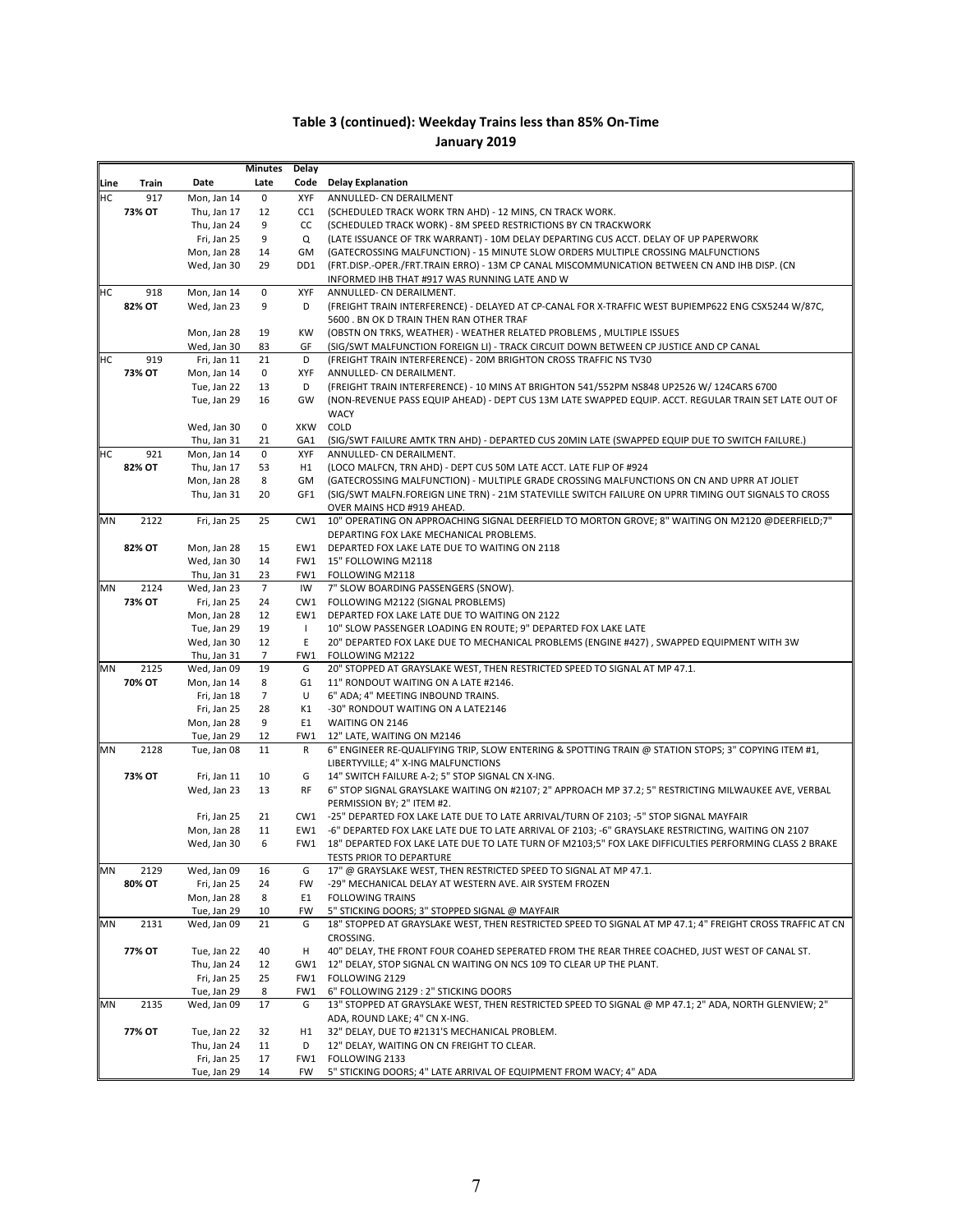|      |        |                            | Minutes         | Delay          |                                                                                                           |
|------|--------|----------------------------|-----------------|----------------|-----------------------------------------------------------------------------------------------------------|
| Line | Train  | Date                       | Late            | Code           | <b>Delay Explanation</b>                                                                                  |
| MN   | 2139   | Wed, Jan 09                | 11              | G              | 11" STOPPED AT GRAYSLAKE WEST, THEN RESTRICTED SPEED TO SIGNAL AT MP 47.1 AND FOLLOWING #2135.            |
|      | 82% OT | Tue, Jan 22                | 25              | H1             | 25" DELAY, DUE TO #2131'S MECHANICAL PROBLEMS                                                             |
|      |        | Fri, Jan 25                | 25              | FW1            | FOLLOWING 2137                                                                                            |
|      |        | Tue, Jan 29                | 8               | FW1            | 11" FOLLOWING TRAINS AHEAD                                                                                |
| MN   | 2141   | Wed, Jan 09                | 13              | G              | 13" STOPPED AT GRAYSLAKE WEST, THE RESTRICTED SPEED TO SIGNAL AT MP 47.1.                                 |
|      | 73% OT | Thu, Jan 10                | 12              | D              | STOP CN/WAITED FOR NCS 115 TO HAND LINE THEIR ROUTE. THEN WE RECEIVED FLAGGING INSTRUCTIONS PASS,         |
|      |        |                            |                 |                | DOING RESTRICTING SPPED TO GRAYSLAKE EAS                                                                  |
|      |        | Tue, Jan 22                | 25              | H1             | 25" DELAY, DUE TO #2131'S MECHANICAL PROBLEM.                                                             |
|      |        | Fri, Jan 25                | 20              | FW1            | FOLLOWING 2139                                                                                            |
|      |        | Mon, Jan 28                | 6               | <b>FW</b>      | <b>STICKING DOORS</b>                                                                                     |
|      |        | Tue, Jan 29                | 8               | FW1            | 8" FOLLOWING TRAINS AHEAD                                                                                 |
| MN   | 2143   | Thu, Jan 03                | $\overline{7}$  | Α              | 6" STOPPED AT MAYFAIR.                                                                                    |
|      | 73% OT | Wed, Jan 09                | 13              | G              | 11" TALKED BY STOP SIGNAL AT GRAYSLAKE WEST, THEN RESTRICTED SPEED TO SIGNAL AT MP 47.1; 3" STOPPED AT    |
|      |        |                            |                 |                | <b>GRAYSLAKE WEST.</b>                                                                                    |
|      |        | Thu, Jan 10                | 10              | D              | 6" CROSS TRAFFIC @ CN CROSSING; 3" HEP FAILURES COACH YARD- CUS; 3" HEP FAILURES (LOCO #401) CUS TO       |
|      |        |                            |                 |                | GLENVIEW.                                                                                                 |
|      |        | Wed, Jan 16                | 6               | Α              | 4" CROSS TRAFFIC MAYFAIR; 3" RESTRICTING 47.1.                                                            |
|      |        | Tue, Jan 22                | 18              | H1             | 18" DELAY, DUE TO #2131'S MECHANICAL PROBLEM.                                                             |
|      |        | Fri, Jan 25                | 24              | FW1            | FOLLOWING 2141                                                                                            |
| MN   | 2145   | Tue, Jan 22                | 15              | H1             | 15" DELAY, DUE TO #2131'S MECHANICAL PROBLEM.                                                             |
|      | 80% OT | Fri, Jan 25                | 13              | K1             | -13" LATE TURN FROM 2146                                                                                  |
|      |        | Mon, Jan 28                | 24              | E1             | LATE TURN FROM 2146 AND FOLLOWING TRAINS AHEAD                                                            |
|      |        | Tue, Jan 29                | 24              | FW1            | 20" LATE TURN FROM M2146 AND FOLLOWING TRAINS AHEAD                                                       |
| MN   | 2147   | Tue, Jan 22                | $\overline{7}$  | H1             | 7" DELAY, DUE TO #2131'S MECHANICAL PROBLEM.                                                              |
|      | 77% OT | Thu, Jan 24                | $7\overline{ }$ | D              | RED SIGNAL AT CN PRAIRIE X                                                                                |
|      |        | Fri, Jan 25                | 14              | K1             | -14" LATE TURN FROM 2148                                                                                  |
|      |        | Mon, Jan 28                | 17              | E1             | 5" LATE TURN FROM 2148, 13" FOLLOWING 2145                                                                |
|      |        | Tue, Jan 29                | 17              | FW1            | 13" FOLLOWING M2145; 5" LATE TURN FROM M2148                                                              |
| MN   | 2149   | Fri, Jan 04                | 24              | DE1            | 35" STOPPED AT DEERFIELD WAITING FOR #2156.                                                               |
|      | 70% OT | Wed, Jan 09                | 11              | G              | 18" SIGNAL PROBLEMS GRAYSLAKE TO FOX LAKE AND STOPPED AT RONDOUT WAITING FOR #2156 TO CLEAR.              |
|      |        | Tue, Jan 22                | 17              | H1             | 17" DELAY, LATE WAITING ON A LATE #2156.                                                                  |
|      |        | Thu, Jan 24                | 44              |                | GW1 27" RONDOUT WAITING ON #2156; 25" CN SIGNAL PROBLEMS AND CN FREIGHT.                                  |
|      |        | Fri, Jan 25                | 24              |                | FW1 -23" LATE TURN FROM 2150                                                                              |
|      |        | Mon, Jan 28                | 14              |                | GW1 20" RONDOUT WAITING ON 2156                                                                           |
| MN   | 2151   | Wed, Jan 09                | 6               | G <sub>1</sub> | 6" DELAY, MEETS WITH OTHER LATE TRAINS                                                                    |
|      | 70% OT | Wed, Jan 16                | 6               | G1             | 6" RONDOUT WAITING ON #2158; 5" CROSS TRAFFIC CN.                                                         |
|      |        | Tue, Jan 22                | 36              | H1             | 36" DELAY, DUE TO #2131'S MECHANICAL PROBLEM.                                                             |
|      |        | Thu, Jan 24                | 46              | GW1            | 45" RONDOUT WAITING ON A LATE #2158.                                                                      |
|      |        | Fri, Jan 25                | 36              | FW1            | -34" RONDOUT WAITING ON A LATE 2158                                                                       |
|      |        | Mon, Jan 28                | 20              | GW1            | 18" RONDOUT WAITING ON 2158, 7" CN CROSS TRAFFIC                                                          |
| MN   | 2155   | Thu, Jan 10                | 9               | UF             | 9" DELAY, DUE TO ADA LIFT ISSUES.                                                                         |
|      | 70% OT | Fri, Jan 11                | 6<br>6          | D1<br>D1       | 6" DELAY, WAITING FOR #2160 TO CLEAR RONDOUT.                                                             |
|      |        | Mon, Jan 14<br>Tue, Jan 22 | 10              | G1             | 6" DELAY, WAITING FOR #2160 TO CLEAR RONDOUT.<br>10" DELAY, WAITED FOR #2160 TO CLEAR ROUNDOUT.           |
|      |        | Thu, Jan 24                | 14              |                | GW1 14" DELAY, SWAPPING EQUIPMENT WITH #2158 AT GRAYLAND.                                                 |
|      |        | Mon, Jan 28                | $\overline{7}$  | GW1            | LATE ARRIVAL/TURN OF 2158                                                                                 |
| ΜN   | 2156   | Fri, Jan 04                | $7\overline{ }$ | DE1            | DELAYED DUE TO SINGLE TRACKING THROUGH RONDOUT (A FREIGHT TRAIN STRUCK A DETECTOR).                       |
|      | 77% OT | Tue, Jan 22                | 18              | H1             | 18" DELAY, LATE TURN FROM #2147                                                                           |
|      |        | Thu, Jan 24                | 17              |                | GW1 18" CREW HAD TO HAND LINE CN CUTOVER SWITCH AFTER #120 CLEARED ON THE THE J-LINE; 8" WAITING ON #2143 |
|      |        |                            |                 |                | TO YARD.                                                                                                  |
|      |        | Fri, Jan 25                | 12              | K1             | <b>GRAYSLAKE SWAP</b>                                                                                     |
|      |        | Mon, Jan 28                | 16              | GW             | 7" WAITING ON 2143 TO YARD, 15" TALKED BY CN, STOP SIGNAL RESTRICTED SPEED                                |
| ΜN   | 2158   | Fri, Jan 04                | 62              | DE1            | 62" DELAY, HELD AT GRAYSLAKE WAITING FOR #2149 AND #2151 TO PASS (SINGLE TRACKING THROUGH RONDOUT).       |
|      |        |                            |                 |                |                                                                                                           |
|      | 65% OT | Tue, Jan 15                | 10              | D1             | 14" WAITING ON #2149 TO CLEAR.                                                                            |
|      |        | Fri, Jan 18                | 11              |                | EA1 11" LATE WAITING ON #342 (AMTRAK MECHANICAL ISSUES).                                                  |
|      |        | Tue, Jan 22                | 29              | H1             | 29" DELAY, LATE TURN FROM #2157.                                                                          |
|      |        | Thu, Jan 24                | 53              |                | GW1 53" DELAY, WAITING ON #2149 TO CLEAR AND SWAPPING EQUIPMENT WITH #2155.                               |
|      |        | Fri, Jan 25                | 53              | K1             | WAITING ON 2149 TO CLEAR AND SWAPPING EQUIP. WITH 2155                                                    |
|      |        | Mon, Jan 28                | 12              | GW1            | 15" WAITING ON 2149                                                                                       |
| ΜN   | 2160   | Fri, Jan 11                | 10              | D              | 10" DELAY, FREIGHT TRAIN INTERFERENCE AT CN CROSSING.                                                     |
|      | 76% OT | Mon, Jan 14                | 10              | D              | 10" DELAY, FREIGHT TRAIN INTERFERENCE @ CN CROSSING.                                                      |
|      |        | Mon, Jan 21                | 12              | RO             | 12" DELAY, WAITING FOR UPW #73 TO CLEAR A-2.                                                              |
|      |        | Tue, Jan 22                | 11              | G              | 11" DELAY, TALKED BY SIGNAL AT CN XING.                                                                   |
|      |        | Mon, Jan 28                | 14              | IW             | DELAYED DUE TO SLOW PASSENGER LOADING                                                                     |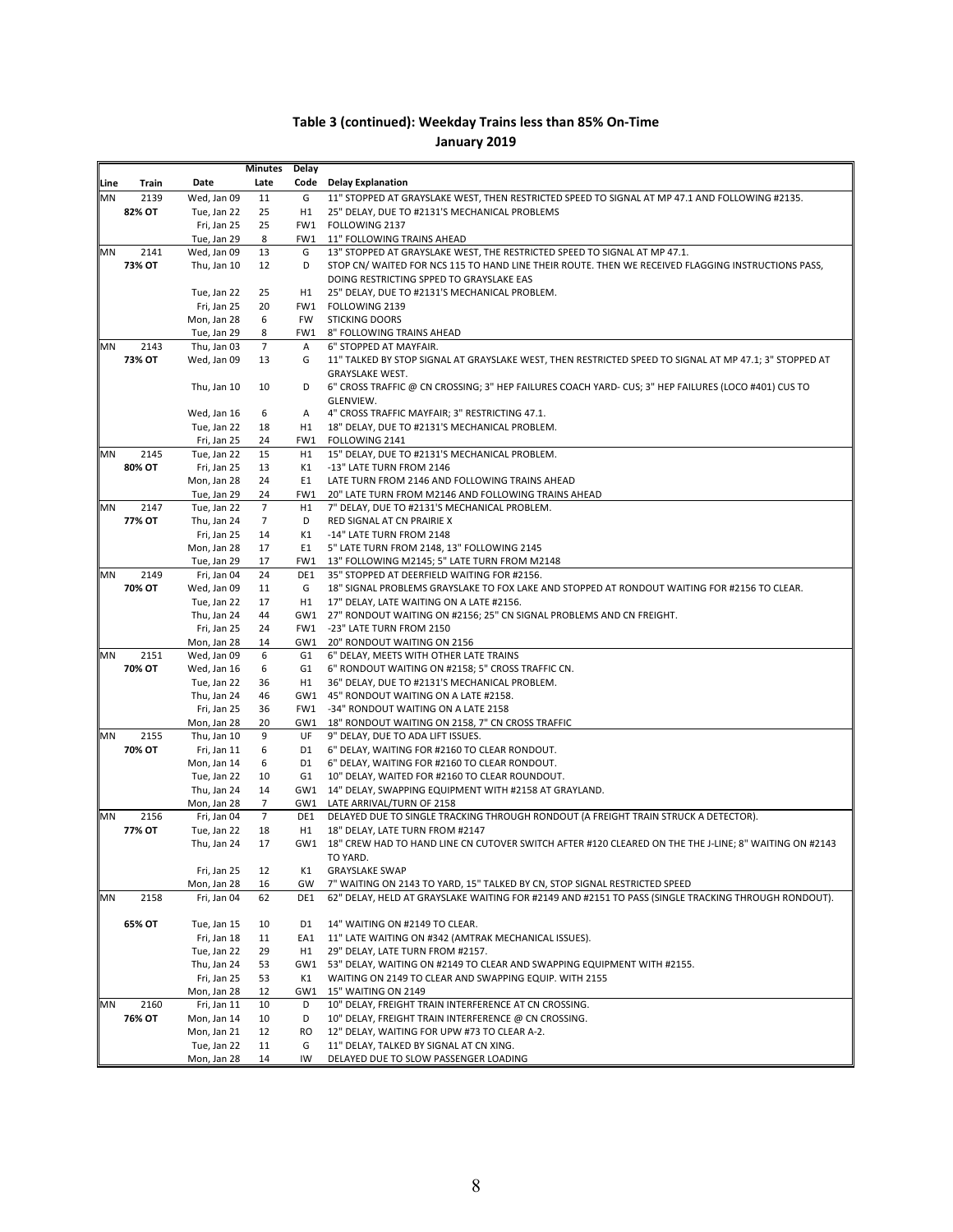| 6<br>2213<br>Mon, Jan 21<br>GM<br>3" SIGNAL PROBLEMS, VERBAL PERMISSION BY B-35; ITEM #2 CROSSING MALFUNCTION RODENBURG RD MP 26.2.<br>82% OT<br>Wed, Jan 23<br>$\overline{7}$<br><b>GATE MALFUNTION</b><br>GM<br>Fri, Jan 25<br>11<br>G<br>-2" DEPARTED CUS LATE DUE TO LATE ARRIVAL OF LIGHT ENGINE FROM WACY; -2" CROSS MALFUNCTION @ KIMBALL<br>ST; -6" STOP SIGNAL @ ALMORA<br>ANNULLED/TERMINATED @ELGIN @ 12:13 PM ; 23" ELGIN DUE TO M2234 GRADE CROSSING ACCIDENT<br>Tue, Jan 29<br>0<br>M1<br><b>MW</b><br>2216<br>Mon, Jan 21<br>12<br>GW1<br>12" FOLLOWING #2214.<br>82% OT<br>Fri, Jan 25<br>10<br>E1<br>-10" X/0 2MT TO 1MT TO GET AROUND DISABLED 2214<br>Mon, Jan 28<br>13<br>E <sub>1</sub><br>FOLLOWING 2214<br>Thu, Jan 31<br>19<br>Ε<br>30" MECHANICAL PROBLEMS (ENGINE 84), DIED ON THE WAY TO BIG TIMBER RD., YARDED @ELGIN & SWAPPED<br><b>EQUIPMENT</b><br><b>MW</b><br>2221<br>Tue, Jan 08<br>6<br>G<br>6" STOPPED AT B-35. TALKED BY SIGNAL AND HAND LINED SWITCH EAST OF THE BRIDGE.<br>77% OT<br>Wed, Jan 09<br>8<br>D<br>7" STOPPED AT B-17 FOR FREIGHT CROSS TRAFFIC.<br>Wed, Jan 23<br>12<br>7" STOP SIGNAL ITASCA EAST AND RESTRICTED SPEED; 5" PASSENGER LOADING ENROUTE.<br>G<br>Mon, Jan 28<br>10<br><b>RN</b><br>3" CUS NO ENGINEER, 5" CAL AVE. PICK UP REAL ENGINEER, 5" COPY ITEM 2<br>Tue, Jan 29<br>$\overline{7}$<br>5" PASSENGER LOADING ; 5" ITEM 1 @ GRAND AVE.<br>KW<br>2222<br>6<br>6 FOLLOWING #2220; 2" ADA (COLD) SLOW WORKING LIFT; 2" STOP SIGNAL B-35; 1" SLOW LOADING PASSENGERS<br>Tue, Jan 22<br>IW<br>(COLD).<br>77% OT<br>Fri, Jan 25<br>-32" FOLLOWING TRAINS AHEAD, OPERATING ON RESTRICTING SIGNALS/ STOP SIGNALS<br>31<br>E1<br>Mon, Jan 28<br>13<br>-4" DEPARTED BIG TIMBER LATE DUE TO LATE TURN OF 2201; -4" CROSSING MALFUNTION; -4" OPERATING ON<br>E1<br>APPROACH SIGNALS, FOLLOWING TRAINS AHEAD<br>Tue, Jan 29<br>9<br>8" DOOR PROBLEMS (FROZEN) THROUGHOUT ENTIRE CONSIST, SLOW PASSENGER BOARDING ; 1" STOPPED SIGNAL @<br>FW<br>$B-12$<br>Thu, Jan 31<br>29<br>EW1<br>36" DEPARTING ELGIN DUE TO WAITING ON 2216 (MECHANICAL ISSUES)<br>2224<br>6" DEPARTING FRANKLIN PARK, WAITING ON #2222; 1" STOP SIGNAL A-2.<br>Mon, Jan 21<br>6<br>GW1<br>80% OT<br>Fri, Jan 25<br>20<br>E1<br>FOLLOWING 2222<br>Mon, Jan 28<br>9<br>E <sub>1</sub><br>FOLLOWING 2222<br>9<br>Tue, Jan 29<br>D<br>FRANKLIN PARK TRAIN AHEAD<br><b>NCS</b><br>110<br>Tue, Jan 22<br>9<br>IW1<br>9"DELAY, FOLLOWING #2222.<br>68% OT<br>Wed, Jan 23<br>$\overline{7}$<br>C1<br>CONGESTION DUE TO BROKEN RAIL.<br>Thu, Jan 24<br>$\overline{7}$<br>IW<br>7" DELAY, NO REASON GIVEN.<br>Fri, Jan 25<br>16<br>EW1 17" FOLLOWING NCS 108 (MECHANICAL PROBLEMS)<br>Mon, Jan 28<br>10<br>CW1<br>INCLEMENT WEATHER, SLOW BOARDING PASSENGERS, FOLLOWING TRAINS AHEAD<br>Tue, Jan 29<br>FW<br>5" DEPARTED ANTIOCH COACH YARD LATE DUE TO MECHANICAL PROBLEMS (H.E.P); COLD WEATHER, FROZEN DOORS<br>10<br>22" STOPPED AT JCT. 19 WAITING ON M101 TO HAND OPERATE<br>Thu, Jan 31<br>9<br>GW<br>Thu, Jan 10<br>8<br>115<br>G<br>12" HAND LINED SWITCH AT GRAYSLAKE TO 2MT, THEN RESTRICTED SPEED TO RAM; 2" ADA OFF AT VERNON HILLS.<br>75% OT<br>Mon, Jan 14<br>13<br>13" DES PLAINES WAITING ON #118 TO CLEAR.<br>GF1<br>Tue, Jan 22<br>36<br>κ<br>36" DELAY, DUE TO THE CEILING COLLAPSING ABOVE TRACK FIVE THAT BLOCKED A FIVE CAR SET (NCS #115).<br>Thu, Jan 24<br>15<br>GW1 15" DELAY, FOLLOWING TRAINS AHEAD.<br>$\overline{7}$<br>G<br>Tue, Jan 29<br>8" STOPPED SIGNAL @ DES PLAINES ; 5" WEATHER RESTRICTIONS @RAM<br>$\overline{7}$<br>117<br>Thu, Jan 03<br>G<br>9" TALKED BY STOP SIGNAL AT GRAYSLAKE.<br>73% OT<br>Thu, Jan 10<br>6<br>10" STOPPED AT RAM WAITING FOR #120 (DUE TO SWITCH FAILURE AT CN CROSSING).<br>G1<br>Fri, Jan 18<br>$\overline{7}$<br>GF<br>4" FOLLOWING #2145 10MPH X/O 3-1MT A5-A6; 3" 529A 22.03.<br>25<br>25" DELAY, DUE TO THE CEILING COLLAPSING ABOVE TRACK FIVE.<br>Tue, Jan 22<br>K1<br>Fri, Jan 25<br>13<br>15" RAM WAITING ON CN FREIGHT<br>D<br>5" WEATHER RESTRICTIONS ; 5" STICKING DOORS ; 4" STOPPED SIGNAL @ RAM<br>Tue, Jan 29<br>8<br>KW<br><b>NCS</b><br>119<br>Tue, Jan 22<br>10<br>К<br>10" DELAY, DUE TO CEILING COLLAPSING ABOVE TRACK FIVE AT CUS.<br>80% OT<br>$\overline{7}$<br>D<br>Wed, Jan 23<br>7" LOMOND WAITING ON A SOUTHBOUND CN FREIGHT.<br>Thu, Jan 24<br>8<br>GW<br>8" DELAY, STOP SIGNAL GRAYSLAKE RESTRICTED SPEED.<br>Mon, Jan 28<br>7<br>10" CN CROSS TRAFFIC<br>D<br>Tue, Jan 22<br>12" DELAY, DUE TO CEILING COLLAPSING ABOVE TRACK FIVE AT CUS.<br><b>NCS</b><br>120<br>12<br>K1<br>75% OT<br>Thu, Jan 24<br>14<br>GW1 14" DELAY, LATE TURN FROM #113.<br>Fri, Jan 25<br>18<br>WAITING ON A LATE 2147<br>K1<br>Mon, Jan 28<br>22<br>VE1<br>20" LATE TURN FROM 113, 10" WAITING ON A LATE 2147<br>Tue, Jan 29<br>13" WAITING ON LATE M2147 TO THE J<br>10<br>FW1<br>121<br>Tue, Jan 22<br>8<br>K1<br>8" DELAY, DUE TO CEILING COLLAPSING ABOVE TRACK FIVE AT CUS.<br>82% OT<br>Thu, Jan 24<br>9<br>9" DELAY, LATE TURN FROM #120 AND LOCO #422 SHUTDOWN DUE TO LOW WATER, RUNNING WITH THE LOCO #101.<br>GW1<br>Fri, Jan 25<br>11<br>LATE TURN FROM 120<br>K1<br>Mon, Jan 28<br>24<br>VE1<br>16" LATE TURN FROM 120<br>Thu, Jan 10<br>12<br>INCIDENT REFERENCE NUM - (SIG/SWT MALFN. WEATHER TRN AHD)<br>408<br>G <sub>1</sub><br>82% OT<br>Wed, Jan 16<br>K1<br>(OBSTN ON TRKS, TRN AHD) - 13M 57TH ST DUE TO TRUCK STUCK UNDER THE VIADUCT<br>13<br>Mon, Jan 28<br>6<br>FW1<br>(CAB CAR/TRL/MU MALFCN, TRN AHD) -<br>Wed, Jan 30<br>8<br>GW<br>(SIG/SWT MALFUNCTION WEATHER) - #1SW WAS FAILING NORMAL 16TH ST |            |       |      | <b>Minutes</b> | Delay |                          |
|---------------------------------------------------------------------------------------------------------------------------------------------------------------------------------------------------------------------------------------------------------------------------------------------------------------------------------------------------------------------------------------------------------------------------------------------------------------------------------------------------------------------------------------------------------------------------------------------------------------------------------------------------------------------------------------------------------------------------------------------------------------------------------------------------------------------------------------------------------------------------------------------------------------------------------------------------------------------------------------------------------------------------------------------------------------------------------------------------------------------------------------------------------------------------------------------------------------------------------------------------------------------------------------------------------------------------------------------------------------------------------------------------------------------------------------------------------------------------------------------------------------------------------------------------------------------------------------------------------------------------------------------------------------------------------------------------------------------------------------------------------------------------------------------------------------------------------------------------------------------------------------------------------------------------------------------------------------------------------------------------------------------------------------------------------------------------------------------------------------------------------------------------------------------------------------------------------------------------------------------------------------------------------------------------------------------------------------------------------------------------------------------------------------------------------------------------------------------------------------------------------------------------------------------------------------------------------------------------------------------------------------------------------------------------------------------------------------------------------------------------------------------------------------------------------------------------------------------------------------------------------------------------------------------------------------------------------------------------------------------------------------------------------------------------------------------------------------------------------------------------------------------------------------------------------------------------------------------------------------------------------------------------------------------------------------------------------------------------------------------------------------------------------------------------------------------------------------------------------------------------------------------------------------------------------------------------------------------------------------------------------------------------------------------------------------------------------------------------------------------------------------------------------------------------------------------------------------------------------------------------------------------------------------------------------------------------------------------------------------------------------------------------------------------------------------------------------------------------------------------------------------------------------------------------------------------------------------------------------------------------------------------------------------------------------------------------------------------------------------------------------------------------------------------------------------------------------------------------------------------------------------------------------------------------------------------------------------------------------------------------------------------------------------------------------------------------------------------------------------------------------------------------------------------------------------------------------------------------------------------------------------------------------------------------------------------------------------------------------------------------------------------------------------------------------------------------------------------------------------------------------------------------------------------------------------------------------------------------------------------------------------------------------------------------------------------------------------------------------------------------------------------------------------------------------------------------------------------------------------------------------------------------------------------------------------------------------------------------------------------------------------|------------|-------|------|----------------|-------|--------------------------|
|                                                                                                                                                                                                                                                                                                                                                                                                                                                                                                                                                                                                                                                                                                                                                                                                                                                                                                                                                                                                                                                                                                                                                                                                                                                                                                                                                                                                                                                                                                                                                                                                                                                                                                                                                                                                                                                                                                                                                                                                                                                                                                                                                                                                                                                                                                                                                                                                                                                                                                                                                                                                                                                                                                                                                                                                                                                                                                                                                                                                                                                                                                                                                                                                                                                                                                                                                                                                                                                                                                                                                                                                                                                                                                                                                                                                                                                                                                                                                                                                                                                                                                                                                                                                                                                                                                                                                                                                                                                                                                                                                                                                                                                                                                                                                                                                                                                                                                                                                                                                                                                                                                                                                                                                                                                                                                                                                                                                                                                                                                                                                                                                                                       | Line       | Train | Date | Late           | Code  | <b>Delay Explanation</b> |
|                                                                                                                                                                                                                                                                                                                                                                                                                                                                                                                                                                                                                                                                                                                                                                                                                                                                                                                                                                                                                                                                                                                                                                                                                                                                                                                                                                                                                                                                                                                                                                                                                                                                                                                                                                                                                                                                                                                                                                                                                                                                                                                                                                                                                                                                                                                                                                                                                                                                                                                                                                                                                                                                                                                                                                                                                                                                                                                                                                                                                                                                                                                                                                                                                                                                                                                                                                                                                                                                                                                                                                                                                                                                                                                                                                                                                                                                                                                                                                                                                                                                                                                                                                                                                                                                                                                                                                                                                                                                                                                                                                                                                                                                                                                                                                                                                                                                                                                                                                                                                                                                                                                                                                                                                                                                                                                                                                                                                                                                                                                                                                                                                                       | <b>MW</b>  |       |      |                |       |                          |
|                                                                                                                                                                                                                                                                                                                                                                                                                                                                                                                                                                                                                                                                                                                                                                                                                                                                                                                                                                                                                                                                                                                                                                                                                                                                                                                                                                                                                                                                                                                                                                                                                                                                                                                                                                                                                                                                                                                                                                                                                                                                                                                                                                                                                                                                                                                                                                                                                                                                                                                                                                                                                                                                                                                                                                                                                                                                                                                                                                                                                                                                                                                                                                                                                                                                                                                                                                                                                                                                                                                                                                                                                                                                                                                                                                                                                                                                                                                                                                                                                                                                                                                                                                                                                                                                                                                                                                                                                                                                                                                                                                                                                                                                                                                                                                                                                                                                                                                                                                                                                                                                                                                                                                                                                                                                                                                                                                                                                                                                                                                                                                                                                                       |            |       |      |                |       |                          |
|                                                                                                                                                                                                                                                                                                                                                                                                                                                                                                                                                                                                                                                                                                                                                                                                                                                                                                                                                                                                                                                                                                                                                                                                                                                                                                                                                                                                                                                                                                                                                                                                                                                                                                                                                                                                                                                                                                                                                                                                                                                                                                                                                                                                                                                                                                                                                                                                                                                                                                                                                                                                                                                                                                                                                                                                                                                                                                                                                                                                                                                                                                                                                                                                                                                                                                                                                                                                                                                                                                                                                                                                                                                                                                                                                                                                                                                                                                                                                                                                                                                                                                                                                                                                                                                                                                                                                                                                                                                                                                                                                                                                                                                                                                                                                                                                                                                                                                                                                                                                                                                                                                                                                                                                                                                                                                                                                                                                                                                                                                                                                                                                                                       |            |       |      |                |       |                          |
|                                                                                                                                                                                                                                                                                                                                                                                                                                                                                                                                                                                                                                                                                                                                                                                                                                                                                                                                                                                                                                                                                                                                                                                                                                                                                                                                                                                                                                                                                                                                                                                                                                                                                                                                                                                                                                                                                                                                                                                                                                                                                                                                                                                                                                                                                                                                                                                                                                                                                                                                                                                                                                                                                                                                                                                                                                                                                                                                                                                                                                                                                                                                                                                                                                                                                                                                                                                                                                                                                                                                                                                                                                                                                                                                                                                                                                                                                                                                                                                                                                                                                                                                                                                                                                                                                                                                                                                                                                                                                                                                                                                                                                                                                                                                                                                                                                                                                                                                                                                                                                                                                                                                                                                                                                                                                                                                                                                                                                                                                                                                                                                                                                       |            |       |      |                |       |                          |
|                                                                                                                                                                                                                                                                                                                                                                                                                                                                                                                                                                                                                                                                                                                                                                                                                                                                                                                                                                                                                                                                                                                                                                                                                                                                                                                                                                                                                                                                                                                                                                                                                                                                                                                                                                                                                                                                                                                                                                                                                                                                                                                                                                                                                                                                                                                                                                                                                                                                                                                                                                                                                                                                                                                                                                                                                                                                                                                                                                                                                                                                                                                                                                                                                                                                                                                                                                                                                                                                                                                                                                                                                                                                                                                                                                                                                                                                                                                                                                                                                                                                                                                                                                                                                                                                                                                                                                                                                                                                                                                                                                                                                                                                                                                                                                                                                                                                                                                                                                                                                                                                                                                                                                                                                                                                                                                                                                                                                                                                                                                                                                                                                                       |            |       |      |                |       |                          |
|                                                                                                                                                                                                                                                                                                                                                                                                                                                                                                                                                                                                                                                                                                                                                                                                                                                                                                                                                                                                                                                                                                                                                                                                                                                                                                                                                                                                                                                                                                                                                                                                                                                                                                                                                                                                                                                                                                                                                                                                                                                                                                                                                                                                                                                                                                                                                                                                                                                                                                                                                                                                                                                                                                                                                                                                                                                                                                                                                                                                                                                                                                                                                                                                                                                                                                                                                                                                                                                                                                                                                                                                                                                                                                                                                                                                                                                                                                                                                                                                                                                                                                                                                                                                                                                                                                                                                                                                                                                                                                                                                                                                                                                                                                                                                                                                                                                                                                                                                                                                                                                                                                                                                                                                                                                                                                                                                                                                                                                                                                                                                                                                                                       |            |       |      |                |       |                          |
|                                                                                                                                                                                                                                                                                                                                                                                                                                                                                                                                                                                                                                                                                                                                                                                                                                                                                                                                                                                                                                                                                                                                                                                                                                                                                                                                                                                                                                                                                                                                                                                                                                                                                                                                                                                                                                                                                                                                                                                                                                                                                                                                                                                                                                                                                                                                                                                                                                                                                                                                                                                                                                                                                                                                                                                                                                                                                                                                                                                                                                                                                                                                                                                                                                                                                                                                                                                                                                                                                                                                                                                                                                                                                                                                                                                                                                                                                                                                                                                                                                                                                                                                                                                                                                                                                                                                                                                                                                                                                                                                                                                                                                                                                                                                                                                                                                                                                                                                                                                                                                                                                                                                                                                                                                                                                                                                                                                                                                                                                                                                                                                                                                       |            |       |      |                |       |                          |
|                                                                                                                                                                                                                                                                                                                                                                                                                                                                                                                                                                                                                                                                                                                                                                                                                                                                                                                                                                                                                                                                                                                                                                                                                                                                                                                                                                                                                                                                                                                                                                                                                                                                                                                                                                                                                                                                                                                                                                                                                                                                                                                                                                                                                                                                                                                                                                                                                                                                                                                                                                                                                                                                                                                                                                                                                                                                                                                                                                                                                                                                                                                                                                                                                                                                                                                                                                                                                                                                                                                                                                                                                                                                                                                                                                                                                                                                                                                                                                                                                                                                                                                                                                                                                                                                                                                                                                                                                                                                                                                                                                                                                                                                                                                                                                                                                                                                                                                                                                                                                                                                                                                                                                                                                                                                                                                                                                                                                                                                                                                                                                                                                                       |            |       |      |                |       |                          |
|                                                                                                                                                                                                                                                                                                                                                                                                                                                                                                                                                                                                                                                                                                                                                                                                                                                                                                                                                                                                                                                                                                                                                                                                                                                                                                                                                                                                                                                                                                                                                                                                                                                                                                                                                                                                                                                                                                                                                                                                                                                                                                                                                                                                                                                                                                                                                                                                                                                                                                                                                                                                                                                                                                                                                                                                                                                                                                                                                                                                                                                                                                                                                                                                                                                                                                                                                                                                                                                                                                                                                                                                                                                                                                                                                                                                                                                                                                                                                                                                                                                                                                                                                                                                                                                                                                                                                                                                                                                                                                                                                                                                                                                                                                                                                                                                                                                                                                                                                                                                                                                                                                                                                                                                                                                                                                                                                                                                                                                                                                                                                                                                                                       |            |       |      |                |       |                          |
|                                                                                                                                                                                                                                                                                                                                                                                                                                                                                                                                                                                                                                                                                                                                                                                                                                                                                                                                                                                                                                                                                                                                                                                                                                                                                                                                                                                                                                                                                                                                                                                                                                                                                                                                                                                                                                                                                                                                                                                                                                                                                                                                                                                                                                                                                                                                                                                                                                                                                                                                                                                                                                                                                                                                                                                                                                                                                                                                                                                                                                                                                                                                                                                                                                                                                                                                                                                                                                                                                                                                                                                                                                                                                                                                                                                                                                                                                                                                                                                                                                                                                                                                                                                                                                                                                                                                                                                                                                                                                                                                                                                                                                                                                                                                                                                                                                                                                                                                                                                                                                                                                                                                                                                                                                                                                                                                                                                                                                                                                                                                                                                                                                       |            |       |      |                |       |                          |
|                                                                                                                                                                                                                                                                                                                                                                                                                                                                                                                                                                                                                                                                                                                                                                                                                                                                                                                                                                                                                                                                                                                                                                                                                                                                                                                                                                                                                                                                                                                                                                                                                                                                                                                                                                                                                                                                                                                                                                                                                                                                                                                                                                                                                                                                                                                                                                                                                                                                                                                                                                                                                                                                                                                                                                                                                                                                                                                                                                                                                                                                                                                                                                                                                                                                                                                                                                                                                                                                                                                                                                                                                                                                                                                                                                                                                                                                                                                                                                                                                                                                                                                                                                                                                                                                                                                                                                                                                                                                                                                                                                                                                                                                                                                                                                                                                                                                                                                                                                                                                                                                                                                                                                                                                                                                                                                                                                                                                                                                                                                                                                                                                                       |            |       |      |                |       |                          |
|                                                                                                                                                                                                                                                                                                                                                                                                                                                                                                                                                                                                                                                                                                                                                                                                                                                                                                                                                                                                                                                                                                                                                                                                                                                                                                                                                                                                                                                                                                                                                                                                                                                                                                                                                                                                                                                                                                                                                                                                                                                                                                                                                                                                                                                                                                                                                                                                                                                                                                                                                                                                                                                                                                                                                                                                                                                                                                                                                                                                                                                                                                                                                                                                                                                                                                                                                                                                                                                                                                                                                                                                                                                                                                                                                                                                                                                                                                                                                                                                                                                                                                                                                                                                                                                                                                                                                                                                                                                                                                                                                                                                                                                                                                                                                                                                                                                                                                                                                                                                                                                                                                                                                                                                                                                                                                                                                                                                                                                                                                                                                                                                                                       |            |       |      |                |       |                          |
|                                                                                                                                                                                                                                                                                                                                                                                                                                                                                                                                                                                                                                                                                                                                                                                                                                                                                                                                                                                                                                                                                                                                                                                                                                                                                                                                                                                                                                                                                                                                                                                                                                                                                                                                                                                                                                                                                                                                                                                                                                                                                                                                                                                                                                                                                                                                                                                                                                                                                                                                                                                                                                                                                                                                                                                                                                                                                                                                                                                                                                                                                                                                                                                                                                                                                                                                                                                                                                                                                                                                                                                                                                                                                                                                                                                                                                                                                                                                                                                                                                                                                                                                                                                                                                                                                                                                                                                                                                                                                                                                                                                                                                                                                                                                                                                                                                                                                                                                                                                                                                                                                                                                                                                                                                                                                                                                                                                                                                                                                                                                                                                                                                       |            |       |      |                |       |                          |
|                                                                                                                                                                                                                                                                                                                                                                                                                                                                                                                                                                                                                                                                                                                                                                                                                                                                                                                                                                                                                                                                                                                                                                                                                                                                                                                                                                                                                                                                                                                                                                                                                                                                                                                                                                                                                                                                                                                                                                                                                                                                                                                                                                                                                                                                                                                                                                                                                                                                                                                                                                                                                                                                                                                                                                                                                                                                                                                                                                                                                                                                                                                                                                                                                                                                                                                                                                                                                                                                                                                                                                                                                                                                                                                                                                                                                                                                                                                                                                                                                                                                                                                                                                                                                                                                                                                                                                                                                                                                                                                                                                                                                                                                                                                                                                                                                                                                                                                                                                                                                                                                                                                                                                                                                                                                                                                                                                                                                                                                                                                                                                                                                                       |            |       |      |                |       |                          |
|                                                                                                                                                                                                                                                                                                                                                                                                                                                                                                                                                                                                                                                                                                                                                                                                                                                                                                                                                                                                                                                                                                                                                                                                                                                                                                                                                                                                                                                                                                                                                                                                                                                                                                                                                                                                                                                                                                                                                                                                                                                                                                                                                                                                                                                                                                                                                                                                                                                                                                                                                                                                                                                                                                                                                                                                                                                                                                                                                                                                                                                                                                                                                                                                                                                                                                                                                                                                                                                                                                                                                                                                                                                                                                                                                                                                                                                                                                                                                                                                                                                                                                                                                                                                                                                                                                                                                                                                                                                                                                                                                                                                                                                                                                                                                                                                                                                                                                                                                                                                                                                                                                                                                                                                                                                                                                                                                                                                                                                                                                                                                                                                                                       |            |       |      |                |       |                          |
|                                                                                                                                                                                                                                                                                                                                                                                                                                                                                                                                                                                                                                                                                                                                                                                                                                                                                                                                                                                                                                                                                                                                                                                                                                                                                                                                                                                                                                                                                                                                                                                                                                                                                                                                                                                                                                                                                                                                                                                                                                                                                                                                                                                                                                                                                                                                                                                                                                                                                                                                                                                                                                                                                                                                                                                                                                                                                                                                                                                                                                                                                                                                                                                                                                                                                                                                                                                                                                                                                                                                                                                                                                                                                                                                                                                                                                                                                                                                                                                                                                                                                                                                                                                                                                                                                                                                                                                                                                                                                                                                                                                                                                                                                                                                                                                                                                                                                                                                                                                                                                                                                                                                                                                                                                                                                                                                                                                                                                                                                                                                                                                                                                       | <b>MW</b>  |       |      |                |       |                          |
|                                                                                                                                                                                                                                                                                                                                                                                                                                                                                                                                                                                                                                                                                                                                                                                                                                                                                                                                                                                                                                                                                                                                                                                                                                                                                                                                                                                                                                                                                                                                                                                                                                                                                                                                                                                                                                                                                                                                                                                                                                                                                                                                                                                                                                                                                                                                                                                                                                                                                                                                                                                                                                                                                                                                                                                                                                                                                                                                                                                                                                                                                                                                                                                                                                                                                                                                                                                                                                                                                                                                                                                                                                                                                                                                                                                                                                                                                                                                                                                                                                                                                                                                                                                                                                                                                                                                                                                                                                                                                                                                                                                                                                                                                                                                                                                                                                                                                                                                                                                                                                                                                                                                                                                                                                                                                                                                                                                                                                                                                                                                                                                                                                       |            |       |      |                |       |                          |
|                                                                                                                                                                                                                                                                                                                                                                                                                                                                                                                                                                                                                                                                                                                                                                                                                                                                                                                                                                                                                                                                                                                                                                                                                                                                                                                                                                                                                                                                                                                                                                                                                                                                                                                                                                                                                                                                                                                                                                                                                                                                                                                                                                                                                                                                                                                                                                                                                                                                                                                                                                                                                                                                                                                                                                                                                                                                                                                                                                                                                                                                                                                                                                                                                                                                                                                                                                                                                                                                                                                                                                                                                                                                                                                                                                                                                                                                                                                                                                                                                                                                                                                                                                                                                                                                                                                                                                                                                                                                                                                                                                                                                                                                                                                                                                                                                                                                                                                                                                                                                                                                                                                                                                                                                                                                                                                                                                                                                                                                                                                                                                                                                                       |            |       |      |                |       |                          |
|                                                                                                                                                                                                                                                                                                                                                                                                                                                                                                                                                                                                                                                                                                                                                                                                                                                                                                                                                                                                                                                                                                                                                                                                                                                                                                                                                                                                                                                                                                                                                                                                                                                                                                                                                                                                                                                                                                                                                                                                                                                                                                                                                                                                                                                                                                                                                                                                                                                                                                                                                                                                                                                                                                                                                                                                                                                                                                                                                                                                                                                                                                                                                                                                                                                                                                                                                                                                                                                                                                                                                                                                                                                                                                                                                                                                                                                                                                                                                                                                                                                                                                                                                                                                                                                                                                                                                                                                                                                                                                                                                                                                                                                                                                                                                                                                                                                                                                                                                                                                                                                                                                                                                                                                                                                                                                                                                                                                                                                                                                                                                                                                                                       |            |       |      |                |       |                          |
|                                                                                                                                                                                                                                                                                                                                                                                                                                                                                                                                                                                                                                                                                                                                                                                                                                                                                                                                                                                                                                                                                                                                                                                                                                                                                                                                                                                                                                                                                                                                                                                                                                                                                                                                                                                                                                                                                                                                                                                                                                                                                                                                                                                                                                                                                                                                                                                                                                                                                                                                                                                                                                                                                                                                                                                                                                                                                                                                                                                                                                                                                                                                                                                                                                                                                                                                                                                                                                                                                                                                                                                                                                                                                                                                                                                                                                                                                                                                                                                                                                                                                                                                                                                                                                                                                                                                                                                                                                                                                                                                                                                                                                                                                                                                                                                                                                                                                                                                                                                                                                                                                                                                                                                                                                                                                                                                                                                                                                                                                                                                                                                                                                       |            |       |      |                |       |                          |
|                                                                                                                                                                                                                                                                                                                                                                                                                                                                                                                                                                                                                                                                                                                                                                                                                                                                                                                                                                                                                                                                                                                                                                                                                                                                                                                                                                                                                                                                                                                                                                                                                                                                                                                                                                                                                                                                                                                                                                                                                                                                                                                                                                                                                                                                                                                                                                                                                                                                                                                                                                                                                                                                                                                                                                                                                                                                                                                                                                                                                                                                                                                                                                                                                                                                                                                                                                                                                                                                                                                                                                                                                                                                                                                                                                                                                                                                                                                                                                                                                                                                                                                                                                                                                                                                                                                                                                                                                                                                                                                                                                                                                                                                                                                                                                                                                                                                                                                                                                                                                                                                                                                                                                                                                                                                                                                                                                                                                                                                                                                                                                                                                                       |            |       |      |                |       |                          |
|                                                                                                                                                                                                                                                                                                                                                                                                                                                                                                                                                                                                                                                                                                                                                                                                                                                                                                                                                                                                                                                                                                                                                                                                                                                                                                                                                                                                                                                                                                                                                                                                                                                                                                                                                                                                                                                                                                                                                                                                                                                                                                                                                                                                                                                                                                                                                                                                                                                                                                                                                                                                                                                                                                                                                                                                                                                                                                                                                                                                                                                                                                                                                                                                                                                                                                                                                                                                                                                                                                                                                                                                                                                                                                                                                                                                                                                                                                                                                                                                                                                                                                                                                                                                                                                                                                                                                                                                                                                                                                                                                                                                                                                                                                                                                                                                                                                                                                                                                                                                                                                                                                                                                                                                                                                                                                                                                                                                                                                                                                                                                                                                                                       |            |       |      |                |       |                          |
|                                                                                                                                                                                                                                                                                                                                                                                                                                                                                                                                                                                                                                                                                                                                                                                                                                                                                                                                                                                                                                                                                                                                                                                                                                                                                                                                                                                                                                                                                                                                                                                                                                                                                                                                                                                                                                                                                                                                                                                                                                                                                                                                                                                                                                                                                                                                                                                                                                                                                                                                                                                                                                                                                                                                                                                                                                                                                                                                                                                                                                                                                                                                                                                                                                                                                                                                                                                                                                                                                                                                                                                                                                                                                                                                                                                                                                                                                                                                                                                                                                                                                                                                                                                                                                                                                                                                                                                                                                                                                                                                                                                                                                                                                                                                                                                                                                                                                                                                                                                                                                                                                                                                                                                                                                                                                                                                                                                                                                                                                                                                                                                                                                       |            |       |      |                |       |                          |
|                                                                                                                                                                                                                                                                                                                                                                                                                                                                                                                                                                                                                                                                                                                                                                                                                                                                                                                                                                                                                                                                                                                                                                                                                                                                                                                                                                                                                                                                                                                                                                                                                                                                                                                                                                                                                                                                                                                                                                                                                                                                                                                                                                                                                                                                                                                                                                                                                                                                                                                                                                                                                                                                                                                                                                                                                                                                                                                                                                                                                                                                                                                                                                                                                                                                                                                                                                                                                                                                                                                                                                                                                                                                                                                                                                                                                                                                                                                                                                                                                                                                                                                                                                                                                                                                                                                                                                                                                                                                                                                                                                                                                                                                                                                                                                                                                                                                                                                                                                                                                                                                                                                                                                                                                                                                                                                                                                                                                                                                                                                                                                                                                                       | <b>MW</b>  |       |      |                |       |                          |
|                                                                                                                                                                                                                                                                                                                                                                                                                                                                                                                                                                                                                                                                                                                                                                                                                                                                                                                                                                                                                                                                                                                                                                                                                                                                                                                                                                                                                                                                                                                                                                                                                                                                                                                                                                                                                                                                                                                                                                                                                                                                                                                                                                                                                                                                                                                                                                                                                                                                                                                                                                                                                                                                                                                                                                                                                                                                                                                                                                                                                                                                                                                                                                                                                                                                                                                                                                                                                                                                                                                                                                                                                                                                                                                                                                                                                                                                                                                                                                                                                                                                                                                                                                                                                                                                                                                                                                                                                                                                                                                                                                                                                                                                                                                                                                                                                                                                                                                                                                                                                                                                                                                                                                                                                                                                                                                                                                                                                                                                                                                                                                                                                                       |            |       |      |                |       |                          |
|                                                                                                                                                                                                                                                                                                                                                                                                                                                                                                                                                                                                                                                                                                                                                                                                                                                                                                                                                                                                                                                                                                                                                                                                                                                                                                                                                                                                                                                                                                                                                                                                                                                                                                                                                                                                                                                                                                                                                                                                                                                                                                                                                                                                                                                                                                                                                                                                                                                                                                                                                                                                                                                                                                                                                                                                                                                                                                                                                                                                                                                                                                                                                                                                                                                                                                                                                                                                                                                                                                                                                                                                                                                                                                                                                                                                                                                                                                                                                                                                                                                                                                                                                                                                                                                                                                                                                                                                                                                                                                                                                                                                                                                                                                                                                                                                                                                                                                                                                                                                                                                                                                                                                                                                                                                                                                                                                                                                                                                                                                                                                                                                                                       |            |       |      |                |       |                          |
|                                                                                                                                                                                                                                                                                                                                                                                                                                                                                                                                                                                                                                                                                                                                                                                                                                                                                                                                                                                                                                                                                                                                                                                                                                                                                                                                                                                                                                                                                                                                                                                                                                                                                                                                                                                                                                                                                                                                                                                                                                                                                                                                                                                                                                                                                                                                                                                                                                                                                                                                                                                                                                                                                                                                                                                                                                                                                                                                                                                                                                                                                                                                                                                                                                                                                                                                                                                                                                                                                                                                                                                                                                                                                                                                                                                                                                                                                                                                                                                                                                                                                                                                                                                                                                                                                                                                                                                                                                                                                                                                                                                                                                                                                                                                                                                                                                                                                                                                                                                                                                                                                                                                                                                                                                                                                                                                                                                                                                                                                                                                                                                                                                       |            |       |      |                |       |                          |
|                                                                                                                                                                                                                                                                                                                                                                                                                                                                                                                                                                                                                                                                                                                                                                                                                                                                                                                                                                                                                                                                                                                                                                                                                                                                                                                                                                                                                                                                                                                                                                                                                                                                                                                                                                                                                                                                                                                                                                                                                                                                                                                                                                                                                                                                                                                                                                                                                                                                                                                                                                                                                                                                                                                                                                                                                                                                                                                                                                                                                                                                                                                                                                                                                                                                                                                                                                                                                                                                                                                                                                                                                                                                                                                                                                                                                                                                                                                                                                                                                                                                                                                                                                                                                                                                                                                                                                                                                                                                                                                                                                                                                                                                                                                                                                                                                                                                                                                                                                                                                                                                                                                                                                                                                                                                                                                                                                                                                                                                                                                                                                                                                                       |            |       |      |                |       |                          |
|                                                                                                                                                                                                                                                                                                                                                                                                                                                                                                                                                                                                                                                                                                                                                                                                                                                                                                                                                                                                                                                                                                                                                                                                                                                                                                                                                                                                                                                                                                                                                                                                                                                                                                                                                                                                                                                                                                                                                                                                                                                                                                                                                                                                                                                                                                                                                                                                                                                                                                                                                                                                                                                                                                                                                                                                                                                                                                                                                                                                                                                                                                                                                                                                                                                                                                                                                                                                                                                                                                                                                                                                                                                                                                                                                                                                                                                                                                                                                                                                                                                                                                                                                                                                                                                                                                                                                                                                                                                                                                                                                                                                                                                                                                                                                                                                                                                                                                                                                                                                                                                                                                                                                                                                                                                                                                                                                                                                                                                                                                                                                                                                                                       |            |       |      |                |       |                          |
|                                                                                                                                                                                                                                                                                                                                                                                                                                                                                                                                                                                                                                                                                                                                                                                                                                                                                                                                                                                                                                                                                                                                                                                                                                                                                                                                                                                                                                                                                                                                                                                                                                                                                                                                                                                                                                                                                                                                                                                                                                                                                                                                                                                                                                                                                                                                                                                                                                                                                                                                                                                                                                                                                                                                                                                                                                                                                                                                                                                                                                                                                                                                                                                                                                                                                                                                                                                                                                                                                                                                                                                                                                                                                                                                                                                                                                                                                                                                                                                                                                                                                                                                                                                                                                                                                                                                                                                                                                                                                                                                                                                                                                                                                                                                                                                                                                                                                                                                                                                                                                                                                                                                                                                                                                                                                                                                                                                                                                                                                                                                                                                                                                       |            |       |      |                |       |                          |
|                                                                                                                                                                                                                                                                                                                                                                                                                                                                                                                                                                                                                                                                                                                                                                                                                                                                                                                                                                                                                                                                                                                                                                                                                                                                                                                                                                                                                                                                                                                                                                                                                                                                                                                                                                                                                                                                                                                                                                                                                                                                                                                                                                                                                                                                                                                                                                                                                                                                                                                                                                                                                                                                                                                                                                                                                                                                                                                                                                                                                                                                                                                                                                                                                                                                                                                                                                                                                                                                                                                                                                                                                                                                                                                                                                                                                                                                                                                                                                                                                                                                                                                                                                                                                                                                                                                                                                                                                                                                                                                                                                                                                                                                                                                                                                                                                                                                                                                                                                                                                                                                                                                                                                                                                                                                                                                                                                                                                                                                                                                                                                                                                                       |            |       |      |                |       |                          |
|                                                                                                                                                                                                                                                                                                                                                                                                                                                                                                                                                                                                                                                                                                                                                                                                                                                                                                                                                                                                                                                                                                                                                                                                                                                                                                                                                                                                                                                                                                                                                                                                                                                                                                                                                                                                                                                                                                                                                                                                                                                                                                                                                                                                                                                                                                                                                                                                                                                                                                                                                                                                                                                                                                                                                                                                                                                                                                                                                                                                                                                                                                                                                                                                                                                                                                                                                                                                                                                                                                                                                                                                                                                                                                                                                                                                                                                                                                                                                                                                                                                                                                                                                                                                                                                                                                                                                                                                                                                                                                                                                                                                                                                                                                                                                                                                                                                                                                                                                                                                                                                                                                                                                                                                                                                                                                                                                                                                                                                                                                                                                                                                                                       |            |       |      |                |       |                          |
|                                                                                                                                                                                                                                                                                                                                                                                                                                                                                                                                                                                                                                                                                                                                                                                                                                                                                                                                                                                                                                                                                                                                                                                                                                                                                                                                                                                                                                                                                                                                                                                                                                                                                                                                                                                                                                                                                                                                                                                                                                                                                                                                                                                                                                                                                                                                                                                                                                                                                                                                                                                                                                                                                                                                                                                                                                                                                                                                                                                                                                                                                                                                                                                                                                                                                                                                                                                                                                                                                                                                                                                                                                                                                                                                                                                                                                                                                                                                                                                                                                                                                                                                                                                                                                                                                                                                                                                                                                                                                                                                                                                                                                                                                                                                                                                                                                                                                                                                                                                                                                                                                                                                                                                                                                                                                                                                                                                                                                                                                                                                                                                                                                       |            |       |      |                |       |                          |
|                                                                                                                                                                                                                                                                                                                                                                                                                                                                                                                                                                                                                                                                                                                                                                                                                                                                                                                                                                                                                                                                                                                                                                                                                                                                                                                                                                                                                                                                                                                                                                                                                                                                                                                                                                                                                                                                                                                                                                                                                                                                                                                                                                                                                                                                                                                                                                                                                                                                                                                                                                                                                                                                                                                                                                                                                                                                                                                                                                                                                                                                                                                                                                                                                                                                                                                                                                                                                                                                                                                                                                                                                                                                                                                                                                                                                                                                                                                                                                                                                                                                                                                                                                                                                                                                                                                                                                                                                                                                                                                                                                                                                                                                                                                                                                                                                                                                                                                                                                                                                                                                                                                                                                                                                                                                                                                                                                                                                                                                                                                                                                                                                                       |            |       |      |                |       |                          |
|                                                                                                                                                                                                                                                                                                                                                                                                                                                                                                                                                                                                                                                                                                                                                                                                                                                                                                                                                                                                                                                                                                                                                                                                                                                                                                                                                                                                                                                                                                                                                                                                                                                                                                                                                                                                                                                                                                                                                                                                                                                                                                                                                                                                                                                                                                                                                                                                                                                                                                                                                                                                                                                                                                                                                                                                                                                                                                                                                                                                                                                                                                                                                                                                                                                                                                                                                                                                                                                                                                                                                                                                                                                                                                                                                                                                                                                                                                                                                                                                                                                                                                                                                                                                                                                                                                                                                                                                                                                                                                                                                                                                                                                                                                                                                                                                                                                                                                                                                                                                                                                                                                                                                                                                                                                                                                                                                                                                                                                                                                                                                                                                                                       | <b>NCS</b> |       |      |                |       |                          |
|                                                                                                                                                                                                                                                                                                                                                                                                                                                                                                                                                                                                                                                                                                                                                                                                                                                                                                                                                                                                                                                                                                                                                                                                                                                                                                                                                                                                                                                                                                                                                                                                                                                                                                                                                                                                                                                                                                                                                                                                                                                                                                                                                                                                                                                                                                                                                                                                                                                                                                                                                                                                                                                                                                                                                                                                                                                                                                                                                                                                                                                                                                                                                                                                                                                                                                                                                                                                                                                                                                                                                                                                                                                                                                                                                                                                                                                                                                                                                                                                                                                                                                                                                                                                                                                                                                                                                                                                                                                                                                                                                                                                                                                                                                                                                                                                                                                                                                                                                                                                                                                                                                                                                                                                                                                                                                                                                                                                                                                                                                                                                                                                                                       |            |       |      |                |       |                          |
|                                                                                                                                                                                                                                                                                                                                                                                                                                                                                                                                                                                                                                                                                                                                                                                                                                                                                                                                                                                                                                                                                                                                                                                                                                                                                                                                                                                                                                                                                                                                                                                                                                                                                                                                                                                                                                                                                                                                                                                                                                                                                                                                                                                                                                                                                                                                                                                                                                                                                                                                                                                                                                                                                                                                                                                                                                                                                                                                                                                                                                                                                                                                                                                                                                                                                                                                                                                                                                                                                                                                                                                                                                                                                                                                                                                                                                                                                                                                                                                                                                                                                                                                                                                                                                                                                                                                                                                                                                                                                                                                                                                                                                                                                                                                                                                                                                                                                                                                                                                                                                                                                                                                                                                                                                                                                                                                                                                                                                                                                                                                                                                                                                       |            |       |      |                |       |                          |
|                                                                                                                                                                                                                                                                                                                                                                                                                                                                                                                                                                                                                                                                                                                                                                                                                                                                                                                                                                                                                                                                                                                                                                                                                                                                                                                                                                                                                                                                                                                                                                                                                                                                                                                                                                                                                                                                                                                                                                                                                                                                                                                                                                                                                                                                                                                                                                                                                                                                                                                                                                                                                                                                                                                                                                                                                                                                                                                                                                                                                                                                                                                                                                                                                                                                                                                                                                                                                                                                                                                                                                                                                                                                                                                                                                                                                                                                                                                                                                                                                                                                                                                                                                                                                                                                                                                                                                                                                                                                                                                                                                                                                                                                                                                                                                                                                                                                                                                                                                                                                                                                                                                                                                                                                                                                                                                                                                                                                                                                                                                                                                                                                                       |            |       |      |                |       |                          |
|                                                                                                                                                                                                                                                                                                                                                                                                                                                                                                                                                                                                                                                                                                                                                                                                                                                                                                                                                                                                                                                                                                                                                                                                                                                                                                                                                                                                                                                                                                                                                                                                                                                                                                                                                                                                                                                                                                                                                                                                                                                                                                                                                                                                                                                                                                                                                                                                                                                                                                                                                                                                                                                                                                                                                                                                                                                                                                                                                                                                                                                                                                                                                                                                                                                                                                                                                                                                                                                                                                                                                                                                                                                                                                                                                                                                                                                                                                                                                                                                                                                                                                                                                                                                                                                                                                                                                                                                                                                                                                                                                                                                                                                                                                                                                                                                                                                                                                                                                                                                                                                                                                                                                                                                                                                                                                                                                                                                                                                                                                                                                                                                                                       |            |       |      |                |       |                          |
|                                                                                                                                                                                                                                                                                                                                                                                                                                                                                                                                                                                                                                                                                                                                                                                                                                                                                                                                                                                                                                                                                                                                                                                                                                                                                                                                                                                                                                                                                                                                                                                                                                                                                                                                                                                                                                                                                                                                                                                                                                                                                                                                                                                                                                                                                                                                                                                                                                                                                                                                                                                                                                                                                                                                                                                                                                                                                                                                                                                                                                                                                                                                                                                                                                                                                                                                                                                                                                                                                                                                                                                                                                                                                                                                                                                                                                                                                                                                                                                                                                                                                                                                                                                                                                                                                                                                                                                                                                                                                                                                                                                                                                                                                                                                                                                                                                                                                                                                                                                                                                                                                                                                                                                                                                                                                                                                                                                                                                                                                                                                                                                                                                       |            |       |      |                |       |                          |
|                                                                                                                                                                                                                                                                                                                                                                                                                                                                                                                                                                                                                                                                                                                                                                                                                                                                                                                                                                                                                                                                                                                                                                                                                                                                                                                                                                                                                                                                                                                                                                                                                                                                                                                                                                                                                                                                                                                                                                                                                                                                                                                                                                                                                                                                                                                                                                                                                                                                                                                                                                                                                                                                                                                                                                                                                                                                                                                                                                                                                                                                                                                                                                                                                                                                                                                                                                                                                                                                                                                                                                                                                                                                                                                                                                                                                                                                                                                                                                                                                                                                                                                                                                                                                                                                                                                                                                                                                                                                                                                                                                                                                                                                                                                                                                                                                                                                                                                                                                                                                                                                                                                                                                                                                                                                                                                                                                                                                                                                                                                                                                                                                                       | <b>NCS</b> |       |      |                |       |                          |
|                                                                                                                                                                                                                                                                                                                                                                                                                                                                                                                                                                                                                                                                                                                                                                                                                                                                                                                                                                                                                                                                                                                                                                                                                                                                                                                                                                                                                                                                                                                                                                                                                                                                                                                                                                                                                                                                                                                                                                                                                                                                                                                                                                                                                                                                                                                                                                                                                                                                                                                                                                                                                                                                                                                                                                                                                                                                                                                                                                                                                                                                                                                                                                                                                                                                                                                                                                                                                                                                                                                                                                                                                                                                                                                                                                                                                                                                                                                                                                                                                                                                                                                                                                                                                                                                                                                                                                                                                                                                                                                                                                                                                                                                                                                                                                                                                                                                                                                                                                                                                                                                                                                                                                                                                                                                                                                                                                                                                                                                                                                                                                                                                                       |            |       |      |                |       |                          |
|                                                                                                                                                                                                                                                                                                                                                                                                                                                                                                                                                                                                                                                                                                                                                                                                                                                                                                                                                                                                                                                                                                                                                                                                                                                                                                                                                                                                                                                                                                                                                                                                                                                                                                                                                                                                                                                                                                                                                                                                                                                                                                                                                                                                                                                                                                                                                                                                                                                                                                                                                                                                                                                                                                                                                                                                                                                                                                                                                                                                                                                                                                                                                                                                                                                                                                                                                                                                                                                                                                                                                                                                                                                                                                                                                                                                                                                                                                                                                                                                                                                                                                                                                                                                                                                                                                                                                                                                                                                                                                                                                                                                                                                                                                                                                                                                                                                                                                                                                                                                                                                                                                                                                                                                                                                                                                                                                                                                                                                                                                                                                                                                                                       |            |       |      |                |       |                          |
|                                                                                                                                                                                                                                                                                                                                                                                                                                                                                                                                                                                                                                                                                                                                                                                                                                                                                                                                                                                                                                                                                                                                                                                                                                                                                                                                                                                                                                                                                                                                                                                                                                                                                                                                                                                                                                                                                                                                                                                                                                                                                                                                                                                                                                                                                                                                                                                                                                                                                                                                                                                                                                                                                                                                                                                                                                                                                                                                                                                                                                                                                                                                                                                                                                                                                                                                                                                                                                                                                                                                                                                                                                                                                                                                                                                                                                                                                                                                                                                                                                                                                                                                                                                                                                                                                                                                                                                                                                                                                                                                                                                                                                                                                                                                                                                                                                                                                                                                                                                                                                                                                                                                                                                                                                                                                                                                                                                                                                                                                                                                                                                                                                       |            |       |      |                |       |                          |
|                                                                                                                                                                                                                                                                                                                                                                                                                                                                                                                                                                                                                                                                                                                                                                                                                                                                                                                                                                                                                                                                                                                                                                                                                                                                                                                                                                                                                                                                                                                                                                                                                                                                                                                                                                                                                                                                                                                                                                                                                                                                                                                                                                                                                                                                                                                                                                                                                                                                                                                                                                                                                                                                                                                                                                                                                                                                                                                                                                                                                                                                                                                                                                                                                                                                                                                                                                                                                                                                                                                                                                                                                                                                                                                                                                                                                                                                                                                                                                                                                                                                                                                                                                                                                                                                                                                                                                                                                                                                                                                                                                                                                                                                                                                                                                                                                                                                                                                                                                                                                                                                                                                                                                                                                                                                                                                                                                                                                                                                                                                                                                                                                                       |            |       |      |                |       |                          |
|                                                                                                                                                                                                                                                                                                                                                                                                                                                                                                                                                                                                                                                                                                                                                                                                                                                                                                                                                                                                                                                                                                                                                                                                                                                                                                                                                                                                                                                                                                                                                                                                                                                                                                                                                                                                                                                                                                                                                                                                                                                                                                                                                                                                                                                                                                                                                                                                                                                                                                                                                                                                                                                                                                                                                                                                                                                                                                                                                                                                                                                                                                                                                                                                                                                                                                                                                                                                                                                                                                                                                                                                                                                                                                                                                                                                                                                                                                                                                                                                                                                                                                                                                                                                                                                                                                                                                                                                                                                                                                                                                                                                                                                                                                                                                                                                                                                                                                                                                                                                                                                                                                                                                                                                                                                                                                                                                                                                                                                                                                                                                                                                                                       |            |       |      |                |       |                          |
|                                                                                                                                                                                                                                                                                                                                                                                                                                                                                                                                                                                                                                                                                                                                                                                                                                                                                                                                                                                                                                                                                                                                                                                                                                                                                                                                                                                                                                                                                                                                                                                                                                                                                                                                                                                                                                                                                                                                                                                                                                                                                                                                                                                                                                                                                                                                                                                                                                                                                                                                                                                                                                                                                                                                                                                                                                                                                                                                                                                                                                                                                                                                                                                                                                                                                                                                                                                                                                                                                                                                                                                                                                                                                                                                                                                                                                                                                                                                                                                                                                                                                                                                                                                                                                                                                                                                                                                                                                                                                                                                                                                                                                                                                                                                                                                                                                                                                                                                                                                                                                                                                                                                                                                                                                                                                                                                                                                                                                                                                                                                                                                                                                       |            |       |      |                |       |                          |
|                                                                                                                                                                                                                                                                                                                                                                                                                                                                                                                                                                                                                                                                                                                                                                                                                                                                                                                                                                                                                                                                                                                                                                                                                                                                                                                                                                                                                                                                                                                                                                                                                                                                                                                                                                                                                                                                                                                                                                                                                                                                                                                                                                                                                                                                                                                                                                                                                                                                                                                                                                                                                                                                                                                                                                                                                                                                                                                                                                                                                                                                                                                                                                                                                                                                                                                                                                                                                                                                                                                                                                                                                                                                                                                                                                                                                                                                                                                                                                                                                                                                                                                                                                                                                                                                                                                                                                                                                                                                                                                                                                                                                                                                                                                                                                                                                                                                                                                                                                                                                                                                                                                                                                                                                                                                                                                                                                                                                                                                                                                                                                                                                                       |            |       |      |                |       |                          |
|                                                                                                                                                                                                                                                                                                                                                                                                                                                                                                                                                                                                                                                                                                                                                                                                                                                                                                                                                                                                                                                                                                                                                                                                                                                                                                                                                                                                                                                                                                                                                                                                                                                                                                                                                                                                                                                                                                                                                                                                                                                                                                                                                                                                                                                                                                                                                                                                                                                                                                                                                                                                                                                                                                                                                                                                                                                                                                                                                                                                                                                                                                                                                                                                                                                                                                                                                                                                                                                                                                                                                                                                                                                                                                                                                                                                                                                                                                                                                                                                                                                                                                                                                                                                                                                                                                                                                                                                                                                                                                                                                                                                                                                                                                                                                                                                                                                                                                                                                                                                                                                                                                                                                                                                                                                                                                                                                                                                                                                                                                                                                                                                                                       |            |       |      |                |       |                          |
|                                                                                                                                                                                                                                                                                                                                                                                                                                                                                                                                                                                                                                                                                                                                                                                                                                                                                                                                                                                                                                                                                                                                                                                                                                                                                                                                                                                                                                                                                                                                                                                                                                                                                                                                                                                                                                                                                                                                                                                                                                                                                                                                                                                                                                                                                                                                                                                                                                                                                                                                                                                                                                                                                                                                                                                                                                                                                                                                                                                                                                                                                                                                                                                                                                                                                                                                                                                                                                                                                                                                                                                                                                                                                                                                                                                                                                                                                                                                                                                                                                                                                                                                                                                                                                                                                                                                                                                                                                                                                                                                                                                                                                                                                                                                                                                                                                                                                                                                                                                                                                                                                                                                                                                                                                                                                                                                                                                                                                                                                                                                                                                                                                       |            |       |      |                |       |                          |
|                                                                                                                                                                                                                                                                                                                                                                                                                                                                                                                                                                                                                                                                                                                                                                                                                                                                                                                                                                                                                                                                                                                                                                                                                                                                                                                                                                                                                                                                                                                                                                                                                                                                                                                                                                                                                                                                                                                                                                                                                                                                                                                                                                                                                                                                                                                                                                                                                                                                                                                                                                                                                                                                                                                                                                                                                                                                                                                                                                                                                                                                                                                                                                                                                                                                                                                                                                                                                                                                                                                                                                                                                                                                                                                                                                                                                                                                                                                                                                                                                                                                                                                                                                                                                                                                                                                                                                                                                                                                                                                                                                                                                                                                                                                                                                                                                                                                                                                                                                                                                                                                                                                                                                                                                                                                                                                                                                                                                                                                                                                                                                                                                                       |            |       |      |                |       |                          |
|                                                                                                                                                                                                                                                                                                                                                                                                                                                                                                                                                                                                                                                                                                                                                                                                                                                                                                                                                                                                                                                                                                                                                                                                                                                                                                                                                                                                                                                                                                                                                                                                                                                                                                                                                                                                                                                                                                                                                                                                                                                                                                                                                                                                                                                                                                                                                                                                                                                                                                                                                                                                                                                                                                                                                                                                                                                                                                                                                                                                                                                                                                                                                                                                                                                                                                                                                                                                                                                                                                                                                                                                                                                                                                                                                                                                                                                                                                                                                                                                                                                                                                                                                                                                                                                                                                                                                                                                                                                                                                                                                                                                                                                                                                                                                                                                                                                                                                                                                                                                                                                                                                                                                                                                                                                                                                                                                                                                                                                                                                                                                                                                                                       |            |       |      |                |       |                          |
|                                                                                                                                                                                                                                                                                                                                                                                                                                                                                                                                                                                                                                                                                                                                                                                                                                                                                                                                                                                                                                                                                                                                                                                                                                                                                                                                                                                                                                                                                                                                                                                                                                                                                                                                                                                                                                                                                                                                                                                                                                                                                                                                                                                                                                                                                                                                                                                                                                                                                                                                                                                                                                                                                                                                                                                                                                                                                                                                                                                                                                                                                                                                                                                                                                                                                                                                                                                                                                                                                                                                                                                                                                                                                                                                                                                                                                                                                                                                                                                                                                                                                                                                                                                                                                                                                                                                                                                                                                                                                                                                                                                                                                                                                                                                                                                                                                                                                                                                                                                                                                                                                                                                                                                                                                                                                                                                                                                                                                                                                                                                                                                                                                       |            |       |      |                |       |                          |
|                                                                                                                                                                                                                                                                                                                                                                                                                                                                                                                                                                                                                                                                                                                                                                                                                                                                                                                                                                                                                                                                                                                                                                                                                                                                                                                                                                                                                                                                                                                                                                                                                                                                                                                                                                                                                                                                                                                                                                                                                                                                                                                                                                                                                                                                                                                                                                                                                                                                                                                                                                                                                                                                                                                                                                                                                                                                                                                                                                                                                                                                                                                                                                                                                                                                                                                                                                                                                                                                                                                                                                                                                                                                                                                                                                                                                                                                                                                                                                                                                                                                                                                                                                                                                                                                                                                                                                                                                                                                                                                                                                                                                                                                                                                                                                                                                                                                                                                                                                                                                                                                                                                                                                                                                                                                                                                                                                                                                                                                                                                                                                                                                                       |            |       |      |                |       |                          |
|                                                                                                                                                                                                                                                                                                                                                                                                                                                                                                                                                                                                                                                                                                                                                                                                                                                                                                                                                                                                                                                                                                                                                                                                                                                                                                                                                                                                                                                                                                                                                                                                                                                                                                                                                                                                                                                                                                                                                                                                                                                                                                                                                                                                                                                                                                                                                                                                                                                                                                                                                                                                                                                                                                                                                                                                                                                                                                                                                                                                                                                                                                                                                                                                                                                                                                                                                                                                                                                                                                                                                                                                                                                                                                                                                                                                                                                                                                                                                                                                                                                                                                                                                                                                                                                                                                                                                                                                                                                                                                                                                                                                                                                                                                                                                                                                                                                                                                                                                                                                                                                                                                                                                                                                                                                                                                                                                                                                                                                                                                                                                                                                                                       | <b>NCS</b> |       |      |                |       |                          |
|                                                                                                                                                                                                                                                                                                                                                                                                                                                                                                                                                                                                                                                                                                                                                                                                                                                                                                                                                                                                                                                                                                                                                                                                                                                                                                                                                                                                                                                                                                                                                                                                                                                                                                                                                                                                                                                                                                                                                                                                                                                                                                                                                                                                                                                                                                                                                                                                                                                                                                                                                                                                                                                                                                                                                                                                                                                                                                                                                                                                                                                                                                                                                                                                                                                                                                                                                                                                                                                                                                                                                                                                                                                                                                                                                                                                                                                                                                                                                                                                                                                                                                                                                                                                                                                                                                                                                                                                                                                                                                                                                                                                                                                                                                                                                                                                                                                                                                                                                                                                                                                                                                                                                                                                                                                                                                                                                                                                                                                                                                                                                                                                                                       |            |       |      |                |       |                          |
|                                                                                                                                                                                                                                                                                                                                                                                                                                                                                                                                                                                                                                                                                                                                                                                                                                                                                                                                                                                                                                                                                                                                                                                                                                                                                                                                                                                                                                                                                                                                                                                                                                                                                                                                                                                                                                                                                                                                                                                                                                                                                                                                                                                                                                                                                                                                                                                                                                                                                                                                                                                                                                                                                                                                                                                                                                                                                                                                                                                                                                                                                                                                                                                                                                                                                                                                                                                                                                                                                                                                                                                                                                                                                                                                                                                                                                                                                                                                                                                                                                                                                                                                                                                                                                                                                                                                                                                                                                                                                                                                                                                                                                                                                                                                                                                                                                                                                                                                                                                                                                                                                                                                                                                                                                                                                                                                                                                                                                                                                                                                                                                                                                       |            |       |      |                |       |                          |
|                                                                                                                                                                                                                                                                                                                                                                                                                                                                                                                                                                                                                                                                                                                                                                                                                                                                                                                                                                                                                                                                                                                                                                                                                                                                                                                                                                                                                                                                                                                                                                                                                                                                                                                                                                                                                                                                                                                                                                                                                                                                                                                                                                                                                                                                                                                                                                                                                                                                                                                                                                                                                                                                                                                                                                                                                                                                                                                                                                                                                                                                                                                                                                                                                                                                                                                                                                                                                                                                                                                                                                                                                                                                                                                                                                                                                                                                                                                                                                                                                                                                                                                                                                                                                                                                                                                                                                                                                                                                                                                                                                                                                                                                                                                                                                                                                                                                                                                                                                                                                                                                                                                                                                                                                                                                                                                                                                                                                                                                                                                                                                                                                                       |            |       |      |                |       |                          |
|                                                                                                                                                                                                                                                                                                                                                                                                                                                                                                                                                                                                                                                                                                                                                                                                                                                                                                                                                                                                                                                                                                                                                                                                                                                                                                                                                                                                                                                                                                                                                                                                                                                                                                                                                                                                                                                                                                                                                                                                                                                                                                                                                                                                                                                                                                                                                                                                                                                                                                                                                                                                                                                                                                                                                                                                                                                                                                                                                                                                                                                                                                                                                                                                                                                                                                                                                                                                                                                                                                                                                                                                                                                                                                                                                                                                                                                                                                                                                                                                                                                                                                                                                                                                                                                                                                                                                                                                                                                                                                                                                                                                                                                                                                                                                                                                                                                                                                                                                                                                                                                                                                                                                                                                                                                                                                                                                                                                                                                                                                                                                                                                                                       |            |       |      |                |       |                          |
|                                                                                                                                                                                                                                                                                                                                                                                                                                                                                                                                                                                                                                                                                                                                                                                                                                                                                                                                                                                                                                                                                                                                                                                                                                                                                                                                                                                                                                                                                                                                                                                                                                                                                                                                                                                                                                                                                                                                                                                                                                                                                                                                                                                                                                                                                                                                                                                                                                                                                                                                                                                                                                                                                                                                                                                                                                                                                                                                                                                                                                                                                                                                                                                                                                                                                                                                                                                                                                                                                                                                                                                                                                                                                                                                                                                                                                                                                                                                                                                                                                                                                                                                                                                                                                                                                                                                                                                                                                                                                                                                                                                                                                                                                                                                                                                                                                                                                                                                                                                                                                                                                                                                                                                                                                                                                                                                                                                                                                                                                                                                                                                                                                       | <b>RI</b>  |       |      |                |       |                          |
|                                                                                                                                                                                                                                                                                                                                                                                                                                                                                                                                                                                                                                                                                                                                                                                                                                                                                                                                                                                                                                                                                                                                                                                                                                                                                                                                                                                                                                                                                                                                                                                                                                                                                                                                                                                                                                                                                                                                                                                                                                                                                                                                                                                                                                                                                                                                                                                                                                                                                                                                                                                                                                                                                                                                                                                                                                                                                                                                                                                                                                                                                                                                                                                                                                                                                                                                                                                                                                                                                                                                                                                                                                                                                                                                                                                                                                                                                                                                                                                                                                                                                                                                                                                                                                                                                                                                                                                                                                                                                                                                                                                                                                                                                                                                                                                                                                                                                                                                                                                                                                                                                                                                                                                                                                                                                                                                                                                                                                                                                                                                                                                                                                       |            |       |      |                |       |                          |
|                                                                                                                                                                                                                                                                                                                                                                                                                                                                                                                                                                                                                                                                                                                                                                                                                                                                                                                                                                                                                                                                                                                                                                                                                                                                                                                                                                                                                                                                                                                                                                                                                                                                                                                                                                                                                                                                                                                                                                                                                                                                                                                                                                                                                                                                                                                                                                                                                                                                                                                                                                                                                                                                                                                                                                                                                                                                                                                                                                                                                                                                                                                                                                                                                                                                                                                                                                                                                                                                                                                                                                                                                                                                                                                                                                                                                                                                                                                                                                                                                                                                                                                                                                                                                                                                                                                                                                                                                                                                                                                                                                                                                                                                                                                                                                                                                                                                                                                                                                                                                                                                                                                                                                                                                                                                                                                                                                                                                                                                                                                                                                                                                                       |            |       |      |                |       |                          |
|                                                                                                                                                                                                                                                                                                                                                                                                                                                                                                                                                                                                                                                                                                                                                                                                                                                                                                                                                                                                                                                                                                                                                                                                                                                                                                                                                                                                                                                                                                                                                                                                                                                                                                                                                                                                                                                                                                                                                                                                                                                                                                                                                                                                                                                                                                                                                                                                                                                                                                                                                                                                                                                                                                                                                                                                                                                                                                                                                                                                                                                                                                                                                                                                                                                                                                                                                                                                                                                                                                                                                                                                                                                                                                                                                                                                                                                                                                                                                                                                                                                                                                                                                                                                                                                                                                                                                                                                                                                                                                                                                                                                                                                                                                                                                                                                                                                                                                                                                                                                                                                                                                                                                                                                                                                                                                                                                                                                                                                                                                                                                                                                                                       |            |       |      |                |       |                          |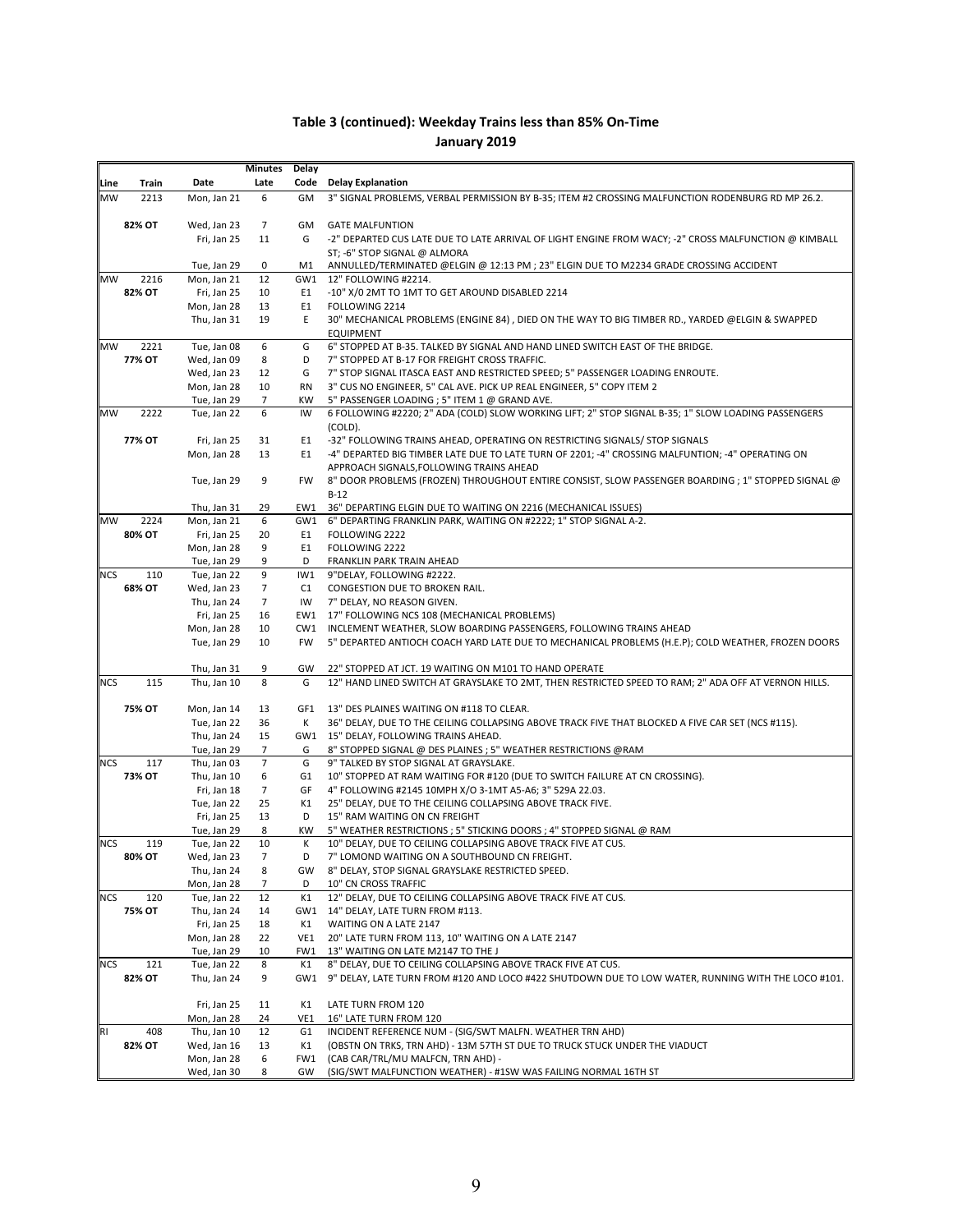| January 2019 |  |  |
|--------------|--|--|
|--------------|--|--|

|           |        |                            | Minutes        | <b>Delay</b>   |                                                                                                                                                                                        |
|-----------|--------|----------------------------|----------------|----------------|----------------------------------------------------------------------------------------------------------------------------------------------------------------------------------------|
| Line      | Train  | Date                       | Late           | Code           | <b>Delay Explanation</b>                                                                                                                                                               |
| <b>RI</b> | 416    | Thu, Jan 10                | 10             | G <sub>1</sub> | (FREIGHT TRAIN INTERFERENCE) - (SIG/SWT MALFN. WEATHER TRN AHD) /LATE TURN OF EQUIP FROM RI401                                                                                         |
|           | 82% OT | Mon, Jan 14                | 16             | GX1            | (CROSSING MAIFUNTION TRN AHD) - FOLLOWING TRAINS DUE TO AWDMM 191ST                                                                                                                    |
|           |        | Mon, Jan 28                | 9              | FW1            | (CAB CAR/TRL/MU MALFCN, TRN AHD) DOOR PROBLEMS                                                                                                                                         |
|           |        | Wed, Jan 30                | 20             | GW             | (SIG/SWT MALFUNCTION WEATHER) - 30M EN ROUTE DUE TO WEATHER & MUTIPLE SWITCH FAILURES                                                                                                  |
| RI        | 417    | Mon, Jan 14                | 14             | YR1            | (DERAILMENT - ACCIDENT) - DEPARTED LSS 14M LAT ACCOUNT OF EARLIER YARD DERAILMENT                                                                                                      |
|           | 75% OT | Tue, Jan 15                | 6              | GM             | (SIG/SWT MALFUNCTION) - 4M 191ST DOING WALKING SPEED FOR MAINTAINER TO OBSERVE GATE.                                                                                                   |
|           |        | Tue, Jan 22                | 6              | IW             | 3M IN ROUTE SLOW LOADING/UNLOADING ACCOUNT WEATHER                                                                                                                                     |
|           |        | Mon, Jan 28                | 28             | GW1            | (CROSSING MAIFUNTION TRN AHD) - 28M NO TTR1                                                                                                                                            |
|           |        | Tue, Jan 29                | 6              | FW1            | (LATE EQUIP. COACH YD., TRN AHEA) - FOLLOWING 615                                                                                                                                      |
| <b>RI</b> | 419    | Fri, Jan 04                | 21             | G              | (SIG/SWT MALFUNCTION) - DEPARTED LSS 26M LATE ACCT POLK ST IN FAILURE, FLAG STOP SIGNAL AND HAND LINE                                                                                  |
|           |        |                            |                |                | <b>ROUTE</b>                                                                                                                                                                           |
|           | 73% OT | Thu, Jan 10                | 8              | G              | (SIG/SWT MALFUNCTION) - 15M AT BLUE ISLAND ACCT. BLUE ISLAND OPERATOR UNABLE TO DISPLAY SIGNALS AT                                                                                     |
|           |        | Mon, Jan 21                | 7              |                | <b>BLUE ISLAND.</b><br>GW1 (SIG/SWT MALFN. WEATHER TRN AHD) - 3M WAITING ON SIGNAL ACCOUNT OF SWITCH FAILURE AND WAITING FOR                                                           |
|           |        |                            |                |                | TRAFFIC TO AS 419 WAS REROUTED TO TK 2 W O                                                                                                                                             |
|           |        | Fri, Jan 25                | 6              | $\mathbf{I}$   | (PSGR HANDLING) - 6M ACCT. SLOW PASSENGER LOADING AND UNLOADING DUE TO COLD WEATHER.                                                                                                   |
|           |        | Mon, Jan 28                | 21             |                | GW1 (CROSSING MAIFUNTION TRN AHD) - 15M NO TTR1                                                                                                                                        |
|           |        | Tue, Jan 29                | 19             | FW             | (CAB CAR/TRL/MU MALFCN, WEATHER) - 10M IN ROUTE ACCOUNT DOOR ISSUES DUE TO WEATHER/ICE                                                                                                 |
| RI        | 421    | Mon, Jan 14                | 8              | YR1            | (DERAILMENT - HUMAN ERROR, MECH) - DEPARTED LSS 4M LATE DUE TO EARLIER YARD DERAILMENT                                                                                                 |
|           | 82% OT | Mon, Jan 28                | 23             | GW1            | (CROSSING MAIFUNTION TRN AHD) - 23M NO TTR1                                                                                                                                            |
|           |        | Wed, Jan 30                | 12             | IW             | (PSGR HANDLING, WEATHER) - DEPARTED LSS 20M LATE DUE TO ALTERNATE SCHEDULE, HAD TO USE 613S                                                                                            |
|           |        |                            |                |                | <b>EQUIPMENT FROM BI</b>                                                                                                                                                               |
|           |        | Thu, Jan 31                | 0              | XKW            | <b>EXTREME WEATHER</b>                                                                                                                                                                 |
| <b>RI</b> | 503    | Fri, Jan 11                | 6              | E              | (LOCOMOTIVE MALFUNCTION) - AT NEW LENOX THE ENGINEERS SEAT ON THE 503 RIPPED OUT OF THE FLOOR AND                                                                                      |
|           |        |                            |                |                | THE ENGINEER FELL. STOPPED FOR 10 MIN. CRE                                                                                                                                             |
|           | 80% OT | Wed, Jan 16                | 8              | K1             | (PASSENGER TRAIN INTERFERENCE) - LATE TURN OF EQUIP FROM 606/3M 16TH ST WAITING ON RI410 TO CLEAR                                                                                      |
|           |        |                            |                |                |                                                                                                                                                                                        |
|           |        | Fri, Jan 18                | 8              | <b>CW</b>      | (SIG/SWT MALFUNCTION) - DELAYED AT BLUE ISLAND DUE TO TRACK CIRCUIT AND RESTRICTING SIGNALS                                                                                            |
|           |        | Mon, Jan 28                | 65             | FW1            | (CAB CAR/TRL/MU MALFCN, TRN AHD) GATES                                                                                                                                                 |
| <b>RI</b> | 506    | Mon, Jan 14                | 12             | GX1            | (CROSSING MAIFUNTION TRN AHD) - LATE TURN OF EQUIP FROM RI403/DEPARTED JUD 20M LATE                                                                                                    |
|           | 82% OT | Tue, Jan 15                | 10             | Ε              | (CAR CAB/TRAILER/MU MALFUNCTION) - PRESSURE BUILDING UP NOT ABLE TO MAKE TRACK SPEED/ ONLY ABLE TO                                                                                     |
|           |        |                            |                |                | BUILD UP 75LBS B/O BLOWER                                                                                                                                                              |
|           |        | Fri, Jan 25                | 8              | IW1            | (PSGR HANDLING, WEATHER TRN AHD) - AWDMM 119TH & 107TH ST 11TH 80TH & CP66CT                                                                                                           |
|           |        | Mon, Jan 28                | 15             | FW1            | (CAB CAR/TRL/MU MALFCN, TRN AHD) GATES                                                                                                                                                 |
| RI        | 528    | Fri, Jan 04                | 13             | G1             | (SIG/SWT MALFCN, TRAIN AHEAD) - M ACCT. LATE TURN FROM RI419 DUE TO SIQNL/SWITCH MALFUNCTION AT                                                                                        |
|           |        |                            |                |                | CHICAGO TERMINAL.                                                                                                                                                                      |
|           | 77% OT | Wed, Jan 23                | 22             | EW             | (LOCOMOTIVE MALFUNCTION) - 28M ACCT. TRAIN LOST AIR AND COULD NOT RECOVER. (#1 MAIN RESERVOIR VALVE                                                                                    |
|           |        |                            |                | W              | WAS FROZEN.)                                                                                                                                                                           |
|           |        | Fri, Jan 25<br>Mon, Jan 28 | 6<br>33        | GW1            | (GAS LEAK) - 24M ACCT. POSSIBLE GAS LEAK AT BLUE ISLAND DUE TO A VEHICLE DRIVING OVER THE TRACKS.<br>(CROSSING MAIFUNTION TRN AHD) - DEPARTED JOLIET 23M LATE ACCT LATE TURN FROM 419  |
|           |        | Tue, Jan 29                | 13             | FW1            | (CAB CAR/TRL/MU MALFCN, WEATHER) - DEPARTED CPRICHARDS ST 12M LATE DUE TO LATE TURN FROM RI419                                                                                         |
|           |        |                            |                |                |                                                                                                                                                                                        |
| <b>RI</b> | 606    | Tue, Jan 08                | 7              | ΖG             | DEPARTED BI 3M LATE DUE TO PTC WAS NOT ABLE TO READ SIGNALS AT VERMONT ST. MST COULDN'T BE ISSUED AT                                                                                   |
|           |        |                            |                |                | BI. 5M AT 119 CUT-IN PTC.                                                                                                                                                              |
|           | 64% OT | Wed, Jan 16                | 13             | К              | (OBSTRUCTION ON TRACKS) - 57TH ST THE CONDUCTOR HAD TO WALK THE TRACKS & INSPECT BEFORE GOING                                                                                          |
|           |        |                            |                |                | RESTRICTING SPEED OVER THEM.                                                                                                                                                           |
|           |        | Fri, Jan 18                | $\overline{7}$ | ZT1            | (PTC MALFUNCTION - /7M LATE ENROUTE FOLLOWING RI604 OUT OF THE YARD BACK OFFICE                                                                                                        |
|           |        | Fri, Jan 25                | 6              | К              | (OBSTRUCTION ON TRACKS) - TRUCK STUCK UNDER THE BRIDGE POLK                                                                                                                            |
|           |        | Mon, Jan 28                | 0              | XE             | (ANNULLED - B/O CAR) -UNABLE TO BUILD AIR AIR COMPRESSOR ISSUE.                                                                                                                        |
|           |        | Tue, Jan 29                | 9              | ZW             | (PTC WEATHER) - / PROBLEMS CHANGING SPEEDO DUE TO TEMP SPEED RESTICTION                                                                                                                |
|           |        | Wed, Jan 30                | 26             | GW             | (SIG/SWT MALFUNCTION WEATHER) - #9 SW FAILING REVERSE GRESHAM/13M LATE DEPARTING BI                                                                                                    |
|           |        | Thu, Jan 31                | 26             | GW             | (SIG/SWT MALFUNCTION WEATHER) - SWITCH FAILURE (9SW) AT GRESHAM.                                                                                                                       |
| RI        | 613    | Mon, Jan 14                | 13             | YR1            | (DERAILMENT - (DERAILMENT - ACCIDENT)                                                                                                                                                  |
|           | 68% OT | Mon, Jan 21                | 7              | GW             | (SIG/SWT MALFUNCTION) - 4M ITEM 1 AWDM 95TH ST                                                                                                                                         |
|           |        | Tue, Jan 22                | 7              | KW             | WHEEL SLIP ON THE BEVERLY.                                                                                                                                                             |
|           |        | Wed, Jan 23                | 6              | U1             | (PASSENGER TRAIN INTERFERENCE) - 3M ACCT. RUNNING ON APPROACH SIGNALS DUE TO FOLLOWING RI413 AND                                                                                       |
|           |        |                            |                |                | RI303.                                                                                                                                                                                 |
|           |        | Fri, Jan 25                | 8              | FW             | (CAR CAB/TRAILER/MU MALFUNCTION) - 3M ACCT. INOPERABLE DOORS AND SLOW LOADING PASSENGERS.                                                                                              |
|           |        | Mon, Jan 28                | 16             | GW1            | (CROSSING MAIFUNTION TRN AHD) - 14M WAITING ON TRAINS AHEAD TO RECEIVE MULTIPLE AWDM                                                                                                   |
|           |        | Tue, Jan 29                | 25             | FW             | (LATE EQUIP. FROM COACH YD.) - DEPARTED LSS 21M LATE DUE TO LATE EQUIPT. SWAPPED WITH 620                                                                                              |
| <b>RI</b> | 614    | Fri, Jan 25                | 6              | К              | (PSGR HANDLING, WEATHER) - WALKING SPEED POLK ST                                                                                                                                       |
|           | 82% OT | Mon, Jan 28                | 25             | FW1            | (CAB CAR/TRL/MU MALFCN, TRN AHD) -                                                                                                                                                     |
|           |        | Wed, Jan 30                | 26             | GW             | SW #3 FAILING REVERSE CP 46TH & WAITED ON W/B TRAIN TO CLEAR                                                                                                                           |
|           |        | Thu, Jan 31                | 38             | GW             | (SIG/SWT MALFUNCTION WEATHER) - 50M LSS DUE TO SWICH FAILURE #5 FAILING REVERSE                                                                                                        |
| R1        | 615    | Mon, Jan 14<br>Thu, Jan 17 | 20             | YR1            | (DERAILMENT - ACCIDENT) - DEPARTED LSS 16M LATE ACCOUNT OF EARLIER YARD DERAILMENT                                                                                                     |
|           | 80% OT | Mon, Jan 28                | 8<br>8         | F1<br>GW1      | (PASSENGER TRAIN INTERFERENCE) - 8M DELAY DUE TO FOLLOWING RI415 FROM LA SALLE ST. TO 16TH. ST.<br>(CROSSING MAIFUNTION TRN AHD) - 6M WAITING ON TRAINS AHEAD TO RECEIVE MULTIPLE AWDM |
|           |        | Tue, Jan 29                | 13             | FW1            | (PASSENGER TRAIN INTERFERENCE) - (LATE EQUIP. COACH YD., TRN AHEA)                                                                                                                     |
|           |        |                            |                |                |                                                                                                                                                                                        |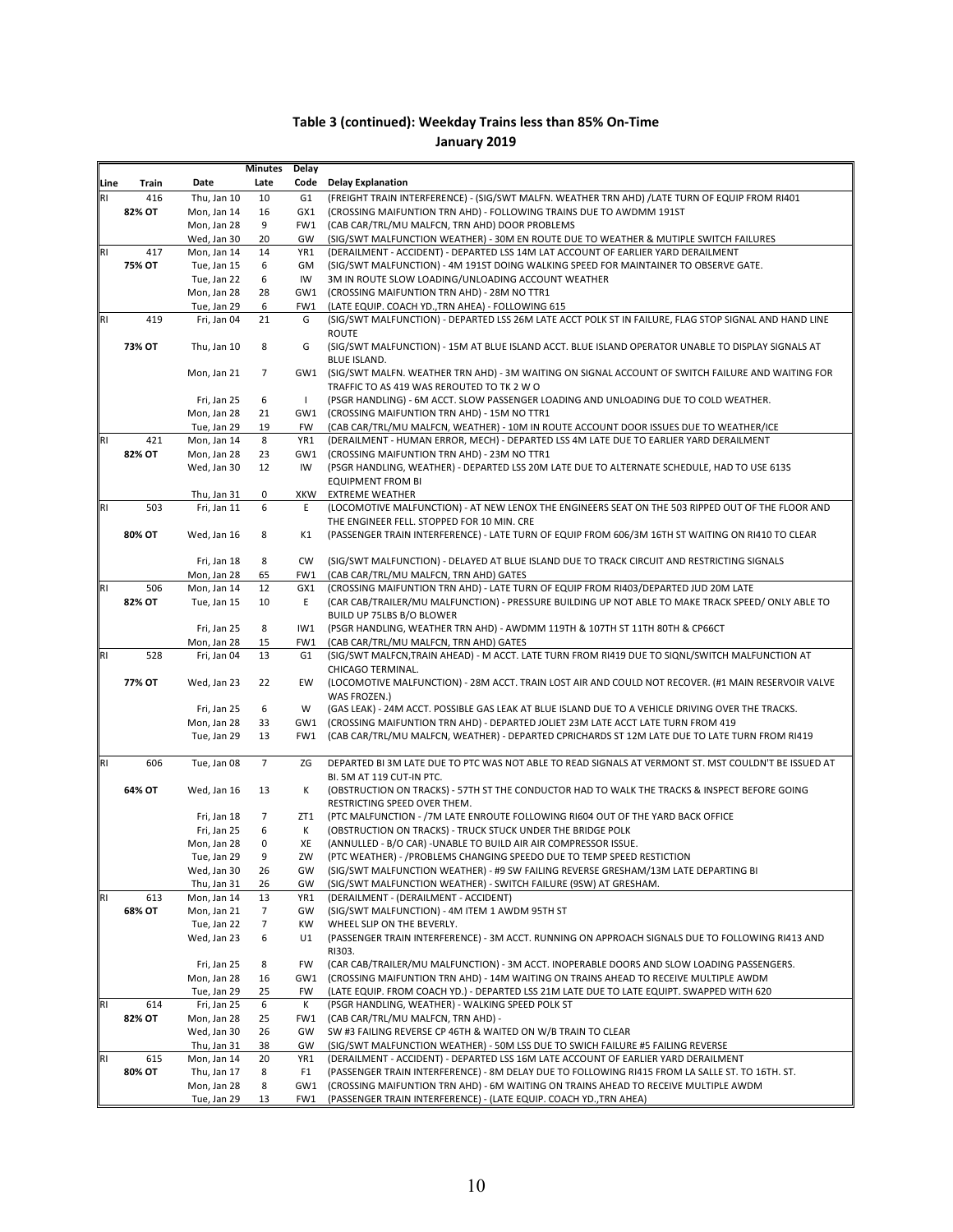|            |        |                            | <b>Minutes</b> | Delay           |                                                                                                                                                                                          |
|------------|--------|----------------------------|----------------|-----------------|------------------------------------------------------------------------------------------------------------------------------------------------------------------------------------------|
| Line       | Train  | Date                       | Late           | Code            | <b>Delay Explanation</b>                                                                                                                                                                 |
| RI         | 617    | Fri, Jan 04                | 16             | G               | (SIG/SWT MALFUNCTION) - DEPARTED LSS 18M LATE POLK ST IN FAILURE, FLAG SIGNAL AND HAND LINE ROUTE                                                                                        |
|            | 82% OT | Mon, Jan 14                | 0              | YR1             | ANNULLED                                                                                                                                                                                 |
|            |        | Mon, Jan 28                | $\overline{7}$ | GW1             | (CROSSING MAIFUNTION TRN AHD) - DEPARTED LSS 7M LATE DUE TO LATE TURN FROM 6172                                                                                                          |
|            |        | Tue, Jan 29                | 10             | FW              | (CAB CAR/TRL/MU MALFCN, WEATHER) - DEPARTED LSS 9M LATE FROZEN DOORS                                                                                                                     |
| R1         | 619    | Fri, Jan 04                | 34             | G               | (SIG/SWT MALFUNCTION) - DEPARTED LSS 35M LATE ACCT POLK ST IN FAILURE, FLAG SIGNAL AND HAND LINE ROUTE.                                                                                  |
|            |        |                            |                |                 | HAD DIFFICUILTY HAND LINING 7 SWIT                                                                                                                                                       |
|            | 82% OT | Mon, Jan 14                | 17             | YR              | (DERAILMENT - ACCIDENT) - DEPARTED LSS 11M LATE ACCT DERAILMENT AT 47TH ST YARD                                                                                                          |
|            |        | Mon, Jan 28                | 10             | GW1             | (CROSSING MAIFUNTION TRN AHD) - DEPARTED LSS 7M LATE DUE TO LATE EQUIPMENT TURN FROM 6192                                                                                                |
| SWS        | 808    | Tue, Jan 29<br>Mon, Jan 14 | 6<br>14        | IW<br>H         | <b>WAITING ON PASSENGERS</b><br>MU CABLE NOT CONNECTED PROPERLY.                                                                                                                         |
|            | 82% OT | Wed, Jan 16                | 8              | D               | (FREIGHT TRAIN INTERFERENCE) - 10 MIS STOPPED AT 518, WAITING ON HEADROOM MOVE, BC41 7880                                                                                                |
|            |        | Mon, Jan 28                | 16             | D               | (FREIGHT TRAIN INTERFERENCE) - 12M DELAY AT CP-RIDGE ACCT HEADROOM MOVE AT LANDERS FOR NS282 W/7100                                                                                      |
|            |        |                            |                |                 |                                                                                                                                                                                          |
|            |        | Wed, Jan 30                | 16             | GF              | (SIG/SWT MALFUNCTION FOREIGN LI) - SWITCH FAILURE CP518                                                                                                                                  |
| SWS        | 829    | Fri, Jan 11                | 74             | YF1             | (DERAILMENT - ACCIDENT, FOREIGN) - 52M CP518 WAITING FOR THE NS PILOT TO RETURN TO CP518                                                                                                 |
|            | 82% OT | Mon, Jan 21                | 11             | AM1             | MECHANICAL ISSUES WITH #827 COULD NOT GET OF BNSF COACH YARD ACCT. CONGESTION AT CUS. DEPARTED CUS                                                                                       |
|            |        |                            |                |                 | 14 MI                                                                                                                                                                                    |
|            |        | Tue, Jan 22                | 13             | DD              | (FREIGHT TRAIN INTERFERENCE) - 23 MINS CP 518 552/615PM FOR NS BC17 7900 INTO UP CANAL ST YARD.                                                                                          |
|            |        | Wed, Jan 30                | 24             | <b>DW</b>       | (FREIGHT TRAIN INTERFERENCE) - 30M ASHBURN 620/650PM NS NS31 NS9852 WITH 4666FT HEADROOM MOVE WEST                                                                                       |
|            |        |                            |                |                 | END OF LANDERS, TRACK THEY WERE SHOVING I                                                                                                                                                |
| <b>SWS</b> | 833    | Fri, Jan 11                | $\pmb{0}$      | XYF             | <b>DERAILMENT AT CP518</b>                                                                                                                                                               |
|            | 82% OT | Fri, Jan 25                | 23             | D               | (FREIGHT TRAIN INTERFERENCE) - 25M CP518 708/733PM FOR NS BC-31 NS9012 W/63CARS 10437FT HEADROOM                                                                                         |
|            |        |                            |                |                 | MOVE AT 55TH ST YARD.                                                                                                                                                                    |
|            |        | Mon, Jan 28                | 9              | DD1             | (FRT.DISP.-OPER./FRT.TRAIN ERRO) - DEPARTED CUS 12MIN LATE LATE FLIP FROM SWS#836.                                                                                                       |
|            |        | Wed, Jan 30                | 66             | <b>DW</b>       | (FREIGHT TRAIN INTERFERENCE) - DEPT CUS 52MIN LATE ACCT. LATE FLIP OF SWS#836                                                                                                            |
| SWS        | 836    | Mon, Jan 07                | 8              | DE1             | (FRT TRN INF, MECH TRN AHD) - 7M ASHBURN 617/624PM MEET SWS #829                                                                                                                         |
|            | 73% OT | Fri, Jan 11                | 0              | <b>XYF</b>      | ANNULLED, DERAILMENT AT 518.                                                                                                                                                             |
|            |        | Mon, Jan 21<br>Tue, Jan 22 | 11             |                 | AM1 - 12 M ASHBURN MEET DELAYED SW829 (FOLLOWING DELAYED SWS#827.)                                                                                                                       |
|            |        | Mon, Jan 28                | 17<br>18       | DD1<br>D        | (FRT TRN INF, TRN AHD) - 15MINS AT ASHBURN 618/633PM WAITING FOR SW0829 TO CLEAR.<br>(FREIGHT TRAIN INTERFERENCE) - 27M CHICAGO RIDGE RED SIGNAL ACCT. NS B15 NS2673 SWITCHING 9000FT OF |
|            |        |                            |                |                 | TRAIN (NS233) WEST END OF LANDERS. NS B1                                                                                                                                                 |
|            |        | Wed, Jan 30                | 46             | <b>DW</b>       | (FRT TRN INF HUMAN ERROR TRN AH) - 38M ASHBURN WAITING FOR SWS#829 TO CLEAR (DELAYED BY NS BS31, AND                                                                                     |
|            |        |                            |                |                 | THEN SWITCH FAILURE.)                                                                                                                                                                    |
| <b>SWS</b> | 838    | Fri, Jan 11                | 49             | YF              | (DERAILMENT - ACCIDENT, FOREIGN) - 32M DELAY DETOURING THRU NS 55TH ST YARD/ REVERSE MOVE TO NS                                                                                          |
|            |        |                            |                |                 | <b>ENGLEWOOD</b>                                                                                                                                                                         |
|            | 82% OT | Mon, Jan 21                | 21             | AM1             | DEPART 179TH ST LATE ACCT. LATE FLIP OF SWS827.                                                                                                                                          |
|            |        | Tue, Jan 22                | 8              | DD1             | (FRT TRN INF, TRN AHD) - WAITING FOR SW0829 TO CLEAR.                                                                                                                                    |
|            |        | Mon, Jan 28                | $\overline{7}$ | DD <sub>1</sub> | (FRT.DISP.-OPER./FRT.TRAIN ERRO) - 12M ASHBURN MEET DELAYED SWS#831 (DELAYED BY SWS#836.)                                                                                                |
| UPN        | 300    | Thu, Jan 03                | 8              | D               | DEPARTED WAUKEGAN 5" FOLLOWING CWKNA-03 TO LAKE BLUFF.                                                                                                                                   |
|            | 82% OT | Mon, Jan 07                | $\overline{7}$ | ZR              | ENGINEER HAD TROUBLE SETTING UP THE PTC.                                                                                                                                                 |
|            |        | Tue, Jan 22                | 12             | ZR              | DELAYED, PTC CAB CAR #8435 WAS REQUESTING ENGINEER TO ACKNOWLEDGE A SWITCH, RESTRICTED WAUKEGAN-N.                                                                                       |
|            |        |                            |                |                 | CHICAGO.                                                                                                                                                                                 |
|            |        | Thu, Jan 31                | 12             | FW              | 12"; DEPARTING WAUKEGAN 15" DOWN DUE TO WAITING FOR THE 371X TO CLEAR OFF THE MAIN LINE                                                                                                  |
| UPN        | 318    | Mon, Jan 21                | 6              | E <sub>1</sub>  | CONGESTION AT BRIDGE "A" LAKE STREET INTERLOCKING. FOLLOWING LATE WEST LINE TRAINS.                                                                                                      |
|            | 77% OT | Wed, Jan 23                | 11             | GW              | FOLLOWING #316 EN ROUTE DUE TO #311 WHO TURNS FOR #316 BEING AFFECTED BY SIGNAL ISSUES GOING NORTH<br>CENTRAL ST.                                                                        |
|            |        | Fri, Jan 25                | 14             |                 | GW1 FOLLOWING TRAINS AHEAD ENROUTE                                                                                                                                                       |
|            |        | Tue, Jan 29                | 11             | H1              | DELAYED FOLLOWING 316 DUE TO 307/312 AUNNULMENT.                                                                                                                                         |
|            |        | Thu, Jan 31                | 10             | GW1             | 23" FOLLOWING TRAINS AHEAD EN ROUTE; STUCK DOORS EN ROUTE                                                                                                                                |
| UPN        | 320    | Mon, Jan 07                | 9              | ZR1             | DELAYED FOLLOWING #318 ON ACCT. OF PTC ISSUES.                                                                                                                                           |
|            | 77% OT | Fri, Jan 25                | 14             | GW1             | FOLLOWING TRAINS AHEAD ENROUTE                                                                                                                                                           |
|            |        | Mon, Jan 28                | 10             | IW1             | FOLLOWING TRAINS AHEAD, SLOW PASSENGER LOADING DUE TO WEATHER CONDITIONS.                                                                                                                |
|            |        | Tue, Jan 29                | 12             | H1              | DELAYED FOLLOWING 813 DUE TO 307/312 ANNULMENT AND RESTRICTED SPPED THRU WAUKEGAN YARD LIMITS.                                                                                           |
|            |        |                            |                |                 |                                                                                                                                                                                          |
|            |        | Thu, Jan 31                | 19             | GW1             | 30" FOLLOWING TRAINS AHEAD EN ROUTE; STOP AND PROCEEDED OFF SIGNAL 42.6.2, STUCK DOORS EN ROUTE                                                                                          |
|            |        |                            |                |                 |                                                                                                                                                                                          |
| UPN        | 322    | Mon, Jan 07                | 9              | ZR1             | DELAYED FOLLOWING #320 ON ACCT. OF #318 PTC ISSUES.                                                                                                                                      |
|            | 68% OT | Mon, Jan 14                | 6              | $\mathbf{I}$    | HEAVY/SLOW PASSENGER LOADING EN ROUTE; FORM B @MP6.6-5.1 & MP 3.5-3; FOLLOWED #320 FROM WAUKEGAN-                                                                                        |
|            |        |                            |                |                 | CPT.                                                                                                                                                                                     |
|            |        | Tue, Jan 22                | 7              | ZT              | DELAYED OUT OF WAUKEGAN, WAITED ON #320 TO CLEAR, RESTRICTED SPEED THROUGH YARD LIMITS & HEAVY                                                                                           |
|            |        |                            |                |                 | PASSENGER LOADING EN ROUTE.                                                                                                                                                              |
|            |        | Fri, Jan 25                | 10             |                 | GW1 FOLLOWING TRAINS AHEAD ENROUTE                                                                                                                                                       |
|            |        | Mon, Jan 28                | 14             | IW1             | FOLLOWING M320 AND XH PROCEDURE AT MP 25.70                                                                                                                                              |
|            |        | Tue, Jan 29                | 15             | H1              | DELAYED FOLLOWING 320 DUE TO 307/312 ANNULMENT AND SWITCH FAILURE ON LAKE ST PLANT #51.                                                                                                  |
|            |        | Thu, Jan 31                | 10             |                 | GW1 25" FOLLOWING TRAINS AHEAD EN ROUTE ; STUCK DOORS EN ROUTE                                                                                                                           |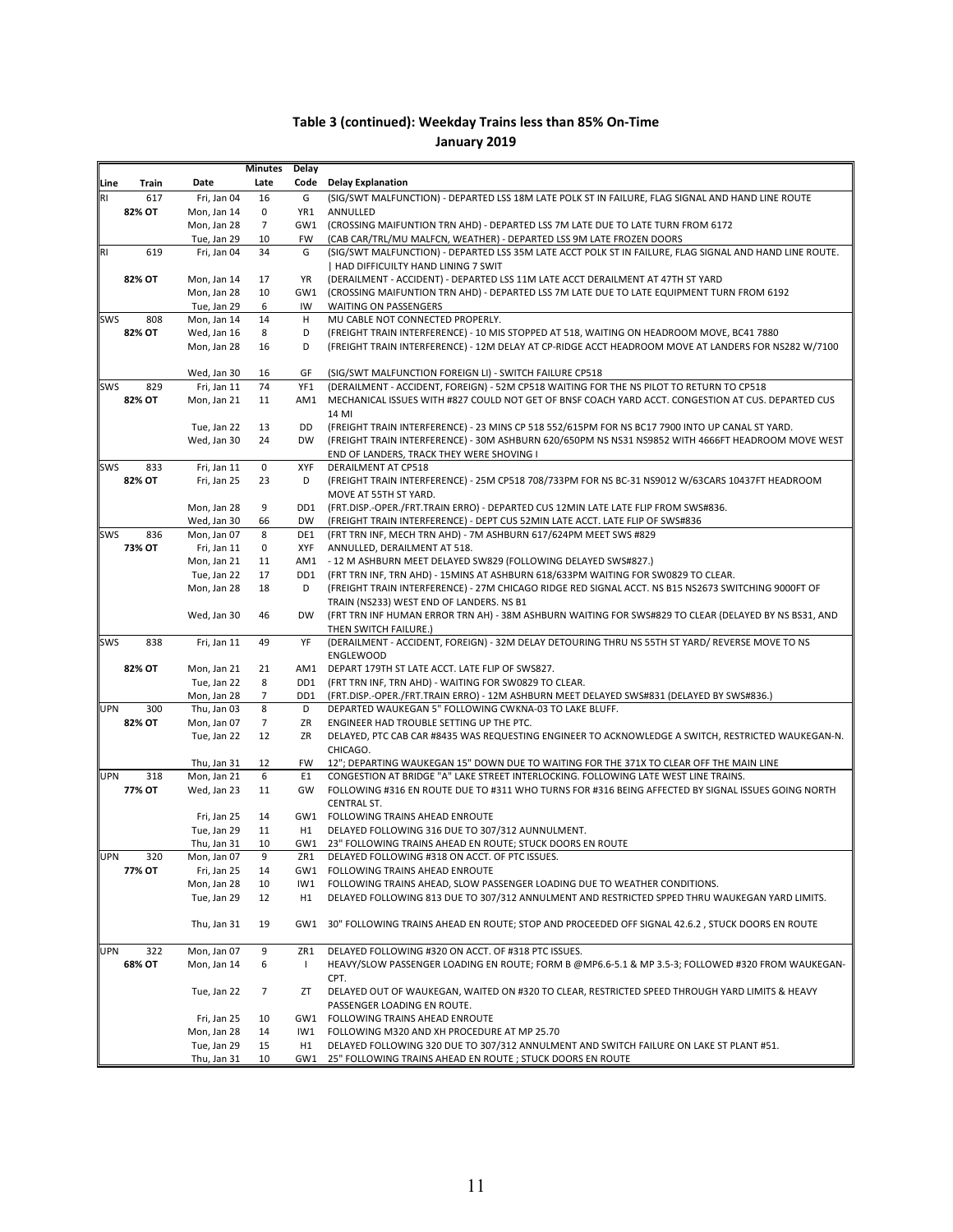|            |               |                            | Minutes        | Delay        |                                                                                                                                                                      |
|------------|---------------|----------------------------|----------------|--------------|----------------------------------------------------------------------------------------------------------------------------------------------------------------------|
| Line       | Train         | Date                       | Late           | Code         | <b>Delay Explanation</b>                                                                                                                                             |
| <b>UPN</b> | 324           | Tue, Jan 15                | 6              | ZT           | PTC ISSUES @ HIGHLAND PARK (CREW DID NOT SPECIFY THE ISSUE) CUT OUT                                                                                                  |
|            | 80% OT        | Fri, Jan 25                | 9              |              | GW1 DEPARTED HIGHLAND PARK 9 MIN LATE DUE TO LATE TURN OF CREW & EQUIP OFF M313 WAS STOPPED BEHIND                                                                   |
|            |               |                            |                |              | M311 & M309 FOR SWITCH FAIL @WK                                                                                                                                      |
|            |               | Mon, Jan 28                | 9              | IW1<br>H1    | FOLLOWING M322 FROM HIGHLAND PARK                                                                                                                                    |
|            |               | Tue, Jan 29                | 12             |              | DELAYED FOLLWING 322 DUE TO 307/312 ANNULMENT AND WAITED FOR 322 AHEAD @LAKE ST PLANT SWITCH #51.                                                                    |
| <b>UPN</b> | 326           | Fri, Jan 25                | 11             | GW1          | FOLLOWING TRAINS AHEAD ENROUTE                                                                                                                                       |
|            | 77% OT        | Mon, Jan 28                | 16             | IW1          | <b>FOLLOWING TRAINS AHEAD</b>                                                                                                                                        |
|            |               | Tue, Jan 29                | 8              | H1           | DELAYED FOLLOWING 324 DUE TO 307/312 ANNULMENT AND WAITED FOR 324 AHEAD @LAKE ST PLANT ON ACCT OF                                                                    |
|            |               |                            |                |              | SWITCH #51                                                                                                                                                           |
|            |               | Wed, Jan 30                | 11             | FW1          | 28" FOLLOWING TRAINS AHEAD EN ROUTE                                                                                                                                  |
|            |               | Thu, Jan 31                | 6              | GW1          | 23" FOLLOWING TRAINS AHEAD EN ROUTE; STUCK DOORS EN ROUTE                                                                                                            |
| <b>UPN</b> | 330           | Mon, Jan 07                | 15             | ZR           | DELAYED OUT OF KENOSHA ON ACCT. OF ENGINEER UNFAMILIAR WITH PTC & HAD ISSUES SETTING IT UP.                                                                          |
|            | 73% OT        | Mon, Jan 14                | 9<br>6         | S<br>U       | DELAYED ON ACCT. OF RESTRICTED SPEED THROUGH YARD LIMITS & FTX @ HIGHLAND PARK.                                                                                      |
|            |               | Tue, Jan 15<br>Wed, Jan 23 | 8              | IW           | 4 ADA LIFTS & RESTRICTED SPEED THROUGH YARD LIMITS @ KENOSHA AND WAUKEGAN.<br>HEAVY PASSENGER LOADING EN ROUTE DUE TO WEATHER.                                       |
|            |               | Mon, Jan 28                | 8              | IW1          | SLOW PASSENGER LOADING DUE TO INCLEMENT OF WEATHER AND TRAINS AHEAD                                                                                                  |
|            |               | Thu, Jan 31                | 16             | GW1          | 26" FOLLOWING TRAINS AHEAD EN ROUTE ; STUCK DOORS EN ROUTE                                                                                                           |
| <b>UPN</b> | 336           | Fri, Jan 04                | $\overline{7}$ | ZT           | PTC ON #8470 HAD NON-COMMUNICATION AT INDIAN HILL-WILMETTE, HAD TO RUN RESTRICTED SPEED, SINGLE                                                                      |
|            |               |                            |                |              | TRACKING RP-CY & 2 ADA LIFTS.                                                                                                                                        |
|            | 77% OT        | Mon, Jan 14                | 8              | CC           | SINGLE TRACK BETWEEN MP35.7-28.7 (DUMPING BALLAST).                                                                                                                  |
|            |               | Tue, Jan 15                | $\overline{7}$ | CC           | SINGLE TRACKING MP35.7-28.7 (DUMPING BALLAST).                                                                                                                       |
|            |               | Wed, Jan 16                | 11             | J            | STOPPED @ LAKE FOREST WAITING FOR LOCAL POLICE TO REMOVE AN UNRULY ADA PASSENGER.                                                                                    |
|            |               | Wed, Jan 23                | 9              | $\mathsf{R}$ | DELAYED AT KENILWORTH DEU TO EQUIPMENT SLIDING THROUGH DEPOT.                                                                                                        |
| <b>UPN</b> | 343<br>68% OT | Wed, Jan 16<br>Thu, Jan 17 | 6<br>22        | U<br>KP1     | FOUR ADA LIFTS.<br>DELAYED DUE TO A REPORT OF TWO TRESPASSERS FIGHTING ON THE TRACKS @ CLYBOURN.                                                                     |
|            |               | Tue, Jan 22                | 8              | J            | STOPPED AT CLYBOURN WAITING FOR PD TO REMOVE A MAN W/ A BICYCLEFROM TRAIN, AFTER 10" MAN GOT OFF                                                                     |
|            |               |                            |                |              | ON HIS OWN.                                                                                                                                                          |
|            |               | Thu, Jan 24                | 12             | GW1          | DEPARTED CPT 12" LATE ON ACCOUNT OF LATE ARRIVAL FROM THE YARD.                                                                                                      |
|            |               | Tue, Jan 29                | 80             | GW           | DELAYED DUE TO SWITCH FAILURE @ CALI AVE COACH YARD, WESTERN AVE                                                                                                     |
|            |               | Wed, Jan 30                | 12             | H1           | 22" LATE ARRIVAL OF EQUIPMENT FROM CAL AVE & M641 SEPERATED ACROSS LAKE STREET PLANT                                                                                 |
|            |               | Thu, Jan 31                | 82             | EW           | 92" LATE ARRIVAL OF EQUIPMENT FROM CAL AVE COACH YARD DUE TO LATE FUELING OF EQUIPMENT (WEATHER                                                                      |
|            |               |                            |                |              | CONDITIONS)                                                                                                                                                          |
| <b>UPN</b> | 345           | Wed, Jan 16                | $\overline{7}$ | $\mathbf{I}$ | SLOW PASSENGER UNLOADING @ MAIN ST 2"; CROSS TRAFFIC @ LAKE STREET PLANT 2";RESTRICTED SPEED THROUGH                                                                 |
|            | 68% OT        | Thu, Jan 17                | 25             | KP1          | YARD LIMITS @ WAUKEGAN.<br>DELAYED DUE TO A REPORT OF TWO TRESPASSERS FIGHTING ON THE TRACKS @ CLYBOURN.                                                             |
|            |               | Tue, Jan 22                | 15             | J1           | DELAYED FOLLOWING TRAINS AHEAD ALSO RAN @ RESTRICTED SPEED THROUGH PTC YARD LIMITS.                                                                                  |
|            |               | Thu, Jan 24                | 20             |              | GW1 DEPARTED CPT 10" ON ACCOUNT OF LATE ARRIVAL FROM THE YARD, ALSO DELAYED FOLLOWING #343.                                                                          |
|            |               | Mon, Jan 28                | 10             | ZT           | DELAYED DUE TO PTC ISSUES RAN @ RESTRICTED SPEED @ MP 9.6-10.6 AND MP35.2-35.9                                                                                       |
|            |               | Tue, Jan 29                | 70             | GW           | DELAYED DUE TO SWITCH FAILURE @CALIFORNIA AVE COACH YARD, WESTERN AVE.                                                                                               |
|            |               | Thu, Jan 31                | 0              | XEW          | ANNULLED - NO ENGINE PREPARED FOR M345                                                                                                                               |
| <b>UPN</b> | 347           | Thu, Jan 17                | 27             | KP1          | DELAYED DUE TO A REPORT OF TWO TRESPASSERS FIGHTING ON THE TRACKS @ CLYBOURN.                                                                                        |
|            | 75% OT        | Tue, Jan 22                | 11             | J1           | DELAYED FOLLOWING TRAINS AHEAD.                                                                                                                                      |
|            |               | Thu, Jan 24                | 14             | GW           | DEPARTED CPT 8" LATE ON ACCT. OF #343 & #345 ARRIVING TO CPT LATE, ALSO EXCESSIVE CROSS TRAFFIC AT LAKE DT                                                           |
|            |               | Mon, Jan 28                | 9              | ZT           | DUE TO LATE TRAINS.<br>DELAYED FOLLOWING M345 AHEAD WITH PTC ISSUES                                                                                                  |
|            |               | Tue, Jan 29                | 10             | GW           | DELAYED DUE TO SWITCH FAILURE @CALIFORNIA AVE COACH YARD, WESTERN AVE.                                                                                               |
| <b>UPN</b> | 349           | Thu, Jan 17                | 15             | KP1          | DLEAYED DUE TO A REPORT OF TWO TRESPASSERS FIGHTING ON THE TRACKS @ CLYBOURN.                                                                                        |
|            | 77% OT        | Thu, Jan 24                | 10             | GW1          | DEPARTED CPT 12" LATE ON ACCT. OF LATE ARRIVAL FROM THE YARD.                                                                                                        |
|            |               | Tue, Jan 29                | 70             | GW           | DELAYED DUE TO SWITCH FAILURE @CALIFORNIA AVE COACH YARD, WESTERN AVE.                                                                                               |
|            |               | Wed, Jan 30                | 59             | H1           | 73" LATE ARRIVAL OF EQUIPMENT FROM CAL AVE & M641 SEPERATED ACROSS LAKE STREET PLANT                                                                                 |
|            |               | Thu, Jan 31                | 96             | EW           | 110" LATE ARRIVAL OF EQUIPMENT FROM CAL AVE COACH YARD DUE TO LATE FUELING OF EQUIPMENT (WEATHER                                                                     |
|            |               |                            |                |              | CONDITIONS)                                                                                                                                                          |
| <b>UPN</b> | 350<br>75% OT | Tue, Jan 08<br>Wed, Jan 09 | 8<br>8         | ZT<br>ZT     | DEPARTED HIGHLAND PARK 8" LATE ON ACCT. OF ENGINEER COULD NOT GET PTC TO INITIALIZE.<br>PTC ISSUES (TRAIN WAS STUCK ON TRAIN SUMMARY SCREEN TOOK LONG TO INTIALIZE). |
|            |               | Mon, Jan 14                | 16             | L            | WAITED FOR POLICE TO CLEAR THE TRACKS @ ERIE ST DUE TO A REPORT OF TRESPASSERS.                                                                                      |
|            |               | Fri, Jan 25                | $\overline{7}$ | ZT           | PTC SCREEN WENT DARK @ HIGHLAND PARK HAD TO CONTACT DISPATCH & RUN ON ATS, SLOW PASSENGERS                                                                           |
|            |               |                            |                |              | LOADING DUE TO WEATHER CONDITIONS                                                                                                                                    |
|            |               | Tue, Jan 29                | 10             | IW           | SLOW PASSENGERS LOADING AND UNLOADING AND INCLEMENT WEATHER.                                                                                                         |
| <b>UPN</b> | 351           | Wed, Jan 16                | 8              | ZT           | PTC ISSUES @ MAIN ST, PTC PENALTY BRAKE APPLICATION ON A CLEAR SIGNAL @ RESTRICTED SPEED TO NEXT SIGNAL,                                                             |
|            |               |                            |                |              | <b>OPERATED IN ATS.</b>                                                                                                                                              |
|            | 73% OT        | Thu, Jan 17                | 24             | KP1          | DELAYED DUE TO A REPORT OF TWO TRESPASSERS FIGHTING ON THE TRACKS @ CLYBOURN.                                                                                        |
|            |               | Thu, Jan 24                | $\overline{7}$ | GW1          | DEPARTED CPT 8" LATE ON ACCT. OF LATE ARRIVAL FROM THE YARD.                                                                                                         |
|            |               | Tue, Jan 29                | 60             | GW           | DELAYED DUE TO SWITCH FAILURE @CAILFORNIA AVE COACH YARD, WESTERN AVE.<br>39" LATE ARRIVAL OF EQUIPMENT FROM CAL AVE & M641 SEPERATED ACROSS LAKE STREET PLANT       |
|            |               | Wed, Jan 30<br>Thu, Jan 31 | 29<br>69       | H1<br>EW     | 79" LATE ARRIVAL OF EQUIPMENT FROM CAL AVE COACH YARD DUE TO LATE FUELING OF EQUIPMENT (WEATHER                                                                      |
|            |               |                            |                |              | CONDITIONS)                                                                                                                                                          |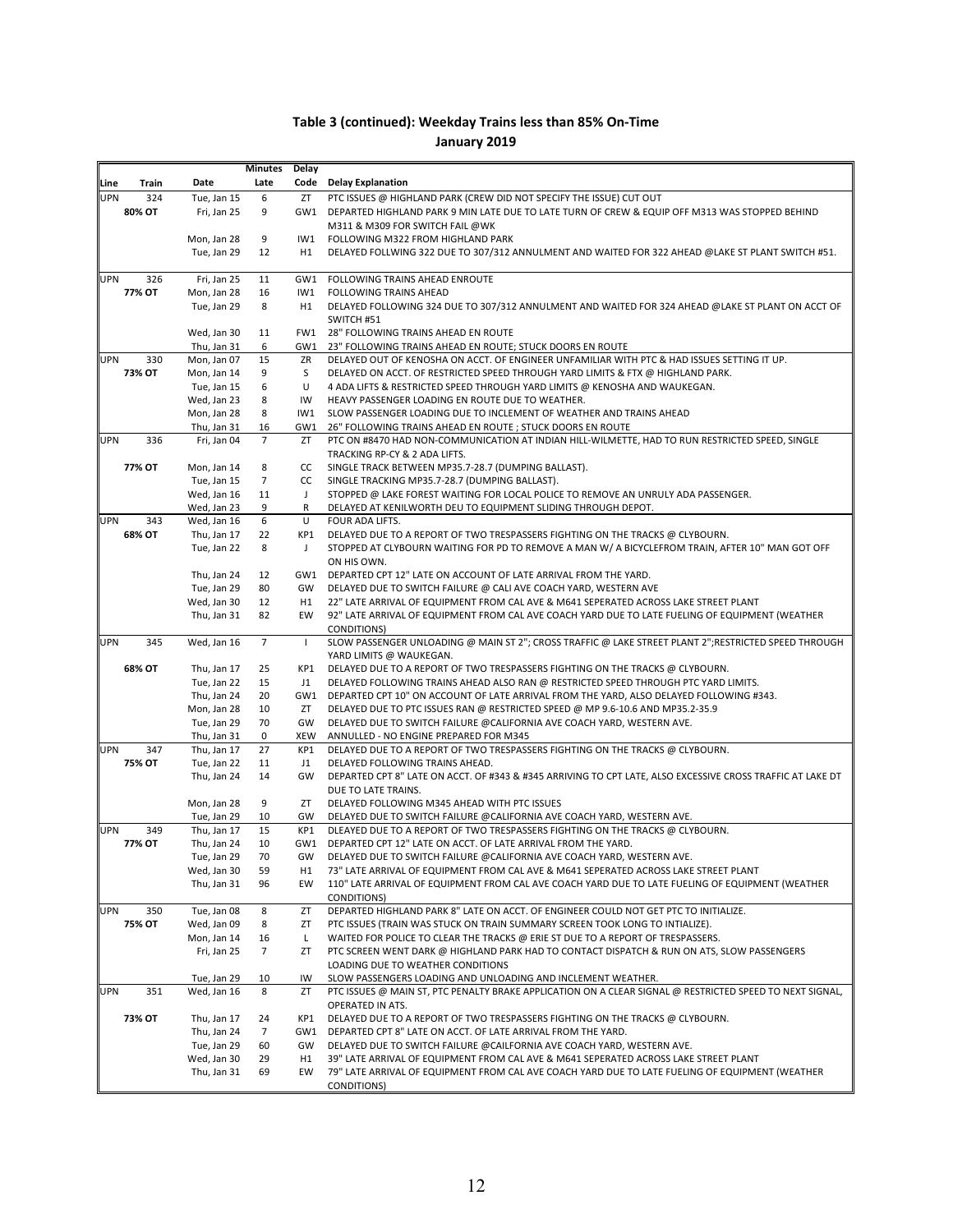|             |               |                            | <b>Minutes</b>      | <b>Delay</b>   |                                                                                                                          |
|-------------|---------------|----------------------------|---------------------|----------------|--------------------------------------------------------------------------------------------------------------------------|
| Line        | Train         | Date                       | Late                | Code           | <b>Delay Explanation</b>                                                                                                 |
| <b>UPN</b>  | 354           | Thu, Jan 17                | 26                  | KP1            | LATE TURN OFF #347, REPORT OF TWO TRESPASSERS FIGHTING ON THE TRACKS @ CLYBOURN.                                         |
|             | 75% OT        | Tue, Jan 22                | 10                  | J1             | DEPARTED WINNETKA 10" LATE ON ACCT. OF LATE ARRIVAL OF #347.                                                             |
|             |               | Thu, Jan 24                | 21                  | GW             | DEPARTED WK 20" LATE DUE TO LATE ARRIVAL OF #347 & ALSO PTC WOULD NOT INITILIZE LEAVING WK.                              |
|             |               | Mon, Jan 28                | 11                  | ZT             | LATE TURN OF EQUIPMENT FROM M347                                                                                         |
|             |               | Tue, Jan 29                | 10                  | GW             | LATE ARRIVAL OF 347.                                                                                                     |
| <b>UPN</b>  | 355           | Mon, Jan 14                | 14                  | L              | WAITED FOR POLICE TO CLEAR THE TRACKS @ ERIE ST. DUE TO A REPORT OF TRESPASSERS.                                         |
|             | 82% OT        | Thu, Jan 17                | 19                  | KP1            | DELAYED DUE TO A REPORT OF TWO TRESPASSERS FIGHTING ON THE TRACKS @ CLYBOURN.                                            |
|             |               | Tue, Jan 29                | 30                  | GW             | DELAYED DUE TO SWITCH FAILURE @CALIFORNIA AVE COACH YARD, WESTERN AVE.                                                   |
|             |               | Thu, Jan 31                | 46                  | EW             | 50" LATE ARRIVAL OF EQUIPMENT FROM CALL AVE COACH YARD DUE TO LATE FUELING OF EQUIPMENT (WEATHER                         |
|             |               |                            |                     |                | <b>CONDITIONS)</b>                                                                                                       |
| <b>UPN</b>  | 356           | Tue, Jan 15                | 8                   | ZT             | DELAYED SETTING UP PTC @ KENOSHA ALSO RAN RESTRICTED SPEED YARD LIMITS @ KENOSHA & WAUKEGAN.                             |
|             | 82% OT        | Thu, Jan 17                | 12                  | ZT             | LATE DEPARTING KENOSHA, PTC ISSUES (PTC CUT IN, BUT BEFORE MAPS COULD DOWNLOAD, PTC CUT ITSELF OUT,                      |
|             |               |                            |                     |                | OPERATED IN ATS).                                                                                                        |
|             |               | Tue, Jan 22                | 25                  | FW             | DEPARTED KENOSHA 25" DUE TO RED BATTERY INDICATOR LIGHT ON CAB CAR #8467 WAITED FOR KENOSHA CARMAN                       |
|             |               |                            |                     |                | TO RESET BREAKER & TEST EQUIP.                                                                                           |
|             |               | Wed, Jan 23                | 45                  | FW             | LATE DEPARTURE FROM KENOSHA ON ACCT. OF CAB CAR 8424 RED BATTERY VOLTAGE INDICATOR LIGHT ON, WAITED                      |
|             |               |                            |                     |                | FOR MIC TO DO SLAP TEST.                                                                                                 |
| UPN         | 357           | Mon, Jan 14                | 14                  | L1             | DELAYED FOLLOWING TRAINS AHEAD DUE TO POLICE REMOVING TRESPASSERS @ ERIE ST.                                             |
|             | 73% OT        | Wed, Jan 16                | 6                   | ZT             | RESTRICTED SPEED THROUGH YARD LIMITS & APPROACH SIGNAL FROM LAKE FOREST-WAUKEGAN FOLLOWING TRAINS                        |
|             |               |                            |                     |                | AHEAD.                                                                                                                   |
|             |               | Thu, Jan 17                | 17                  | KP1            | DELAYED DUE TO A REPORT OF TWO TRESPASSERS FIGHTING ON THE TRACKS @ CLYBOURN.                                            |
|             |               | Tue, Jan 29                | 40                  | GW             | DELAYED DUE TO SWITCH FAILURE @CALIFORNIA AVE COACH YARD, WESTERN AVE.                                                   |
|             |               | Wed, Jan 30                | 30                  | H1             | 40" DELAYED DUE TO M641 SEPERATED ACROSS LAKE STREET PLANT                                                               |
|             |               | Thu, Jan 31                | 34                  | EW             | 44" LATE ARRIVAL OF EQUIPMENT FROM CAL AVE COACH YARD DUE TO LATE FUELING OF EQUIPMENT (WEATHER                          |
|             |               |                            |                     |                | CONDITIONS)                                                                                                              |
| <b>UPNW</b> | 622           | Tue, Jan 08                | 6                   | D <sub>1</sub> | DELAYED FOLLOWING #624 @ BARRINGTON ON ACCT. OF CN FREIGHT INTERFERENCE (Q11651-02 SHORT ON TIME).                       |
|             | 73% OT        | Thu, Jan 10                | 8                   | ZT             | PTC MAP SCREEN FAILURE, RAN RESTRICTED SPEED FROM MCHENRY TO PINGREE.                                                    |
|             |               | Wed, Jan 23                | 11                  | GW             | 5 XH'S BETWEEN BARRINGTON AND DEVAL, FOLLOWING #624.                                                                     |
|             |               | Thu, Jan 24                | 48                  | E1             | STOPPED @ PINGREE RD DUE TO #624 & #620 AHEAD, FOLLOWING TRAINS AHEAD & MAKING EXTRA STOPS TO HELP                       |
|             |               |                            |                     |                | ACCOMMODATE PASSENGERS.                                                                                                  |
|             |               | Wed, Jan 30                | 44                  |                | CW1 54" FOLLOWING TRAINS AHEAD, 7 XH PROCEDURES                                                                          |
|             |               | Thu, Jan 31                | 9                   | <b>FW</b>      | 19" STUCK DOORS EN ROUTE, XH @ MP32.89                                                                                   |
| <b>UPNW</b> | 624           | Thu, Jan 24                | 12                  | E1             | STOPPED AT CARY DUE TO #620 AHEAD.                                                                                       |
|             | 82% OT        | Fri, Jan 25                | 0                   | <b>XFW</b>     | ANNULLED DUE TO FEDERAL SHELL OUT ON THE 6052                                                                            |
|             |               | Wed, Jan 30                | 54                  | CW1            | 64" FOLLOWING TRAINS AHEAD, 7 XH PROCEDURES. BROKEN RAIL ON TRACK 3 @ MP26.4 RESTRICTED SPEED TO 10                      |
|             |               |                            |                     |                | <b>MPH</b>                                                                                                               |
|             |               | Thu, Jan 31                | 16                  | FW             | 26" FOLLOWING TRAINS AHEAD EN ROUTE                                                                                      |
| <b>UPNW</b> | 626           | Thu, Jan 24                | 37                  | E1             | DEPARTED BARRINGTON 26" LATE, WAITING FOR #620, #624 & #622 TO CLEAR, MADE EXTRA STOPS TO HELP                           |
|             |               |                            |                     |                | ACCOMMODATE PASSENGERS.                                                                                                  |
|             | 82% OT        | Fri, Jan 25                | 14                  |                | FW1 MADE ALL STOPS BARRINGTON TO CPT TO HELP ACCOMMODATE PASSENGERS                                                      |
|             |               | Wed, Jan 30                | 41                  | CW1            | 51" DEPARTED BARRINGTON 40" LATE DUE TO TRAINS AHEAD, 7 XH PROCEDURES                                                    |
|             |               | Thu, Jan 31                | 7                   | FW             | 17" FOLLOWING TRAINS AHEAD EN ROUTE                                                                                      |
| <b>UPNW</b> | 630           | Thu, Jan 24                | 34                  | E1             | FOLLOWING TRAINS AHEAD MADE EXTRA STOPS TO HELP ACCOMMODATE PASSENGERS.                                                  |
|             | 82% OT        | Mon, Jan 28                | 9                   | <b>KW</b>      | WAIT FOR M605 TO CROSS OVER @ BARRINGTON & FOLLOWING TRAINS AHEAD DUE TO INCLEMENT OF WEATHER                            |
|             |               |                            |                     |                |                                                                                                                          |
|             |               | Wed, Jan 30                | 114                 |                | CW1 124"; DEPARTED HARVARD 37" LATE DUE TO TRAINS AHEAD, 7 XH PROCEDURES. BROKEN RAIL MP16 TRACK                         |
|             |               |                            |                     |                | 2, REVERSED TO DEVAL AND CROSS TO TRACK 3                                                                                |
|             |               | Thu, Jan 31                | 9                   | FW             | 19" FOLLOWING TRAINS AHEAD EN ROUTE                                                                                      |
| <b>UPNW</b> | 632           | Fri, Jan 18                | 6                   | FW1            | FOLLOWING TRAINS AHEAD CY THRU ERIE PLANT.                                                                               |
|             | 70% OT        | Wed, Jan 23                | $\overline{7}$      |                | GW1 FOLLOWING TRAINS AHEAD.                                                                                              |
|             |               | Thu, Jan 24                | 26                  | E1             | FOLLOWING TRAINS AHEAD.                                                                                                  |
|             |               | Fri, Jan 25                | 15                  | D              | COLD WEATHER RESTRICTIONS ON THE MCHENCRY SUB, STOPPED AT THE CN FOR CROSS TRAFFIC FOR THE M34791-                       |
|             |               |                            |                     |                | 25TH                                                                                                                     |
|             |               | Mon, Jan 28                | 8                   | KW1            | FOLLOWING M630                                                                                                           |
|             |               | Tue, Jan 29                | 9                   | FW             | 40MPH FORM C COLD WEATHER.STICKY DOORS ON COACH 7203 AND 8402.                                                           |
| <b>UPNW</b> | 637           | Mon, Jan 07                | 8                   | GF             | DELAYED BEHIND #635 THAT WAS FLAGGED BY THE SGINAL @ CN BARRINGTON PLANT DUE TO A TRACK LIGHT.                           |
|             | 82% OT        | Thu, Jan 17                | 13                  | КP             | DELAYED DUE TO A REPORT OF TWO TRESPASSERS ON THE TRKS FIGHTING @ CLYBOURN.                                              |
|             |               | Tue, Jan 29                | 8                   | GW             | DELAYED DUE TO SWITCH FAILURE @CALIFORNIA AVE COACH YARD WESTERN AVE                                                     |
|             |               | Thu, Jan 31                | 12                  | EW             | 25" LATE ARRIVAL OF EQUIPMENT FROM CAL AVE COACH YARD DUE TO LATE FUELING OF EQUIPMENT (WEATHER                          |
|             |               |                            |                     |                | <b>CONDITIONS)</b>                                                                                                       |
| UPNW        | 638<br>82% OT | Tue, Jan 22                | 10                  | D              | CROSSTRAFFIC @ MAYFAIR AND DEVAL.                                                                                        |
|             |               | Thu, Jan 24                | $\overline{7}$<br>9 | E1             | DEPARTED CRYSTAL LAKE 11" LATE DUE TO LATE TURN OF CREW AND EQUIPMENT OFF #626.                                          |
|             |               | Fri, Jan 25<br>Thu, Jan 31 | 12                  | D<br>EW        | WAITING FOR THE CROSS TRAFFIC TO CLEAR AT DEVAL AND MAYFAIR<br>17" STOPPED @ ARLINGTON HEIGHTS DUE TO LOSING AIR ON 8442 |
|             |               |                            |                     |                |                                                                                                                          |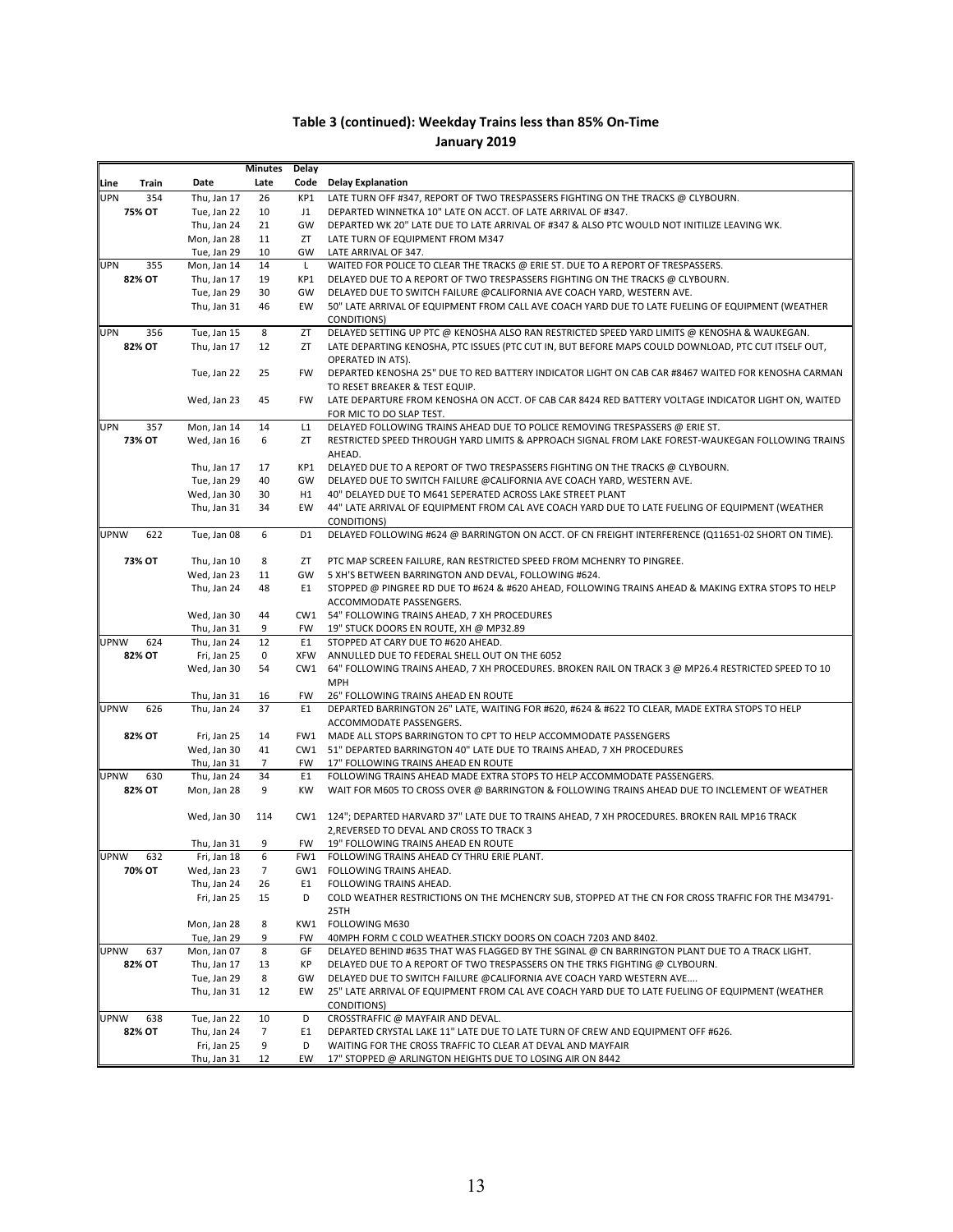|             |        |                            | Minutes         | Delay          |                                                                                                                                                                        |
|-------------|--------|----------------------------|-----------------|----------------|------------------------------------------------------------------------------------------------------------------------------------------------------------------------|
| Line        | Train  | Date                       | Late            |                | Code Delay Explanation                                                                                                                                                 |
| <b>UPNW</b> | 641    | Thu, Jan 17                | 13              | KP1            | DELAYED DUE TO A REPORT OF TWO TRESPASSERS FIGHTING ON THE TRKS @ CLYBOURN.                                                                                            |
|             | 82% OT | Thu, Jan 24                | 60              | F              | ARRIVED CPT 9" AFTER DEPARTURE TIME, AND DELAYED FURTHER FOR NO DOORS CLOSING ON THE ENTIRE SET OF                                                                     |
|             |        |                            |                 |                | EQUIPMENT.LOOSE DOOR CABLE                                                                                                                                             |
|             |        | Wed, Jan 30                | 50              | н              | 60" LATE ARRIVAL OF EQUIPMENT FROM CAL AVE. & M641 SEPERATED ACROSS LAKE STREET PLANT                                                                                  |
|             |        | Thu, Jan 31                | 120             | EW             | 120" LATE ARRIVAL OF EQUIPMENT FROM CAL AVE COACH YARD DUE TO LATE FUELING OF EQUIPMENT (WEATHER                                                                       |
|             |        |                            |                 |                | CONDITIONS)                                                                                                                                                            |
| <b>UPNW</b> | 643    | Mon, Jan 07                | 22              | E              | LATE ARRIVAL OF EQUIPMENT FROM CAL AVE COACH YARD DUE TO BAD ORDER METX 130 HAD TO SWAP EQUIPMENT<br>AT CAL AVE. (HEP)                                                 |
|             | 64% OT | Thu, Jan 10                | 6               | U1             | DELAYED FOLLOWING TRAINS AHEAD ON ACCT. OF #635 ADA LIFTS & CROSS TRAFFIC @ DEVAL.                                                                                     |
|             |        | Thu, Jan 17                | 16              | KP1            | DELAYED DUE TO A REPORT TO TWO TRESPASSERS FIGHTING ON THE TRACKS @ CLYBOURN.                                                                                          |
|             |        | Thu, Jan 24                | 11              |                | GW1 DEPARTED CPT 15" LATE ON ACCOUNT OF LATE ARRIVAL FROM THE YARD.                                                                                                    |
|             |        | Fri, Jan 25                | 8               | F              | DEPARTED CPT 8" DOWN LATE ARRIVAL OF EQUIPMENT FROM CAL AVE COACH YARD DUE TO BAD ORDER LOADING                                                                        |
|             |        |                            |                 |                | DOORS ON 2 CARS                                                                                                                                                        |
|             |        | Mon, Jan 28                | 8               | <b>RF</b>      | HELD @ CN BARRINGONT INT. WAITED FOR SIGNAL DISPATCHER, HAD AN OUT DATED SCHEDULE WITH WRONG                                                                           |
|             |        |                            |                 |                | <b>ARRIVAL TIMES</b>                                                                                                                                                   |
|             |        | Tue, Jan 29                | 14              | GW             | DELAYED DUE TO SWITCH FAILURE @CALIFORNIA AVE COACH YARD WESTERN AVE.                                                                                                  |
| <b>UPNW</b> | 647    | Wed, Jan 30<br>Thu, Jan 17 | 12<br>9         | EW<br>KP1      | 20" LATE ARRIVAL OF EQUIPMENT FROM CAL AVE. & M641 SEPERATED ACROSS LAKE STREET PLANT<br>DELAYED DUE TO A REPORT OF TWO TRESPASSERS FIGHTING ON THE TRACKS @ CLYBOURN. |
|             | 77% OT | Thu, Jan 24                | 21              | F <sub>1</sub> | DEPARTED CPT 25" LATE ON ACCOUNT OF LATE ARRIVAL FROM THE YARD, ALSO TRAIN WAS HELD AT CPT TO                                                                          |
|             |        |                            |                 |                | ACCOMMODATE PASSENGERS FROM DISABLED #641.                                                                                                                             |
|             |        | Tue, Jan 29                | 50              | GW             | DELAYED DUE TO SWITCH FAILURE @CALIFORNIA AVE WESTERN AVE.                                                                                                             |
|             |        | Wed, Jan 30                | 46              | H1             | 56" LATE ARRIVAL OF EQUIPMENT FROM CAL AVE. & M641 SEPERATED ACROSS LAKE STREET PLANT                                                                                  |
|             |        | Thu, Jan 31                | 62              | EW             | 72" LATE ARRIVAL OF EQUIPMENT FROM CAL AVE COACH YARD DUE TO LATE FUELING OF EQUIPMENT (WEATHER                                                                        |
|             |        |                            |                 |                | <b>CONDITIONS)</b>                                                                                                                                                     |
| <b>UPNW</b> | 649    | Mon, Jan 07                | $7\overline{ }$ | E <sub>1</sub> | DEPARTED 12" DOWN, WAITED FOR LATE X-TRAFFIC TO CLEAR @ LAKE ST. DUE TO #643 EQUIPMENT LATE OUT OF                                                                     |
|             |        |                            |                 |                | YARD.                                                                                                                                                                  |
|             | 64% OT | Mon, Jan 14                | 18              | L1             | DELAYED BEHIND #651 @ BARRINGTON DUE TO BEING HELD FOR POLICE TO REMOVE TRESPASSERS @ ERIE ST.                                                                         |
|             |        |                            |                 |                |                                                                                                                                                                        |
|             |        | Thu, Jan 17<br>Thu, Jan 24 | 6<br>10         | KP1            | DELAYED DUE TO A REPORT OF TWO TRESPASSERS FIGHTING ON THE TRACKS @ CLYBOURN.<br>GW1 DEPARTED CPT 10" LATE ON ACCT. OF LATE ARRIVAL FROM YARD.                         |
|             |        | Mon, Jan 28                | 15              | RF1            | <b>FOLLOWING TRAINS AHEAD</b>                                                                                                                                          |
|             |        | Tue, Jan 29                | 60              | GW             | DELAYED DUE TO SWITCH FAILURE @CALIFORNIA AVE COACH YARD WESTERN AVE                                                                                                   |
|             |        | Wed, Jan 30                | 15              | H1             | 25" LATE ARRIVAL OF EQUIPMENT FROM CAL AVE & M641 SEPERATED ACROSS LAKE STREET PLANT                                                                                   |
|             |        | Thu, Jan 31                | 40              | EW             | 50" LATE ARRIVAL OF EQUIPMENT FROM CAL AVE COACH YARD DUE TO LATE FUELING OF EQUIPMENT (WEATHER                                                                        |
|             |        |                            |                 |                | <b>CONDITIONS)</b>                                                                                                                                                     |
| <b>UPNW</b> | 651    | Mon, Jan 14                | 18              | L              | WAITED FOR POLICE TO CLEAR THE TRACKS @ ERIE ST. DUE TO A REPORT OF TRESPASSERS.                                                                                       |
|             | 68% OT | Tue, Jan 22                | 12              | KD             | DELAYED DUE TO AIR HOSES CAME APART BETWEEN THE METX 141 & THE CAR NEXT TO THE ENGINE @ MP 21.                                                                         |
|             |        | Thu, Jan 24                | 18              |                | GW1 DEPARTED CPT 7" LATE ON ACCT. OF LATE ARRIVAL OF EQUIP. FROM YARD, ALSO DELAYED FOLLOWING TRAINS                                                                   |
|             |        |                            | 17              | RF1            | AHEAD.<br>FOLLOWING M645 THAT WAS DELAYED CROSSING OVER AND YARDING IN THE YARD @ BARRINGTON. HAD ISSUES                                                               |
|             |        | Mon, Jan 28                |                 |                | WITH THE LOADING DOORS ON CAR #7811                                                                                                                                    |
|             |        | Tue, Jan 29                | 50              | GW             | DELAYED DUE TO SWITCH FAILURE @CALIFORNIA AVE COACHYARD WESTERN AVE.                                                                                                   |
|             |        | Wed, Jan 30                | 42              | H1             | 52" DELAYED DUE TO M641 SEPERATED ACROSS LAKE STREET PLANT                                                                                                             |
|             |        | Thu, Jan 31                | 40              | EW             | 50" LATE ARRIVAL OF EQUIPMENT FROM CAL AVE COACH YARD DUE TO LATE FUELING OF EQUIPMENT (WEATHER                                                                        |
|             |        |                            |                 |                | <b>CONDITIONS)</b>                                                                                                                                                     |
| <b>UPNW</b> | 652    | Tue, Jan 08                | 10              | Ε              | ENGINE STOPPED LOADING AT DEE ROAD, CREW CUT OUT TRACTION MOTOR #1 AND WERE BACK ON THE MOVE.                                                                          |
|             |        |                            |                 |                | (METX152)                                                                                                                                                              |
|             | 82% OT | Mon, Jan 14                | 6               | U              | 2 SLOW ADA LIFTS.                                                                                                                                                      |
|             |        | Fri, Jan 25                | 9               | FW             | EAST SIDE LOADING DOORS STICKING ON CAR #8259 DUE TO SNOW                                                                                                              |
|             |        | Tue, Jan 29                | 15              |                | GW1 DELAYED @BRIDGE A DUE TO DUE TO TRAIN PROBLEMS @CPT                                                                                                                |
| <b>UPNW</b> | 653    | Mon, Jan 07                | 14              | D              | DEPARTED CPT 5" DOWN DUE TO EQUIPMENT SWAPS @ CAL AVE; WAITED FOR X-TRAFFIC (U26641-04) TO CLEAR THE<br>CN BARRINGTON INTERLOCKING.                                    |
|             | 82% OT | Tue, Jan 29                | 30              | GW             | DELAYED DUE TO SWITCH FAILURE @CALIFORNIA AVE COACHYARD WESTERN AVE.                                                                                                   |
|             |        | Wed, Jan 30                | 56              | Η1             | 66" LATE ARRIVAL OF EQUIPMENT FROM CAL AVE & M641 SEPERATED ACROSS LAKE STREET PLANT                                                                                   |
|             |        | Thu, Jan 31                | 50              | EW1            | 60" LATE ARRIVAL OF EQUIPMENT FROM CAL AVE COACH YARD DUE TO LATE FUELING OF EQUIPMENT (WEATHER                                                                        |
|             |        |                            |                 |                | CONDITIONS)                                                                                                                                                            |
| <b>UPNW</b> | 655    | Thu, Jan 24                | 11              | F1             | DEPARTED CPT 9" LATE ON ACCT. OF ENGINE NEEDED FUEL WITH A SHORT TURNAROUND OF #652, ALSO HAD DOOR                                                                     |
|             |        |                            |                 |                | PROBLEMS, & 2 ADA LIFTS.                                                                                                                                               |
|             | 82% OT | Mon, Jan 28                | 15              | JM             | HELD @ MT. PROSPECT WAITED FOR AN AMBULANCE TO ASSIST A PASSENGER WHO HAD A DRUG OVER DOSE.                                                                            |
|             |        | Tue, Jan 29                | 40              | GW             | DELAYED DUE TO SWITCH PROBLEMS @CALIFORNIA AVE COACHYARD WESTERN AVE.                                                                                                  |
|             |        | Thu, Jan 31                | 16              | EW             | 26" STOPPED AT ERLE INTERLOCK DUE TO HAVING TO CUT OUT P.T.C ; FOLLOWING TRAINS AHEAD AT BARRINGTION                                                                   |
|             |        |                            |                 |                |                                                                                                                                                                        |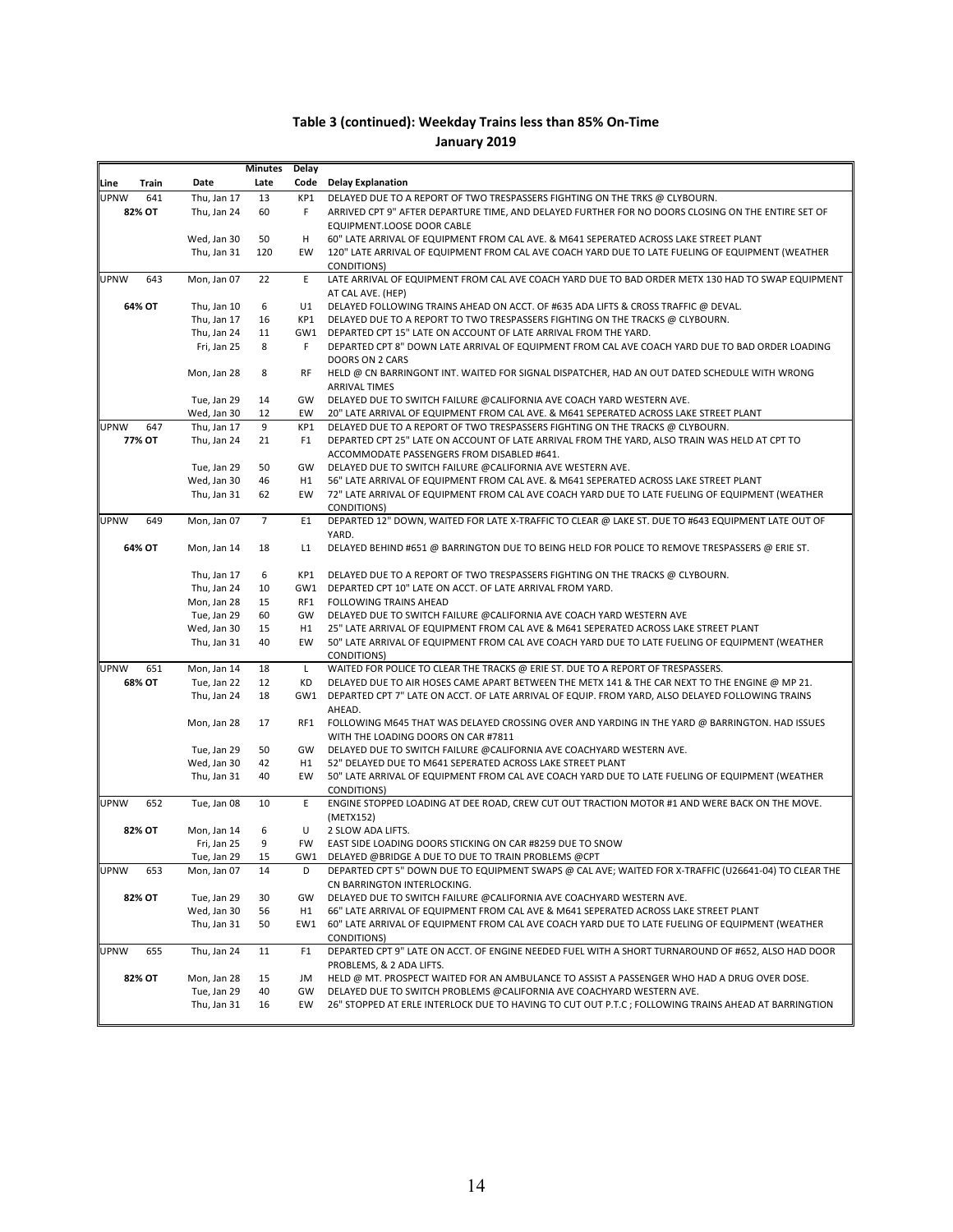|             |        |                            | <b>Minutes</b>    | Delay     |                                                                                                                                                                                     |
|-------------|--------|----------------------------|-------------------|-----------|-------------------------------------------------------------------------------------------------------------------------------------------------------------------------------------|
| Line        | Train  | Date                       | Late              | Code      | <b>Delay Explanation</b>                                                                                                                                                            |
| <b>UPNW</b> | 658    | Fri, Jan 18                | 10                | <b>ZT</b> | PTC DISENGAGED AT PARK RIDGE, CAME BACK UP AND RAN RETRICTED SPEED TO THE NEXT SIGNAL; 2" LATE ARRIVAL                                                                              |
|             |        |                            |                   |           | OF #625.                                                                                                                                                                            |
|             | 82% OT | Tue, Jan 22                | 12                | F1        | DEPARTED HARVARD 15" LATE TURN OF EQUIP FROM #625 THAT HAD LOADING DOORS ON CAR #7811 NOT WORKING                                                                                   |
|             |        | Tue, Jan 29                | 20                |           | PROPERLY.<br>GW1 LATE ARRIVAL OF 625                                                                                                                                                |
|             |        | Thu, Jan 31                | 13                | <b>FW</b> | 23" LATE DEPARTURE FROM HARVARD DUE TO BATTERY CHARGER ALARM LIGHT WAS ON FROM HARVARD TO C.P.T.                                                                                    |
|             |        |                            |                   |           | WAITED FOR LP515 TO CLEAR                                                                                                                                                           |
| <b>UPNW</b> | 660    | Mon, Jan 21                | 25                | KW        | STOPPED AT PALATINE WITH AIR ISSUES, TRAIN CREW WALKED THE TRAIN AND FOUND AIR BLOWING FROM A MAIN                                                                                  |
|             |        |                            |                   |           | RESERVOIR HOSE.                                                                                                                                                                     |
|             | 82% OT | Tue, Jan 29                | 40                |           | GW1 LATE ARRIVAL OF 649.                                                                                                                                                            |
|             |        | Wed, Jan 30                | 50                | H1        | 60" LATE ARRIVAL OF M649                                                                                                                                                            |
|             |        | Thu, Jan 31                | 20                | EW1       | 30" LATE ARRIVAL OF M649                                                                                                                                                            |
| <b>UPNW</b> | 662    | Tue, Jan 22                | 13                | IW        | DELAYED, SLOW PASSENGER LOADING CAUSED BY WEATHER CONDITIONS, RAN @ RESTRICTED SPEED BETWEEN<br>HARVARD & WOODSTOCK, PTC ISSUES.                                                    |
|             | 82% OT | Tue, Jan 29                | 30                |           | GW1 LATE ARRIVAL OF 653.                                                                                                                                                            |
|             |        | Wed, Jan 30                | 60                | H1        | 70" LATE ARRIVAL OF M653                                                                                                                                                            |
|             |        | Thu, Jan 31                | 50                | EW1       | 60" LATE ARRIVAL OF M653                                                                                                                                                            |
| <b>UPNW</b> | 664    | Fri, Jan 04                | 10                | GF        | FLAGGED AT CN BARRINGTON DUE TO CN SIGNAL PROBLEMS (CN TRACK LIGHT).                                                                                                                |
|             | 81% OT | Tue, Jan 22                | 8                 | FW        | STOPPED AT CARY STATION DUE TO RED BATTERY INDICATOR LIGHT ON CAB CAR #8470. ENGINEER HAD TO RESET                                                                                  |
|             |        |                            |                   |           | BREAKER & TEST EQUIP. ICE IN BATTERY BOX                                                                                                                                            |
|             |        | Fri, Jan 25                | 10                | <b>FW</b> | DEPARTED CRYSTAL LAKE 15" LATE ON ACCOUNT OF AN ADA LIFT ISSUE ON CAB 8470                                                                                                          |
| <b>UPW</b>  | 26     | Wed, Jan 30<br>Wed, Jan 02 | 0<br>10           | XKW       | MODIFIED SCHEDULE<br>FOLLOWING #24 EN ROUTE.                                                                                                                                        |
|             | 77% OT | Thu, Jan 03                | 50                | JM1<br>R  | DEPARTED ELBURN 30" LATE HAVING SWITCH AND SIGNAL ISSUE TRYINGTO COME OUT OF ELBURN YARD, STILL                                                                                     |
|             |        |                            |                   |           | UNDER INVESTIGATION. INCORRECT LINEUP                                                                                                                                               |
|             |        | Tue, Jan 08                | 14                | ZT        | PTC ISSUES @ KEDZIE & HAD AIR BLOWING FROM CAB CAR.                                                                                                                                 |
|             |        | Thu, Jan 17                | 171               |           | DM1 DUE TO THE MELNP-16TH BEING INVOLVED IN A CRITCAL INCIDENT AT MP 20.09.                                                                                                         |
|             |        | Fri, Jan 25                | 10                | ZT        | PTC FAILURE OUT OF ELBURN, FOLLOWING TRAINS AHEAD ENROUTE                                                                                                                           |
| <b>UPW</b>  | 30     | Thu, Jan 17                | 0                 |           | DM1 ANNULLED DUE TO THE MELNP-16TH BEING INVOLVED IN A CRITICAL INCIDENT AT MP 20.09.                                                                                               |
|             | 77% OT | Wed, Jan 23                | $\overline{7}$    | IW        | SLOW PASSENGER LOADING EN ROUTE DUE TO WEATHER, XH AT MP 5.2.                                                                                                                       |
|             |        | Fri, Jan 25                | 10                | ZT1       | FOLLOWING TRAINS AHEAD ENROUTE. 2XH PROCEDURES AT MP10.47 AND MP10.20                                                                                                               |
|             |        | Wed, Jan 30                | 0                 | XEW       | ANNULLED AT RIVER FOREST DUE TO THE METX149. FROZEN BLOW VALVE                                                                                                                      |
| <b>UPW</b>  | 32     | Thu, Jan 31<br>Thu, Jan 17 | 28<br>$\mathbf 0$ | EW<br>DM1 | 10" STUCK LOADING DOORS EN ROUTE, SLOW PASSENGER LOADING EN ROUTE<br>ANNULLED DUE TO THE MELNP-16TH BEING INVOLVED IN A CRITICAL INCIDENT AT MP20.09.                               |
|             | 73% OT | Mon, Jan 21                | $\mathbf 0$       | XE        | ANNULLED AT ELBURN DEU TO HEP ISSUES ON THE METX 130.                                                                                                                               |
|             |        | Wed, Jan 23                | 6                 | IW        | SLOW PASSENGER LOADING EN ROUTE EN ROUTE DUE TO WEATHER, XH AT MP 5.2.                                                                                                              |
|             |        | Fri, Jan 25                | 30                | GF        | STOPPED AT WESTERN AVE FOR PLANT FAILURE, 3 XH PROCEDURES AT MP10.47 AND MP10.20 AND MP11.38                                                                                        |
|             |        | Tue, Jan 29                | 24                | ZT        | "24" PTC ISSUES @ ELBURN (RED BOX-OPERATED RESTRICTED SPEED FOR A MILE & HALF; CN FREIGHT TRAIN                                                                                     |
|             |        |                            |                   |           | INTERFERENCE (M34241-26), FOLLOWED M34                                                                                                                                              |
|             |        | Wed, Jan 30                | 0                 | EW1       | ANNULLED - TIED ON TO M30 AT RIVER FOREST AND SHOVED INTO YARD                                                                                                                      |
| UPW         | 34     | Thu, Jan 03                | 18                | JM        | DEPARTED ELMHURST 20" LATE DUE TO A MEDICAL EMERGENCY. PARAMEDICS REMOVED A PASSENGER TAT WAS                                                                                       |
|             |        |                            |                   |           | FEELING ILL.                                                                                                                                                                        |
|             | 75% OT | Tue, Jan 15<br>Thu, Jan 17 | 8<br>0            | <b>ZT</b> | PTC ISSUES @ ELMHURST (WOULD NOT INITIALIZE, OPERATED IN ATC) & CROSS TRAFFIC @ WESTERN AVE.<br>DM1 ANNULLED DUE TO THE MELNP-16TH BEING INVOLVED IN A CRITCAL INCIDENT AT MP20.09. |
|             |        | Mon, Jan 21                | 25                | E1        | DELAYED DUE TO #19 TURNED AT GRACE INSTEAD OF PARK TO ACCOMMODATE PASSENGERS FOR #32.                                                                                               |
|             |        | Fri, Jan 25                | 15                | GF1       | STOPPED AT WESTERN AVE FOR PLANT FAILURE, FOLLOW MP32 ENROUTE                                                                                                                       |
| UPW         | 35     | Wed, Jan 09                | 6                 | <b>ZT</b> | PTC ISSUES (HAD TO GO RESTRICTED SPEED FOR 1500FT @ KEDZIE CUT OUT PTC & RAN ATC).                                                                                                  |
|             | 82% OT | Fri, Jan 11                | 13                | D         | WAITED FOR A SIGNAL AT KEDZIE DUE TO ZG1BRB COMING OUT OF THE ROCKWELL, ALSO RAN BEHIND THEM TO                                                                                     |
|             |        |                            |                   |           | LOMBARD.                                                                                                                                                                            |
|             |        | Fri, Jan 25                | 10                | DE1       | DELAYED WAITING FOR M50 TO CLEAR PROVO ON ACCOUNT OF CLRSKI-24 DISABLED AT PARK. PTC FAILURE AND                                                                                    |
|             |        |                            |                   |           | ENGINE UP6543 STOP LOADING                                                                                                                                                          |
| <b>UPW</b>  | 44     | Mon, Jan 28                | 7<br>8            | ZT        | PTC ISSUES AT KEDZIE HAD TO GO RESTRICTED SPEED (SHORT CROSSOVERS @ KEDZIE)                                                                                                         |
|             | 59% OT | Tue, Jan 08<br>Wed, Jan 16 | 10                | ZT<br>U   | PTC ISSUES OUT OF GENEVA (OPERATED IN ATC ON ACCT. OF PTC WOULD NOT RECOGNIZE SIGNALS).<br>6 ADA LIFTS EN ROUTE AND SLOW PASSENGER LOADING OF ELDERLY PASSENGERS EN ROUTE.          |
|             |        | Thu, Jan 17                | 123               | DM1       | DUE TO THE MELNP-16TH BEING INVOLVED IN A CRITICAL INCIDENT AT MP 20.09.                                                                                                            |
|             |        | Fri, Jan 18                | $\overline{7}$    | Ε         | LOADING ISSUES ON THE METX 161 @ ELBURN ALSO 2 ADA LIFTS @ GENEVA.                                                                                                                  |
|             |        | Wed, Jan 23                | 11                | IW        | SLOW PASSENGER LOADING EN ROUTE.                                                                                                                                                    |
|             |        | Thu, Jan 24                | $\overline{7}$    | GF        | STOPPED AT WESTERN FOR 5" DUE TO SWITCH FAILURE ON THE PLANT, SWITCH 33 FAILED.                                                                                                     |
|             |        | Mon, Jan 28                | 12                | IW        | SLOW PASSENGER LOADING DUE TO WEATHER CONDITIONS.                                                                                                                                   |
|             |        | Tue, Jan 29                | 16                | G         | "16" LATE DEPARTURE FROM ELBURN ON ACCT. OF PTC BAD ORDER (PTC WOULD NOT ACCEPT THE ENGINEER                                                                                        |
|             |        |                            |                   |           | CREDENTIALS) XH @ MP 22.5 & SWITCH FAILURE                                                                                                                                          |
| <b>UPW</b>  | 51     | Thu, Jan 31                | 34<br>10          | EW1<br>ZT | 44"; DEPARTED ELBURN 36" LATE DUE TO LATE TURN OF CREW AND EQUIPMENT OFF M25                                                                                                        |
|             | 82% OT | Thu, Jan 10<br>Wed, Jan 23 | 10                | D         | PTC ISSUES @ WHEATON (SIGNAL STATUS UNKNOWN MESSAGE- OPERATED IN ATC).<br>CN FREIGHT TRAIN INTERFERENCE (L51891-23) 5".                                                             |
|             |        | Tue, Jan 29                | 80                | GW        | "80" DELAY DUE TO SWITCH FAILURES @ CALIFORNIA AVENUE COACHYARD, WESTERN AVENUE                                                                                                     |
|             |        | Wed, Jan 30                | 10                | H1        | LATE ARRIVAL OF EQUIPMENT FROM CAL AVE. & M641 EQUIPMENT SEPERATED ACROSS LAKE STREET PLANT                                                                                         |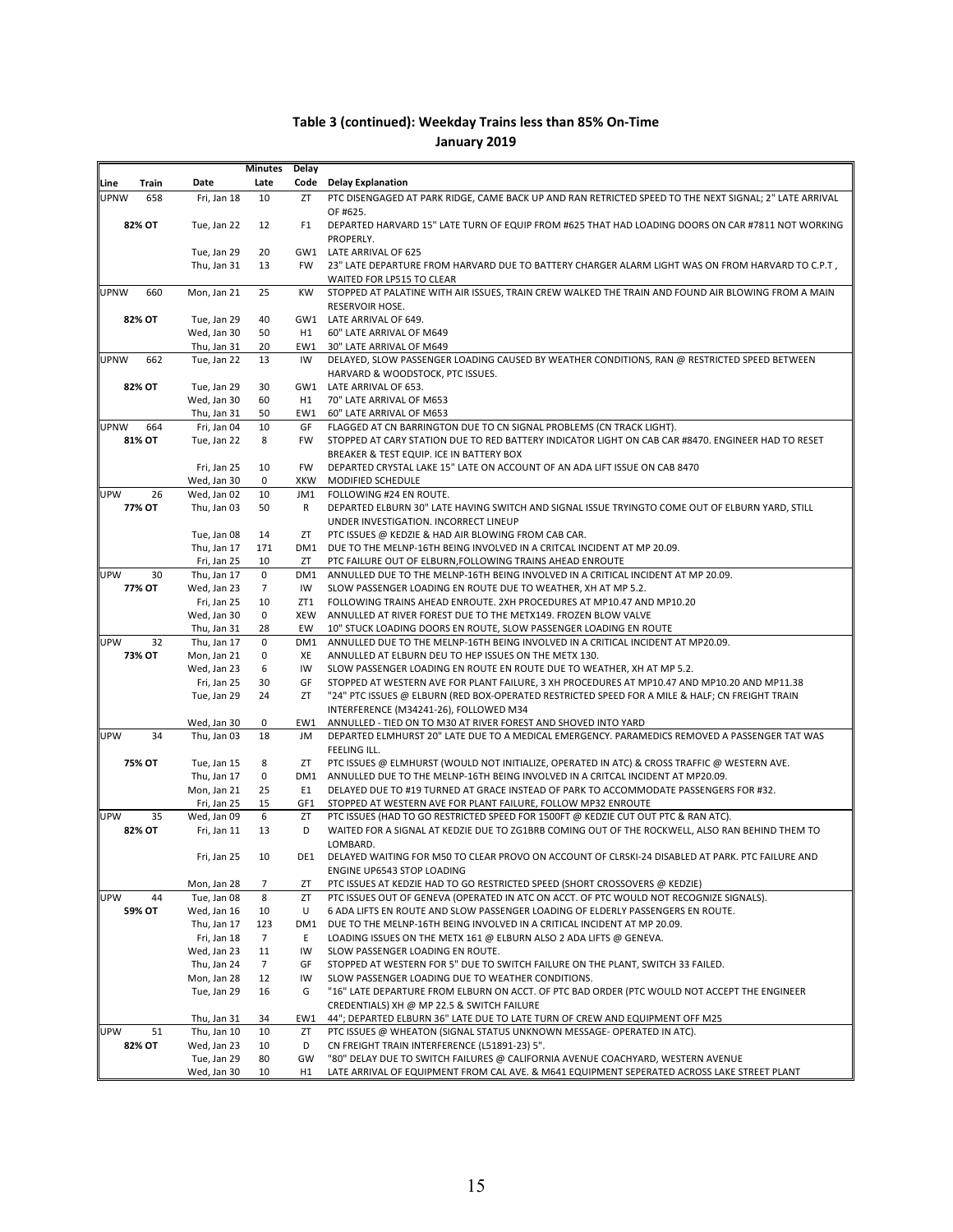#### **January 2019**

|            |              |             | <b>Minutes</b> | Delay          |                                                                                                       |
|------------|--------------|-------------|----------------|----------------|-------------------------------------------------------------------------------------------------------|
| Line       | <b>Train</b> | Date        | Late           | Code           | <b>Delay Explanation</b>                                                                              |
| UPW        | 54           | Fri, Jan 04 | $7^{\circ}$    | ZT1            | LATE TURN FROM #35.                                                                                   |
|            | 59% OT       | Thu, Jan 10 | 9              | <b>ZT</b>      | PTC ISSUES @ BERKELEY (NO COMM-HAD TO OPERATE @ RESTRICTED SPEED TO NEXT SIGNAL).                     |
|            |              | Fri, Jan 11 | 17             | D <sub>1</sub> | LATE TURN OF EQUIPMENT FROM #35.                                                                      |
|            |              | Mon, Jan 21 | 9              | <b>ZT</b>      | PTC NO COM LEAVING WINFIELD, RESTRICTED SPEED TO WHEATON, ALSO NO SIGNAL AT KEDZIE, FOLLOWING #49 OUT |
|            |              |             |                |                | OF CAL AVE.                                                                                           |
|            |              | Tue, Jan 22 | $\overline{7}$ | IW             | SLOW PASSENGER LOADING AND UNLOADING DUE TO SLIPPERY PLATFORMS.                                       |
|            |              | Thu, Jan 24 | 12             | GW             | XH MP30.6 HELD @ KEDZIE WAITING FOR #49 TO COME OUT OF THE YARD @ KEDZIE, TRAINS LEAVING THE YARD     |
|            |              |             |                |                | WERE LATE DUE TO FROZEN SWITCH.                                                                       |
|            |              | Fri, Jan 25 | 20             | DE1            | DEPARTED ELBURN 14 MINS DOWN LATE ARRIVAL OF M35 ALSO HAD AIR ISSUES ON EQUIPMENT                     |
|            |              | Mon, Jan 28 | 12             | ZT1            | LATE DEPARTURE FROM M35. SLOW PASSENGER LOADING, WHEATON & LOMBARD                                    |
|            |              | Tue, Jan 29 | 20             | GW             | "20" DELAY DUE TO SWITCH FAILURE @ CALIFORNIA AVENUE COACHYARD, WESTERN AVENUE                        |
| <b>UPW</b> | 55           | Thu. Jan 10 | 13             | <b>ZT</b>      | PTC FAILURE @ HALSTED (PTC DUMPED THE AIR GOING OVER HALSTED- BRAKING ENFORCEMENT & UNRESOLVED        |
|            |              |             |                |                | POSITION MESSAGE-OPERATED IN ATC.                                                                     |
|            | 77% OT       | Tue, Jan 22 | $\overline{7}$ | D <sub>1</sub> | DELAYED FOLLOWING #53 THAT WAS HELD @ WESTERN AVE FOR METRA CROSS TRAFFIC TO CLEAR.                   |
|            |              | Fri, Jan 25 | 31             | EW             | DEPART CPT 18 MIN DOWN SWAP EQUIP @ DEPARTURE TIME DUE TO AIR ISSUES ON EQIUP & ENGINE NEED           |
|            |              |             |                |                | REPLACE.DELAY FOLLOW M57 & M59                                                                        |
|            |              | Wed, Jan 30 | 21             | H1             | 31" DUE TO M641 SEPERATED ACROSS LAKE STREET PLANT                                                    |
|            |              | Thu, Jan 31 | 15             | EW             | 25" LATE ARRIVAL OF EQUIPMENT FROM CAL AVE COACH YARD DUE TO WEATHER CONDITIONS, CAUSING LATE         |
|            |              |             |                |                | <b>ENGINE FUELING</b>                                                                                 |
| <b>UPW</b> | 62           | Fri, Jan 04 | 13             | К              | HELD DUE TO CAR STUCK ON THE TRACKS @ MP 15.49 (HAVEN AVE) WAITED FOR CAR TO BE REMOVED & TRACKS TO   |
|            |              |             |                |                | BE INSPECTED.                                                                                         |
|            | 73% OT       | Mon. Jan 14 | 17             | ZR             | DEPARTED ELBURN 20" DOWN DUE TO ENGINEER SETTING UP PTC ALSO RAN @ RESTRICTED SPEED FROM KEELER-      |
|            |              |             |                |                | KEDZIE.                                                                                               |
|            |              | Tue, Jan 15 | 34             | D              | DELAYED AT PARK STOPPPED BEHIND THE MNPPR THAT WAS GOING INTO PROVISIO ON TRK #1.                     |
|            |              | Thu, Jan 24 | 9              | <b>ZT</b>      | PTC WAS NOT COMMUNICATING AT LA FOX, CUT PTC OUT AND RAN RESTRICTED TO NEXT SIGNAL.                   |
|            |              | Fri, Jan 25 | 15             | D              | DEPARTED ELBURN MINS DOWN LATE TURN FROM M47 ALSO HELD @ PARK FOR THE 2CNAOK TO CLEAR INTO            |
|            |              |             |                |                | PROVISO ON TRK #1                                                                                     |
|            |              | Tue, Jan 29 | 10             | GW             | "10" DELAY DUE TO SWITCH FAILURES @ CALIFORNIA AVENUE COACHYARD, WESTERN AVENUE                       |

Data is final (03/06/19) version from TOPS.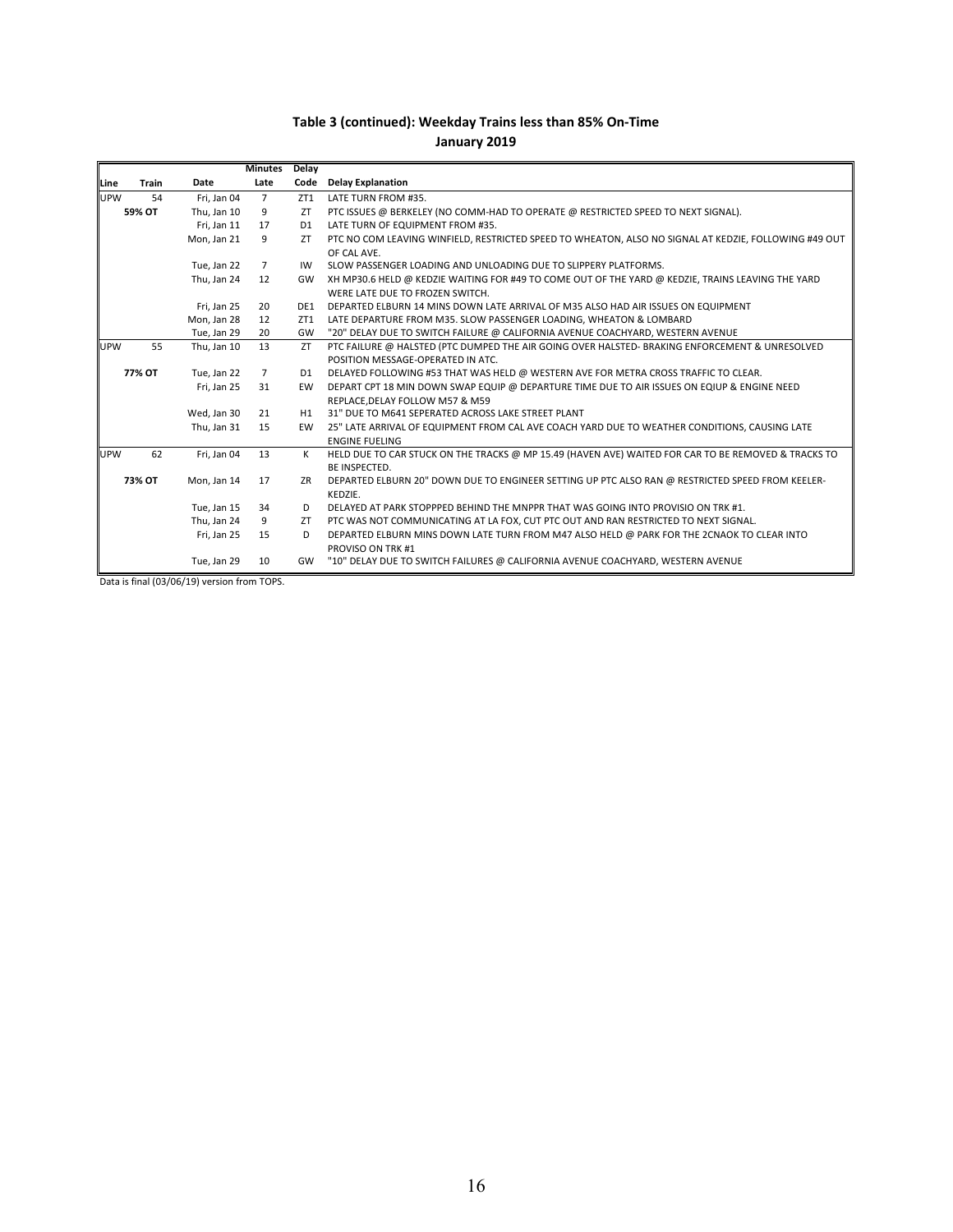#### **Table 4: Delay Codes by Cause Category & Carrier**

|                 |                |            | <b>METRA/PSA</b>                               |              |                |            | METRA/PSA (continued)                                |           |                |            | <b>Foreign Carrier</b>                         |
|-----------------|----------------|------------|------------------------------------------------|--------------|----------------|------------|------------------------------------------------------|-----------|----------------|------------|------------------------------------------------|
| <b>Category</b> |                |            |                                                | Category     |                |            |                                                      | Category  |                |            |                                                |
| Codes           |                |            |                                                | Codes        |                |            |                                                      | Codes     |                |            |                                                |
|                 | Pri. Sec.      | Ann.       | Definition                                     |              | Pri. Sec.      | Ann.       | Definition                                           |           | Pri. Sec.      | Ann.       | Definition                                     |
|                 |                |            | Passenger Train Interference                   | 13           |                |            | <b>Human Error</b>                                   |           |                |            | Passenger Train Interference                   |
| A               | A1             | XA         | Passenger Train Interference                   | B            | <b>B1</b>      | XB         | Human Error, Eng. Dept.                              | AM        |                | AM1 XAM    | <b>Amtrak Caused Delay</b>                     |
|                 | AA AA1         | XAA        | Rule 9.9 Delayed in Block/Rule 6.30            | Н            | H1             | XH         | Human Error, Mechanical Department                   | AS        | AS1            | XAS        | NICTD Train Interference                       |
| AD              | AD1            | XAD        | Non-Revenue Passenger Train Interference       | R            | R1             | XR         | Human Error, Transportation                          | 2&3       |                |            | Freight Interference - Peak & Off-Peak         |
|                 |                |            | Accident                                       | <b>RD</b>    | RD1            | <b>XRD</b> | Human Error, Metra Dispatcher                        | D         | D <sub>1</sub> | XD         | Freight Train Interference                     |
| М               | M1             | XM         | Right of Way Accident/Misc.                    | <b>RL</b>    | RL1            | <b>XRL</b> | Human Error, Job Action/Employee No Show (CMS Error) | DD        | DD1            | XDD        | Freight Dispatcher/Opr/Freight Train Error     |
| YC              | YC1            | XYC        | Derailment - Engineering                       | <b>RN</b>    | RN1            | <b>XRN</b> | Human Error, Job Action/Employee No Show (Non-CMS)   | DE        | DE1            | XDE        | Freight Mechanical Malfunction                 |
| YE              | YE1            | XYE        | Derailment - Mechanical                        | <b>RO</b>    | RO1            | <b>XRO</b> | Human Error, Tower Operator                          | <b>DR</b> | DR1            | XDR        | Freight-Human Error                            |
|                 | YM YM1         | XYM        | Derailment - Accident                          | <b>RZ</b>    | RZ1            | <b>XRZ</b> | ETMS Train Crew Error [obsolete 2015]                | ZD        | ZD1            | <b>XZD</b> | PTC Freight Train (On-Board)                   |
|                 |                |            | <b>Passenger Loading</b>                       | YB           | YB1            | <b>XYB</b> | Derailment - Human Error, Engineering                |           |                |            | Accident                                       |
|                 | 11             | XI         | Passenger Handling, Running Time               | YH           | YH1            | XYH        | Derailment - Human Error, Mechanical                 | <b>DM</b> |                | DM1 XDM    | Freight-Accident/Incident                      |
| IB              | IB1            | XIB        | Passenger Handling, Bicycle                    | YR           | YR1            | <b>XYR</b> | Derailment - Human Error, Transportation             | YF        | YF1            | XYF        | Derailment - Accident, Foreign Line            |
|                 |                |            | <b>Lift Deployment</b>                         | ZB           | ZB1            | <b>XZB</b> | PTC Human Error, Engineering Dept.                   |           |                |            | <b>Signal/Switch Failure</b>                   |
| U               | U1             | XU         | Accessibility Related (ADA)                    | ZH           | ZH1            | <b>XZH</b> | PTC Human Error, Mechanical                          | GA        | GA1            | XGA        | Signal/Switch Failure Amtrak (Signal Dept.)    |
|                 | UF UF1         | <b>XUF</b> | ADA Lift Failure                               | ZΡ           | ZP1            | <b>XZP</b> | PTC Dispatcher                                       | GF        | GF1            | XGF        | Signal/Switch Foreign Line                     |
|                 |                |            | <b>Obstruction/Debris</b>                      | ZR           | ZR1            | <b>XZR</b> | PTC Human Error, Transportation                      | ZN        | ZN1            | XZN        | PTC Foreign Line (Non-Train)                   |
| К               | K1             | XK         | <b>Obstruction On Tracks</b>                   | 14           |                |            | Sick, Injured, Unruly Passenger                      |           |                |            | <b>Track Work</b>                              |
| KD              | KD1            | XKD        | <b>Train Struck Debris</b>                     | $\perp$      | J1             | XJ         | Passenger Problems/Removal                           | CA        | CA1            | XCA        | <b>Amtrak Engineering</b>                      |
| КP              | KP1            | XKP        | Suspicious Package(s)/Person(s)/Activity       | JM           | JM1            | XJM        | Passenger Medical Emergency                          | 11        |                |            | <b>Non-Locomotive Equipment Failure</b>        |
|                 |                |            | <b>Signal/Switch Failure</b>                   | 15           |                |            | Weather                                              | FS        | FS1            | <b>XFS</b> | NICTD MU Malfunction                           |
|                 |                | CM CM1 XCM | Switch Malfunction (Track Dept.)               |              | AW AW1         | XAW        | Pass. Train Interference, Weather                    | ZS        | ZS1            | <b>XZS</b> | PTC NICTD MU Train (On-Board)                  |
| G               | G <sub>1</sub> | XG         | Signal/Switch Malfunction (Signal Dept.)       | <b>CW</b>    | CW1 XCW        |            | M of W Work, Weather                                 | 12        |                |            | <b>Locomotive Failure</b>                      |
|                 |                | GM GM1 XGM | <b>Gate Crossing Malfunction</b>               |              | EW EW1         | <b>XEW</b> | Locomotive Malfunction, Weather                      | EA        | EA1            | XEA        | Amtrak Locomotive/Car Malfunction              |
|                 | GT GT1         | <b>XGT</b> | <b>Telecom Failure</b>                         | <b>FW</b>    | FW1            | <b>XFW</b> | Cab Car/TRL/MU Malfunction, Weather                  | ZA        | ZA1            | <b>XZA</b> | PTC Amtrak Train (On-Board)                    |
|                 | GX GX1         | XGX        | <b>Broken Gate Crossing</b>                    | GW           | GW1            | <b>XGW</b> | Signal/Switch Malfunction Weather (Signal Dept.)     | 13        |                |            | <b>Human Error</b>                             |
| GZ              | GZ1            | XGZ        | ETMS Signal Malfunction [obsolete 2015]        | IW           | IW1            | XIW        | Passenger Handling, Weather                          | BA        | BA1            | XBA        | Amtrak Engineering Human Error                 |
| VG              | VG1            | XVG        | Broken Gate Crossing Reported, Nothing Found   | <b>KW</b>    | KW1            | <b>XKW</b> | Obstruction On Tracks, Weather                       | HS        | HS1            | XHS        | Human Error, NICTD Mechanical Dept.            |
|                 | ZG ZG1         | XZG        | PTC Wayside                                    |              |                | MW MW1 XMW | Right of Way Accident/Misc., Weather                 | RA        | RA1            | <b>XRA</b> | Human Error, Amtrak Transportation             |
| ZT              | ZT1            | <b>XZT</b> | PTC Back Office                                |              |                | NW NW1 XNW | Electricity Utility Failure, Weather                 | RF        | RF1            | <b>XRF</b> | Freight Dispatcher/Opr/Non-Freight Train Error |
|                 |                |            | <b>Track Work</b>                              |              |                | OW OW1 XOW | AC/DC System Failure, Weather                        | <b>RS</b> | RS1            | <b>XRS</b> | Human Error, NICTD Transportation              |
| C               | C1             | ХC         | Unscheduled Track Work                         |              | RW RW1 XRW     |            | Train Crew Issues, Weather                           | 14        |                |            | Sick, Injured, Unruly Passenger                |
| СC              | CC1            | <b>XCC</b> | <b>Scheduled Track Work</b>                    |              |                | UW UW1 XUW | Accessibility, Weather                               | JA        | JA1            | XJA        | Amtrak Passenger Problems/Removal              |
| CF              | CF1            | <b>XCF</b> | <b>Engineering Equipment Malfunction</b>       |              | YW YW1 XYW     |            | Derailment Accident, Weather                         | 15        |                |            | Weather                                        |
| CG              | CG1            | <b>XCG</b> | <b>Scheduled Signal Work</b>                   | ZW           | ZW1            | <b>XZW</b> | PTC Weather                                          | <b>DW</b> |                | DW1 XDW    | Freight Train Interference, Weather            |
|                 | CH CH1 XCH     |            | <b>Contractor Failure</b>                      | 16           |                |            | Other                                                |           |                |            |                                                |
| ZC              | ZC1            | XZC        | PTC Construction/Maintenance                   | $\mathsf{L}$ | L1             | XL         | Unauthorized People On Tracks/Near Miss              |           |                |            |                                                |
| 10              |                |            | <b>Catenary Failure</b>                        | ${\sf N}$    | N1             | XN         | <b>Electricity Utility Failure</b>                   |           |                |            |                                                |
| CO              | CO1 XCO        |            | Scheduled Wire Work                            | Q            | Q1             | XQ         | Late Issuance of Track Warrant                       |           |                |            |                                                |
| O               | 01             | XO         | AC/DC System Failure                           | S            | S <sub>1</sub> | <b>XS</b>  | Operational (Efficiency) Testing                     |           |                |            |                                                |
| 11              |                |            | Non-Locomotive Equipment Failure               | T            | T1             | XT         | Property Vandalism                                   |           |                |            |                                                |
| F.              | F <sub>1</sub> | XF         | Cab Car/Trailer/MU Malfunction                 | VE           | VE1            | XVE        | Locomotive Problem Reported, Nothing Found           |           |                |            |                                                |
| FZ              | FZ1            | <b>XFZ</b> | ETMS Malfunction on Cab Car [obsolete 2015]    | VF           | VF1            | <b>XVF</b> | Cab Car Problem Reported, Nothing Found              |           |                |            |                                                |
| ZF              | ZF1            | <b>XZF</b> | PTC Malfunction Coach                          | W            | W1             | XW         | Gas Leak                                             |           |                |            |                                                |
| 12              |                |            | <b>Locomotive Failure</b>                      |              |                |            |                                                      |           |                |            |                                                |
| E.              | E <sub>1</sub> | XE         | Locomotive Malfunction                         |              |                |            |                                                      |           |                |            |                                                |
| EZ              | EZ1            | XEZ        | ETMS Malfunction on Locomotive [obsolete 2015] |              |                |            |                                                      |           |                |            |                                                |
|                 | ZE ZE1         | XZE        | PTC Malfunction Locomotive                     |              |                |            |                                                      |           |                |            |                                                |
|                 |                |            |                                                |              |                |            |                                                      |           |                |            |                                                |

Effective July 1, 2016 Revised July 19, 2016

'Metra/PSA' refers to delays that either directly affect or are directly attributable to Metra or its Purchase of Service Agreement partners (BNSF and Union Pacific) on Metra or PSA-controlled rail lines or trains in commu 'Foreign' refers to delays that may be directly or indirectly attributed to other carriers, including freight carriers, Amtrak, and NICTD, that affect Metra trains. 'Foreign' also includes delays attributable to BNSF and U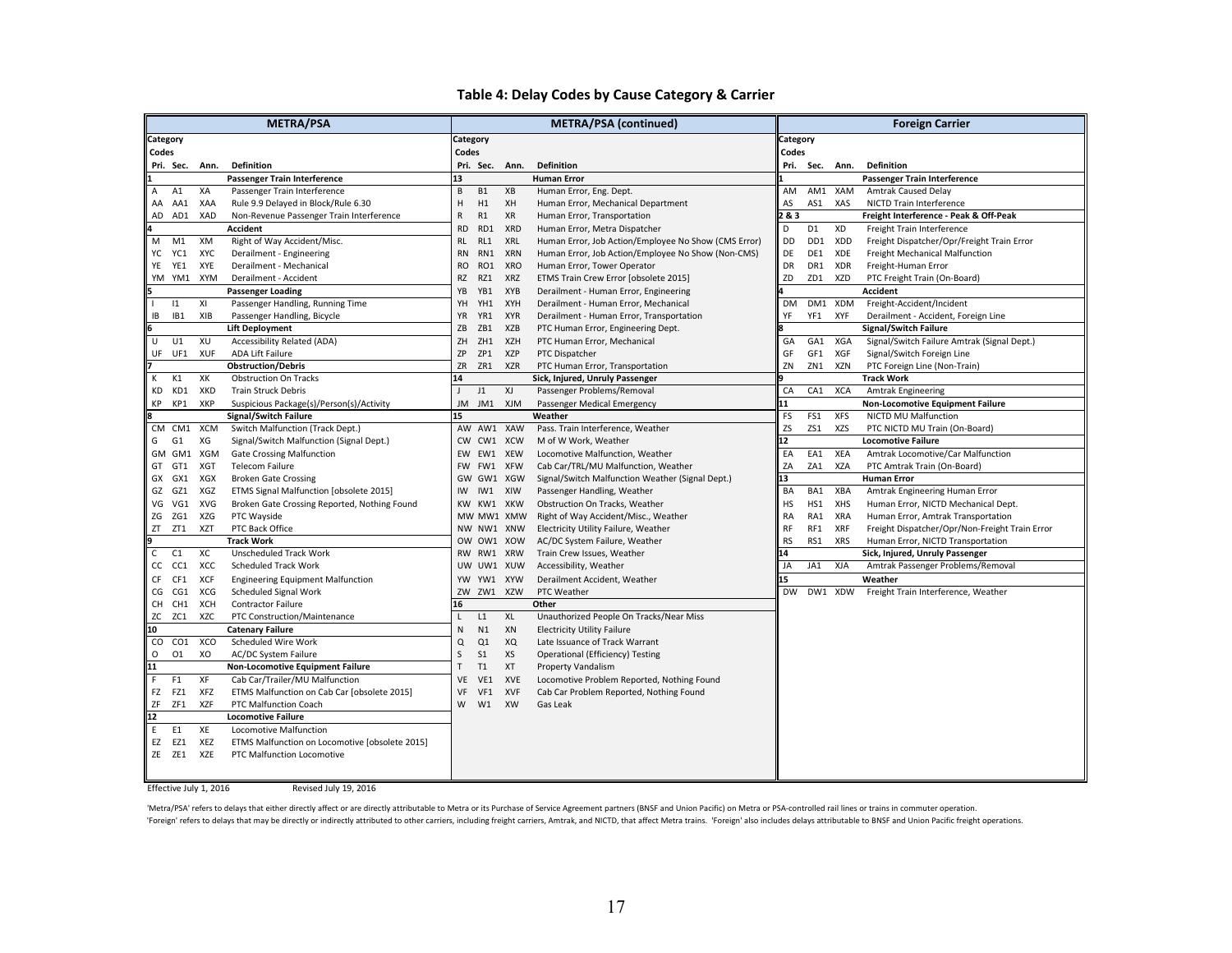#### **Table 5.a: Train Delays by Cause and Line January 2019**

| Top 2 causes for each line are shaded                                |                         |                         |                          |                                |                         |                                  |                             |                         |                   |                          |                          |                                  |                            |                 |
|----------------------------------------------------------------------|-------------------------|-------------------------|--------------------------|--------------------------------|-------------------------|----------------------------------|-----------------------------|-------------------------|-------------------|--------------------------|--------------------------|----------------------------------|----------------------------|-----------------|
|                                                                      |                         |                         | Electric                 |                                |                         | Milw                             |                             |                         |                   |                          |                          | <b>Union Pacific</b>             |                            |                 |
| <b>Cause Category</b>                                                | <b>BNSF</b>             | <b>ML</b>               | BI                       | SC                             | <b>HER</b>              | N                                | W                           | <b>NCS</b>              | <b>RI</b>         | <b>SWS</b>               | N                        | <b>NW</b>                        | W                          | <b>SYSTEM</b>   |
| Freight Interference - Total                                         | $\overline{11}$         |                         |                          |                                | 6                       | 19                               | 6                           | 5                       | 4                 | 17                       | 2                        | 11                               | 19                         | 100             |
| Freight Interference - Peak                                          | 3                       |                         |                          |                                | 6                       | 5                                | 3                           | 1                       |                   | 6                        | $\mathbf 1$              | 8                                | 5                          | 38              |
| Primary                                                              | $\sqrt{2}$              |                         |                          |                                | $\overline{4}$          | 5                                | $\sqrt{3}$                  | $\overline{1}$          |                   | 4                        | $\it 1$                  | 5                                | $\overline{2}$             | 27              |
| Secondary                                                            | $\overline{1}$          |                         |                          |                                | 2                       |                                  |                             |                         |                   | $\overline{c}$           |                          | 3                                | $\overline{\mathbf{3}}$    | 11              |
| Freight Interference - Off-Peak                                      | 8                       |                         |                          |                                |                         | 14                               | 3                           | 4                       | $\overline{4}$    | 11                       | $\mathbf 1$              | 3                                | 14                         | 62              |
| Primary<br>Secondary                                                 | 6<br>$\overline{2}$     |                         |                          |                                |                         | $\overline{z}$<br>$\overline{7}$ | $\boldsymbol{2}$<br>$\it 1$ | $\overline{4}$          | $\mathbf{1}$<br>3 | 4<br>$\overline{7}$      | $\mathbf{1}$             | $\overline{2}$<br>$\mathbf{1}$   | 9<br>5                     | 35<br>27        |
| Signal/Switch Failure - Total                                        | 29                      | 3                       | $\overline{a}$           | 1                              | $\overline{6}$          | 18                               | 15                          | 10                      | 30                | 6                        | 28                       | 13                               | 37                         | 196             |
| Signal/Switch Failure - Metra/PSA                                    | 12                      | 3                       |                          | 1                              | $\mathbf 2$             | 15                               | 14                          | 7                       | 30                | 4                        | 28                       | 10                               | 34                         | 160             |
| Primary                                                              | 12                      | $\overline{3}$          |                          | $\it 1$                        | $\overline{2}$          | 11                               | 13                          | 6                       | 20                | 4                        | 27                       | 8                                | 25                         | 132             |
| Secondary                                                            |                         |                         |                          |                                |                         | $\overline{4}$                   | $\mathbf{1}$                |                         | 10                |                          | $\mathbf{1}$             | $\boldsymbol{2}$                 | g                          | 28              |
| Signal/Switch Failure - Foreign                                      | 17                      |                         |                          |                                | 4                       | 3                                | $\mathbf 1$                 | 3                       |                   | $\overline{2}$           | ÷,                       | $\overline{3}$                   | 3                          | 36              |
| Primary                                                              | 13                      |                         |                          |                                | $\overline{2}$          | $\overline{2}$                   | $\it 1$                     | $\overline{2}$          |                   | $\overline{c}$           |                          | 3                                | $\overline{2}$             | 27              |
| Secondary                                                            | $\overline{4}$          |                         |                          |                                | 2                       | $\overline{1}$                   |                             | $\mathbf{1}$            |                   |                          |                          |                                  | $\mathbf{1}$               | $\mathsf{q}$    |
| <b>Mechanical Failure - Total</b>                                    | $\overline{21}$         | $\overline{a}$          | $\overline{1}$           | $\mathbf{1}$                   | $\overline{a}$          | 18                               | $\overline{32}$             | $\overline{2}$          | 11                | 5                        | $\overline{2}$           | 24                               | 4                          | 121             |
| Mechanical Failure - Metra/PSA                                       | 19                      | ä,                      | $\overline{\phantom{a}}$ |                                |                         | 17                               | 32                          | $\overline{2}$          | 11                | 5                        | 2                        | 24                               | 4                          | 116             |
| Non-Locomotive Equipment Failure - Metra/PSA                         | 5                       |                         |                          |                                |                         | $\sim$                           | $\mathbf 1$                 | $\mathbf 1$             | $\mathbf{1}$      | $\overline{4}$           | $\sim$                   | 8                                | $\mathbf 1$                | 21              |
| Primary                                                              | $\overline{2}$          |                         |                          |                                |                         |                                  | $\it 1$                     | $\mathbf{1}$            |                   | $\overline{c}$           |                          | $\overline{4}$                   | $\mathbf{1}$               | 11              |
| Secondary                                                            | $\sqrt{3}$              |                         |                          |                                |                         |                                  |                             |                         | $\mathbf{1}$      | $\overline{c}$           |                          | $\overline{4}$                   |                            | 10              |
| Locomotive Failure - Metra/PSA                                       | 14                      |                         |                          |                                |                         | 17                               | 31                          | $\mathbf 1$             | 10                | $\mathbf 1$              | $\overline{2}$           | 16                               | 3                          | 95              |
| Primary<br>Secondary                                                 | 5<br>9                  |                         |                          |                                |                         | $\overline{4}$<br>13             | $\overline{7}$<br>24        | $\mathbf{1}$            | $\Delta$<br>6     | $\it 1$                  | $\it 1$<br>$\mathbf{1}$  | $\boldsymbol{\mathcal{S}}$<br>13 | $\sqrt{2}$<br>$\mathbf{1}$ | 26<br>69        |
|                                                                      | $\overline{2}$          | $\overline{a}$          | $\mathbf{1}$             |                                |                         | $\mathbf{1}$                     | ÷,                          |                         | L.                |                          | $\overline{\phantom{a}}$ | $\overline{a}$                   | $\overline{\phantom{a}}$   |                 |
| Mechanical Failure - Foreign<br>Passenger Train Interference - Total | 1                       | $\overline{\mathbf{1}}$ |                          | $\mathbf{1}$<br>$\overline{2}$ | 1                       | 4                                | $\blacksquare$              | $\overline{\mathbf{1}}$ |                   | 10                       | ä,                       | $\overline{a}$                   | ÷.                         | 5<br>20         |
| Passenger Train Interference - Metra/PSA                             |                         | $\mathbf 1$             |                          |                                |                         | $\overline{4}$                   |                             | $\mathbf 1$             |                   |                          |                          | ÷,                               |                            | 6               |
| Passenger Train Interference - Foreign                               | $\mathbf{1}$            | $\ddot{\phantom{1}}$    |                          | $\overline{2}$                 | 1                       | $\overline{\phantom{a}}$         |                             |                         |                   | 10                       |                          | $\overline{\phantom{a}}$         |                            | 14              |
| Accident - Total                                                     | 1                       | $\blacksquare$          | ä,                       | ä,                             | $\overline{\mathbf{z}}$ | $\blacksquare$                   | 3                           | $\overline{a}$          |                   | 12                       | $\overline{a}$           | $\blacksquare$                   | 24                         | 47              |
| Accident - Metra/PSA                                                 |                         |                         |                          |                                |                         |                                  | $\overline{2}$              |                         |                   |                          |                          |                                  | 5                          | $\overline{7}$  |
| Accident - Foreign                                                   | $\mathbf 1$             |                         |                          |                                | $\overline{7}$          |                                  | $\mathbf 1$                 |                         |                   | 12                       |                          |                                  | 19                         | 40              |
| Track Work - Total                                                   | $\blacksquare$          | $\overline{2}$          |                          | $\blacksquare$                 | 2                       | $\ddot{\phantom{a}}$             | $\blacksquare$              | 2                       | 3                 | $\ddot{\phantom{a}}$     | 2                        | L,                               | ä,                         | 11              |
| Track Work - Metra/PSA                                               |                         | $\overline{2}$          |                          |                                | $\overline{2}$          |                                  |                             | $\overline{2}$          | $\overline{3}$    |                          | $\overline{2}$           |                                  |                            | 11              |
| Track Work - Foreign                                                 |                         |                         |                          |                                |                         |                                  |                             |                         |                   |                          |                          |                                  |                            |                 |
| -Iuman Error - Total                                                 | $\overline{\mathbf{8}}$ | $\overline{\mathbf{5}}$ | $\overline{1}$           | $\overline{2}$                 | 2                       | $\overline{20}$                  | 3                           | $\overline{\mathbf{1}}$ | $\overline{13}$   | 5                        | $\overline{21}$          | $\overline{17}$                  | $\overline{\mathbf{8}}$    | 106             |
| Human Error - Metra/PSA                                              | $\overline{7}$          | 5                       | $\mathbf{1}$             | $\overline{2}$                 | $\mathbf 2$             | 19                               | 3                           | 1                       | 13                | 1                        | 21                       | 11                               | 8                          | 94              |
| Human Error - Foreign                                                | $\mathbf 1$             |                         |                          |                                |                         | $\mathbf{1}$                     |                             |                         |                   | $\overline{4}$           |                          | 6                                |                            | 12              |
| Sick, Injured, Unruly Passenger - Total                              | 1                       | 2                       | ä,                       | $\blacksquare$                 | $\overline{a}$          | $\overline{a}$                   | 1                           | L.                      |                   | $\overline{\phantom{a}}$ | 6                        | 3                                | 6                          | 19              |
| Sick, Injured, Unruly Passenger - Metra/PSA                          | $\mathbf{1}$            | $\overline{2}$          |                          |                                |                         |                                  | $\mathbf{1}$                |                         |                   |                          | 6                        | 3                                | 6                          | 19              |
| Sick, Injured, Unruly Passenger - Foreign                            |                         |                         |                          |                                |                         |                                  |                             |                         |                   |                          |                          | L,                               |                            |                 |
| Weather - Total                                                      | 70                      | 49                      | 21                       | 39                             | 3                       | 74                               | 33                          | 21                      | 92                | 10                       | $\overline{72}$          | 71                               | 36                         | 591             |
| Weather - Metra/PSA                                                  | 69                      | 49                      | 21                       | 39                             | 3                       | 74                               | 33                          | 21                      | 92                | 6                        | 72                       | 71                               | 36                         | 586             |
| Weather - Foreign                                                    | $\mathbf{1}$            |                         |                          |                                |                         |                                  |                             |                         |                   | 4                        |                          |                                  |                            | 5               |
| Passenger Loading - Total                                            | $\blacksquare$          | $\blacksquare$          | $\mathbf{1}$             | $\blacksquare$                 | $\blacksquare$          | $\mathbf{1}$                     | $\mathbf{1}$                | $\overline{a}$          | $\mathbf{1}$      |                          | $\overline{\mathbf{z}}$  | $\mathbf{1}$                     | ÷                          | $\overline{12}$ |
| Lift Deployment - Total                                              |                         |                         |                          |                                |                         | 2                                |                             |                         | 2                 |                          | 2                        | 4                                | 1                          | 11              |
| <b>Obstruction/Debris - Total</b>                                    | 17                      |                         |                          | 1                              |                         | 9                                | 11                          | 7                       | 14                |                          | 11                       | 8                                | 1                          | 79              |
| <b>Catenary Failure - Total</b>                                      |                         |                         | ÷                        | ÷                              | $\blacksquare$          |                                  |                             |                         |                   |                          | ä,                       | ÷.                               |                            |                 |
| Other Total                                                          | $\overline{2}$          |                         | $\mathbf{1}$             | $\mathbf{1}$                   | $\mathbf{1}$            |                                  | 4                           | 4                       | 5                 |                          | 5                        | $\overline{2}$                   | $\overline{\mathbf{3}}$    | 28              |
| <b>Total Trains Delayed</b>                                          | 161                     | 62                      | 25                       | 47                             | 28                      | 165                              | 109                         | 53                      | 175               | 65                       | 158                      | 154                              | 139                        | 1,341           |
| <b>Total Metra/PSA Delays</b>                                        | 127                     | 62                      | 24                       | 44                             | 10                      | 141                              | 101                         | 45                      | 171               | 16                       | 156                      | 134                              | 98                         | 1,129           |
| <b>Total Foreign Carrier Delays</b>                                  | 34                      | $\mathbf 0$             | $\mathbf{1}$             | 3                              | 18                      | 24                               | 8                           | 8                       | $\overline{4}$    | 49                       | $\overline{2}$           | 20                               | 41                         | 212             |
|                                                                      |                         |                         |                          |                                |                         |                                  |                             |                         |                   |                          |                          |                                  |                            |                 |

Data for current month is FINAL (03/06/19) version of TOPS

'Metra/PSA' refers to delays that may be directly or indirectly attributed to Metra or Metra Purchase of Service Agreement partners (BNSF and UP) in commuter rail operation.<br>'Foreign' refers to delays that may be directly

*attributable to BNSF and Union Pacific freight operations.*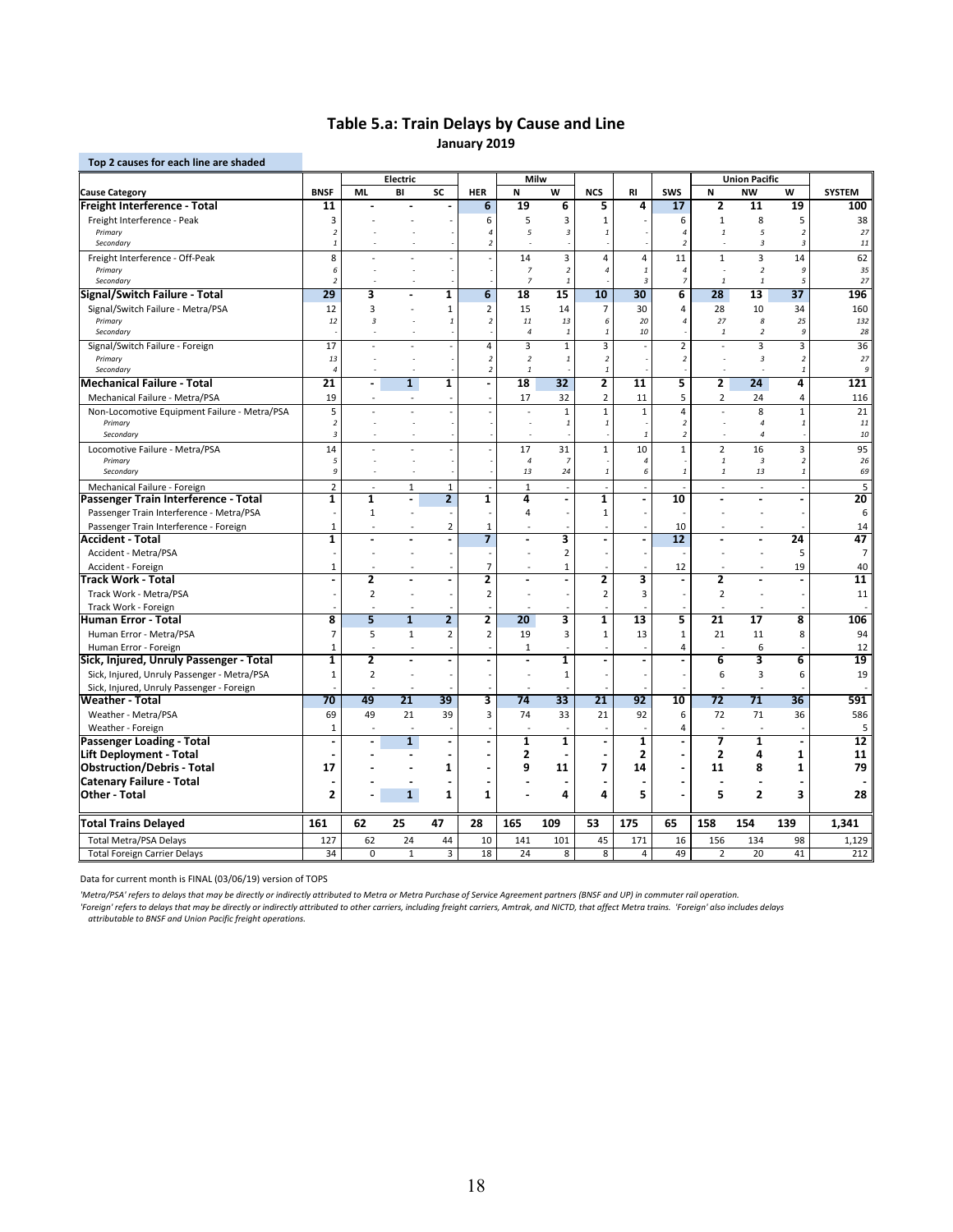# **Table 5.b: Train Delays by Cause and Line**

**Average January Over Previous Five Years: 2014‐2018**

| Top 2 causes for each line are shaded        |                                  |                     |                                         |                         |                                           |                         |                              |                                    |                          |                                  |                    |                         |                          |                 |
|----------------------------------------------|----------------------------------|---------------------|-----------------------------------------|-------------------------|-------------------------------------------|-------------------------|------------------------------|------------------------------------|--------------------------|----------------------------------|--------------------|-------------------------|--------------------------|-----------------|
|                                              |                                  |                     | Electric                                |                         |                                           | <b>Milw</b>             |                              |                                    |                          |                                  |                    | <b>Union Pacific</b>    |                          |                 |
| <b>Cause Category</b>                        | <b>BNSF</b>                      | <b>ML</b>           | вī                                      | SC                      | <b>HER</b>                                | N                       | $\overline{\mathsf{w}}$      | <b>NCS</b>                         | <b>RI</b>                | <b>SWS</b>                       | N                  | <b>NW</b>               | $\overline{\mathsf{w}}$  | <b>SYSTEM</b>   |
| Freight Interference - Total                 | 32                               |                     |                                         |                         | 4                                         | 15                      | 13                           | 8                                  | 9                        | $\overline{13}$                  | Ō                  | 4                       | 20                       | 120             |
| Freight Interference - Peak                  | 21                               |                     |                                         |                         | 4                                         | $\overline{\mathbf{3}}$ | 5                            | 3                                  | 3                        | 4                                | $\mathbf 0$        | $\mathbf 1$             | $\overline{7}$           | 51              |
| Primary                                      | 15                               |                     |                                         |                         | $\overline{4}$                            | $\boldsymbol{2}$        | $\sqrt{3}$                   | $\overline{3}$                     | $\overline{3}$           | $\overline{3}$                   | 0                  | $\mathbf{1}$            | $\overline{3}$           | 37              |
| Secondary                                    | 6                                |                     |                                         |                         | $\mathcal{O}$                             | $\mathbf{1}$            | $\it 1$                      | $\mathcal{O}$                      | $\Omega$                 | $\mathbf{1}$                     | ÷.                 | 0                       | $\overline{4}$           | 14              |
| Freight Interference - Off-Peak              | 11                               |                     |                                         |                         | $\mathbf 0$                               | 12                      | 8                            | 5                                  | 6                        | 9                                | $\mathbf 0$        | 3                       | 13                       | 69              |
| Primary                                      | $\overline{z}$                   |                     |                                         |                         | 0                                         | $\overline{z}$          | 5                            | $\overline{4}$                     | 5                        | 6                                | 0                  | $\overline{2}$          | 11                       | 47              |
| Secondary                                    | $\overline{4}$                   |                     |                                         |                         |                                           | 5                       | $\sqrt{3}$                   | $\overline{1}$                     | $\overline{\phantom{a}}$ | 3                                | $\overline{a}$     | $\mathbf{1}$            | $\overline{\phantom{a}}$ | 21              |
| Signal/Switch Failure - Total                | 27                               | 11                  | 4                                       | 8                       | $\overline{4}$                            | 22                      | 19                           | 8                                  | 12                       | 14                               | Ō                  | 4                       | 10                       | 143             |
| Signal/Switch Failure - Metra/PSA            | 16                               | 11                  | 4                                       | 8                       | 0                                         | 13                      | 15                           | 3                                  | 12                       | 2                                | $\mathbf 0$        | 4                       | 9                        | 97              |
| Primary                                      | $\overline{z}$<br>$\overline{q}$ | $\overline{7}$<br>5 | $\overline{\mathbf{3}}$<br>$\mathbf{1}$ | 6                       | 0<br>$\mathcal{O}$                        | $\overline{7}$<br>6     | 8<br>6                       | $\overline{2}$<br>$\overline{1}$   | 8<br>$\overline{3}$      | $\boldsymbol{2}$<br>0            | $\mathcal{O}$<br>0 | 3<br>$\mathbf{1}$       | 5<br>5                   | 58<br>39        |
| Secondary                                    |                                  |                     |                                         | $\it 1$                 |                                           |                         |                              |                                    |                          |                                  |                    |                         |                          |                 |
| Signal/Switch Failure - Foreign              | 11<br>$\overline{z}$             |                     |                                         |                         | 3                                         | 9                       | 4                            | $\overline{\mathbf{5}}$            | $\mathbf 0$<br>$\Omega$  | 12                               |                    | $\mathbf 0$             | $1\,$                    | 46              |
| Primary<br>Secondary                         | $\overline{4}$                   |                     |                                         |                         | $\overline{\mathbf{3}}$<br>$\overline{1}$ | 5<br>$\overline{4}$     | $\sqrt{3}$<br>$\overline{2}$ | $\boldsymbol{2}$<br>$\overline{2}$ | $\Omega$                 | $\overline{7}$<br>$\overline{4}$ |                    | 0                       | 0<br>$\mathbf{1}$        | 28<br>18        |
| <b>Mechanical Failure - Total</b>            | 24                               | 2                   | 2                                       | $\overline{\mathbf{1}}$ | $\overline{\mathbf{2}}$                   | 24                      | 10                           | 4                                  | $\overline{21}$          | 3                                | 18                 | 10                      | $\overline{11}$          | 133             |
| Mechanical Failure - Metra/PSA               | 24                               | 2                   | $\overline{2}$                          | 1                       | $\mathbf 2$                               | 22                      | 10                           | 4                                  | 21                       | 3                                | 18                 | 10                      | 11                       | 130             |
| Non-Locomotive Equipment Failure - Metra/PSA | 8                                | $\overline{2}$      | $\overline{2}$                          | $\mathbf 1$             | $\mathbf 0$                               | $\overline{4}$          | 3                            | 0                                  | $\overline{2}$           | $\mathbf{1}$                     | 6                  | 3                       | $\overline{7}$           | 40              |
| Primary                                      | $\sqrt{3}$                       | $\mathbf{1}$        | $\mathbf{1}$                            | 0                       | 0                                         | $\mathbf{1}$            | $\mathbf{1}$                 |                                    | 1                        | $\mathbf{1}$                     | $\it 1$            | $\it 1$                 | $\overline{\mathbf{3}}$  | 14              |
| Secondary                                    | 5                                | $\mathbf{1}$        | $\mathbf{1}$                            | $\mathbf{1}$            |                                           | $\overline{\mathbf{3}}$ | $\sqrt{3}$                   | $\mathcal{O}$                      | $\overline{1}$           | $\mathbf{1}$                     | 5                  | $\boldsymbol{2}$        | $\overline{4}$           | 27              |
| Locomotive Failure - Metra/PSA               | 16                               |                     |                                         |                         | $\mathbf 1$                               | 18                      | $\overline{7}$               | 4                                  | 19                       | $\overline{2}$                   | 12                 | 6                       | $\overline{4}$           | 89              |
| Primary                                      | $\overline{4}$                   |                     |                                         |                         | $\mathbf{1}$                              | $\overline{c}$          | $\overline{a}$               | $\mathbf{1}$                       | 5                        | $\overline{1}$                   | $\overline{2}$     | $\boldsymbol{2}$        | $\overline{2}$           | 22              |
| Secondary                                    | 12                               |                     |                                         |                         | $\mathcal{O}$                             | 15                      | $\overline{4}$               | $\overline{3}$                     | 14                       | $\mathbf{1}$                     | 10                 | $\overline{4}$          | $\overline{\mathbf{3}}$  | 67              |
| Mechanical Failure - Foreign                 | $\pmb{0}$                        | $\pmb{0}$           | $\pmb{0}$                               |                         | $\mathbf 0$                               | $\overline{2}$          |                              | J.                                 | J.                       |                                  | ÷,                 | $\bar{a}$               | ÷,                       | 3               |
| Passenger Train Interference - Total         | 2                                | 1                   | 1                                       | 1                       | 1                                         | 7                       | 1                            | 2                                  | 3                        | 1                                | $\sim$             | 0                       | 1                        | $\overline{21}$ |
| Passenger Train Interference - Metra/PSA     |                                  | $\mathbf 0$         | $\mathbf{1}$                            | $\mathbf 0$             |                                           | 5                       | $\mathbf{1}$                 | $\overline{2}$                     | $\overline{2}$           | $\mathbf 0$                      | ÷,                 | $\mathbf 0$             | $\mathbf{1}$             | 13              |
| Passenger Train Interference - Foreign       | $\overline{2}$                   | $\mathbf{1}$        | $\mathbf 0$                             | $\mathbf 0$             | $\mathbf 1$                               | $\overline{2}$          | 0                            |                                    | $\mathbf{1}$             | $\mathbf 0$                      | $\overline{a}$     |                         |                          | 8               |
| <b>Accident - Total</b>                      | 7                                | 2                   | 0                                       | 1                       | $\overline{\mathfrak{o}}$                 | $\overline{15}$         | $\overline{6}$               | 3                                  | $\overline{\mathbf{8}}$  | 1                                | 4                  | $\overline{13}$         | 1                        | 61              |
| Accident - Metra/PSA                         | $\mathbf{1}$                     | $\overline{2}$      | $\mathbf 0$                             | $\mathbf 1$             | $\mathbf 0$                               | 13                      | 6                            | $\overline{2}$                     | 6                        | $\mathbf{1}$                     | $\overline{4}$     | 13                      | $\mathbf{1}$             | 52              |
| Accident - Foreign                           | 6                                |                     |                                         |                         |                                           | $\overline{2}$          |                              | 0                                  | $\mathbf 1$              |                                  | L.                 |                         |                          | 9               |
| Track Work - Total                           | $\overline{12}$                  | $6\overline{6}$     | 1                                       | 4                       | $\overline{\mathfrak{o}}$                 | 5                       | $\overline{\mathbf{1}}$      | 3                                  | 2                        | 2                                | 2                  | $\overline{\mathbf{2}}$ | $\overline{\mathbf{1}}$  | 42              |
| Track Work - Metra/PSA                       | 12                               | 6                   | $\mathbf{1}$                            | $\overline{4}$          | 0                                         | 5                       | 1                            | 3                                  | $\overline{2}$           | $\overline{2}$                   | $\overline{2}$     | $\overline{2}$          | $\mathbf{1}$             | 42              |
| Track Work - Foreign                         |                                  |                     |                                         |                         |                                           | ÷,                      |                              |                                    |                          |                                  | $\overline{a}$     | ÷,                      |                          |                 |
| <b>Human Error - Total</b>                   | 20                               | 2                   | 2                                       | 2                       | 1                                         | 9                       | 4                            | 3                                  | 7                        | 3                                | 4                  | $\overline{\mathbf{5}}$ | 7                        | 69              |
| Human Error - Metra/PSA                      | 15                               | $\overline{2}$      | $\overline{2}$                          | $\overline{2}$          | $\mathbf 0$                               | $\overline{7}$          | 4                            | $\overline{2}$                     | $\overline{7}$           | $\mathbf 0$                      | 3                  | 4                       | 6                        | 54              |
| Human Error - Foreign                        | 5                                |                     |                                         |                         | $\mathbf 1$                               | $\overline{2}$          | 0                            | $\mathbf{1}$                       |                          | 3                                | $\mathbf{1}$       | 1                       | $\mathbf{1}$             | 14              |
| Sick, Injured, Unruly Passenger - Total      | $\overline{\mathbf{2}}$          | 5                   | 1                                       | 2                       | Ō                                         | 2                       | $\overline{\mathbf{1}}$      | 0                                  | 1                        |                                  | 2                  | 3                       | 4                        | 24              |
| Sick, Injured, Unruly Passenger - Metra/PSA  | $\overline{2}$                   | 5                   | $1\,$                                   | $\overline{2}$          | $\pmb{0}$                                 | $\mathbf 2$             | $\mathbf{1}$                 | $\pmb{0}$                          | $\mathbf 1$              |                                  | $\mathbf 2$        | 3                       | $\overline{4}$           | 24              |
| Sick, Injured, Unruly Passenger - Foreign    |                                  |                     |                                         |                         |                                           |                         |                              |                                    |                          |                                  |                    |                         |                          |                 |
| <b>Weather - Total</b>                       | 85                               | 56                  | 14                                      | 15                      | 3                                         | 43                      | 38                           | 14                                 | 62                       | 10                               | 29                 | $\overline{33}$         | 30                       | 433             |
| Weather - Metra/PSA                          | 84                               | 56                  | 14                                      | 15                      | 3                                         | 43                      | 37                           | 14                                 | 62                       | 10                               | 29                 | 33                      | 30                       | 431             |
| Weather - Foreign                            | $\mathbf 0$                      |                     |                                         |                         |                                           | $\mathbf 0$             | 1                            |                                    |                          | 0                                |                    |                         |                          | 1               |
| Passenger Loading - Total                    | 1                                | 1                   | 1                                       | $\mathbf{1}$            | $\blacksquare$                            | 5                       | $\overline{2}$               | 1                                  | 5                        | ÷.                               | 3                  | $\overline{2}$          | 3                        | 25              |
| Lift Deployment - Total                      | 4                                | 0                   |                                         |                         |                                           | 4                       | 4                            |                                    | 2                        |                                  | 1                  | 3                       | 4                        | 20              |
| <b>Obstruction/Debris - Total</b>            | 8                                | 3                   | $\mathbf{1}$                            | 4                       | 0                                         | 5                       | 3                            | 1                                  | 3                        | 2                                | $\mathbf{1}$       | 8                       | 8                        | 48              |
| <b>Catenary Failure - Total</b>              |                                  | 3                   | 1                                       | 1                       | $\blacksquare$                            |                         |                              |                                    |                          |                                  |                    | $\blacksquare$          |                          | 4               |
| <b>Other</b> - Total                         | 6                                | $\mathbf{1}$        | 1                                       | 0                       | L,                                        | 3                       | 1                            | O                                  | 3                        | 1                                | 3                  | $\overline{2}$          | 1                        | 22              |
| <b>Total Trains Delayed</b>                  | 230                              | 94                  | 28                                      | 39                      | 16                                        | 158                     | 104                          | 48                                 | 138                      | 49                               | 68                 | 90                      | 102                      | 1,164           |
| <b>Total Metra/PSA Delays</b>                | 173                              | 92                  | 28                                      | 39                      | 6                                         | 125                     | 86                           | 34                                 | 127                      | 21                               | 67                 | 85                      | 80                       | 963             |
| <b>Total Foreign Carrier Delays</b>          | 57                               | $\mathbf{1}$        | $\mathbf{1}$                            | $\mathbf 0$             | 10                                        | 33                      | 18                           | 14                                 | 12                       | 28                               | $\mathbf{1}$       | 5                       | 22                       | 201             |
|                                              |                                  |                     |                                         |                         |                                           |                         |                              |                                    |                          |                                  |                    |                         |                          |                 |

Data for current month is FINAL version of TOPS

'Metro/PSA' refers to delays that may be directly or indirectly attributed to Metra or Metra Purchase of Service Agreement partners (BNSF and UP) in commuter rail operation.

'Foreign' refers to delays that may be directly or indirectly attributed to other carriers, including freight carriers, Amtrak, and NICTD, that affect Metra trains. 'Foreign' also includes delays *attributable to BNSF and Union Pacific freight operations.*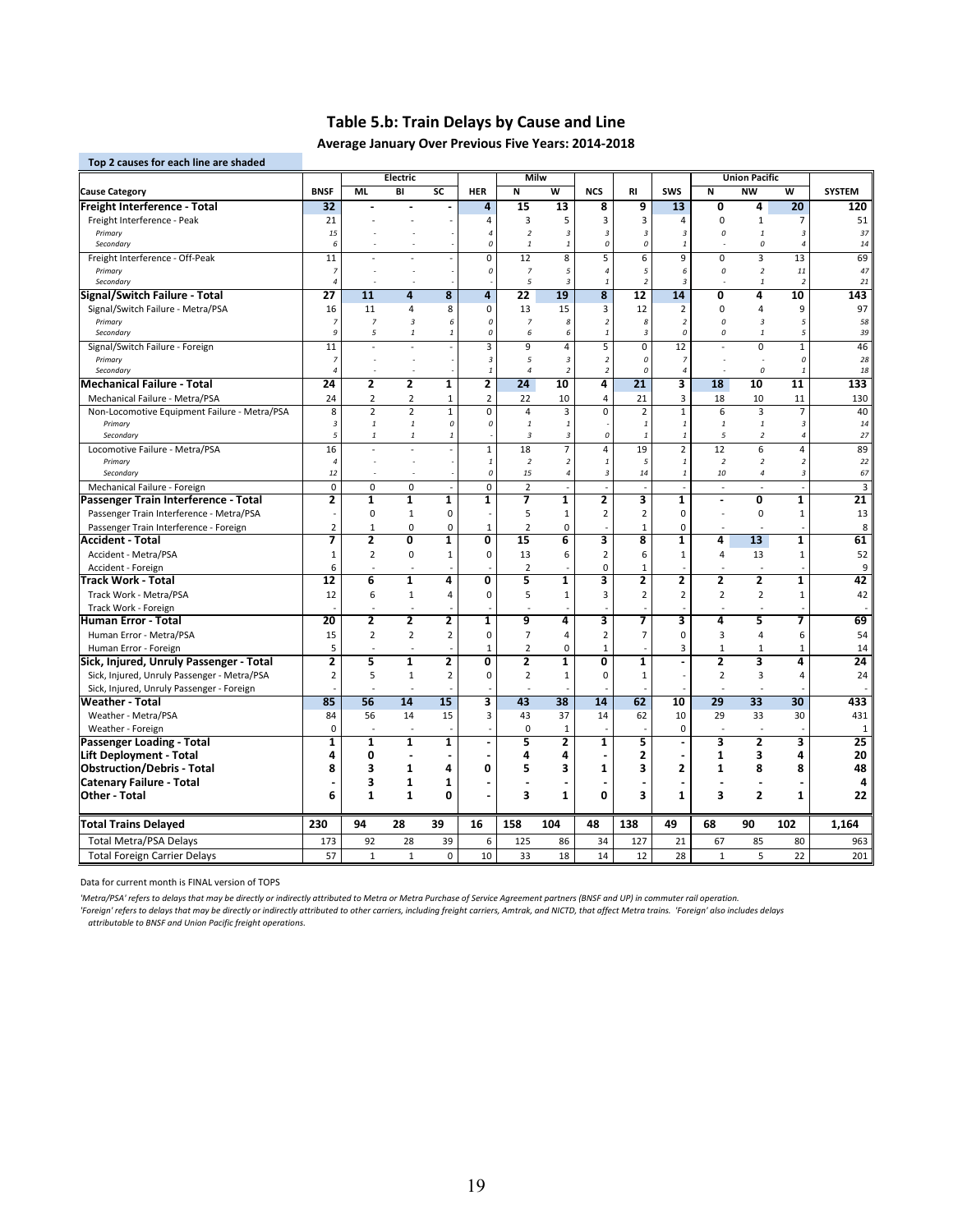| Table 5.c: Train Delays by Cause and Line |  |  |  |  |  |
|-------------------------------------------|--|--|--|--|--|
|-------------------------------------------|--|--|--|--|--|

| January 2019 Compared to Average January Over Previous Five Years: 2014-2018 |                   |                   | Electric                 |                           |                         | Milw                    |                   |                |                |                         |                         | <b>Union Pacific</b>                      |                         |                |
|------------------------------------------------------------------------------|-------------------|-------------------|--------------------------|---------------------------|-------------------------|-------------------------|-------------------|----------------|----------------|-------------------------|-------------------------|-------------------------------------------|-------------------------|----------------|
| <b>Cause Category</b>                                                        | <b>BNSF</b>       | MI.               | BI                       | SC                        | <b>HER</b>              | N                       | W                 | <b>NCS</b>     | RI             | <b>SWS</b>              | N                       | <b>NW</b>                                 | W                       | <b>SYSTEM</b>  |
| Freight Interference - Total                                                 | (21)              |                   |                          |                           | 2                       | 4                       | (7)               | $\overline{3}$ | $\overline{5}$ | 4                       | $\overline{2}$          | 7                                         | (1)                     | (20)           |
| Freight Interference - Peak                                                  | (18)              |                   |                          |                           | $\overline{2}$          | $\overline{2}$          | (2)               | (2)            | (3)            | $\overline{2}$          | $\mathbf{1}$            | 7                                         | (2)                     | (13)           |
| Primary                                                                      | (13)              |                   |                          |                           | $\mathcal{O}$           | $\overline{\mathbf{3}}$ | (0)               | (2)            | (3)            | $\mathbf{1}$            | $\mathbf{1}$            | $\overline{4}$                            | (1)                     | (10)           |
| Secondary                                                                    | (5)               |                   |                          |                           | $\overline{2}$          | (1)                     | (1)               | (0)            | (0)            | 1                       |                         | 3                                         | (1)                     | (3)            |
| Freight Interference - Off-Peak                                              | (3)               |                   |                          |                           | (0)                     | $\overline{2}$          | (5)               | (1)            | (2)            | $\overline{2}$          | $\mathbf{1}$            | $\mathbf 0$                               | $\mathbf{1}$            | (7)            |
| Primary                                                                      | (1)               |                   |                          |                           | (0)                     | (0)                     | (3)               |                | (4)            | (2)                     | (0)                     | 0                                         | (2)                     | (12)           |
| Secondary                                                                    | (2)               |                   |                          |                           |                         | 2                       | (2)               | (1)            |                | $\overline{4}$          | $\mathbf{1}$            | (0)                                       | 3                       |                |
| Signal/Switch Failure - Total                                                | 2                 | (8)               | (4)                      | (7)                       | 2                       | (4)                     | $\overline{a}$    | 2              | 18             | (8)                     | 28                      | 9                                         | 27                      | 53             |
| Signal/Switch Failure - Metra/PSA                                            | (4)               | (8)               | (4)                      | (7)                       | $\overline{2}$          | $\overline{2}$          | (1)               | $\overline{4}$ | 18             | $\overline{2}$          | 28                      | 6                                         | 25                      | 63             |
| Primary                                                                      | 5                 | (4)               | (3)                      | (5)                       | $\boldsymbol{2}$        | $\overline{4}$          | 5                 | $\overline{4}$ | 12             | 2                       | 27                      | 5                                         | 20                      | 74             |
| Secondary                                                                    | (9)               | (5)               | (1)                      | (1)                       | (0)                     | (2)                     | (5)               | (0)            | $\overline{z}$ | (0)                     | $\mathbf{1}$            | $\it 1$                                   | $\overline{4}$          | (11)           |
| Signal/Switch Failure - Foreign                                              | 6                 |                   |                          |                           | $\mathbf{1}$            | (6)                     | (3)               | (2)            | (0)            | (10)                    |                         | $\overline{3}$                            | $\overline{2}$          | (10)           |
| Primary                                                                      | 6                 |                   |                          |                           | (1)                     | (3)                     | (2)               | (0)            | (0)            | (5)                     |                         | $\overline{3}$                            | $\overline{2}$          | (1)            |
| Secondary                                                                    | 0                 |                   |                          |                           | $\mathbf{1}$            | (3)                     | (2)               | (1)            | (0)            | (4)                     |                         | (0)                                       | 0                       | (9)            |
| <b>Mechanical Failure - Total</b>                                            | (3)               | (2)               | (1)                      | $\blacksquare$            | (2)                     | (6)                     | 22                | (2)            | (10)           | 2                       | (16)                    | 14                                        | (7)                     | (12)           |
| Mechanical Failure - Metra/PSA                                               | (5)               | (2)               | (2)                      | (1)                       | (2)                     | (5)                     | 22                | (2)            | (10)           | $\mathbf 2$             | (16)                    | 14                                        | (7)                     | (14)           |
| Non-Locomotive Equipment Failure - Metra/PSA                                 | (3)               | (2)               | (2)                      | (1)                       | (0)                     | (4)                     | (2)               | $\mathbf{1}$   | (1)            | $\overline{3}$          | (6)                     | 5                                         | (6)                     | (19)           |
| Primary<br>Secondary                                                         | (1)<br>(2)        | (1)<br>(1)        | (1)<br>(1)               | (0)<br>(1)                | (0)                     | (1)<br>(3)              | 0<br>(3)          | $\it 1$<br>(0) | (1)<br>0       | 1<br>1                  | (1)<br>(5)              | $\overline{\mathbf{3}}$<br>$\overline{2}$ | (2)<br>(4)              | (3)<br>(17)    |
| Locomotive Failure - Metra/PSA                                               | (2)               |                   |                          |                           | (1)                     | (1)                     | 24                | (3)            | (9)            | (1)                     | (10)                    | 10                                        | (1)                     | 6              |
| Primary                                                                      | 1                 |                   |                          |                           | (1)                     | $\overline{2}$          | 5                 | (1)            | (1)            | (1)                     | (1)                     | $\it 1$                                   | 0                       | $\overline{4}$ |
| Secondary                                                                    | (3)               |                   |                          |                           | (0)                     | (2)                     | 20                | (2)            | (8)            |                         | (9)                     | 9                                         | (2)                     | $\overline{2}$ |
| Mechanical Failure - Foreign                                                 | $\overline{2}$    | (0)               | $\mathbf{1}$             | $1\,$                     | (0)                     | (1)                     |                   |                | $\overline{a}$ |                         | $\bar{\phantom{a}}$     | $\overline{a}$                            |                         | $\overline{2}$ |
| Passenger Train Interference - Total                                         | $\left( 1\right)$ | (0)               | (1)                      | $\mathbf{1}$              | 0                       | (3)                     | (1)               | (1)            | (3)            | 9                       | $\overline{a}$          | (0)                                       | (1)                     | (1)            |
| Passenger Train Interference - Metra/PSA                                     |                   | $\mathbf{1}$      | (1)                      | (0)                       |                         | (1)                     | (1)               | (1)            | (2)            | (0)                     | $\sim$                  | (0)                                       | (1)                     | (7)            |
| Passenger Train Interference - Foreign                                       | (1)               | (1)               | (0)                      | $\overline{2}$            | $\mathbf 0$             | (2)                     | (0)               |                | (1)            | 10                      |                         |                                           |                         | 6              |
| <b>Accident - Total</b>                                                      | (6)               | (2)               | (0)                      | (1)                       | 7                       | (15)                    | (3)               | (3)            | (8)            | 11                      | (4)                     | (13)                                      | 23                      | (14)           |
| Accident - Metra/PSA                                                         | (1)               | (2)               | (0)                      | (1)                       | (0)                     | (13)                    | (4)               | (2)            | (6)            | (1)                     | (4)                     | (13)                                      | 4                       | (45)           |
| Accident - Foreign                                                           | (5)               |                   |                          |                           | $\overline{7}$          | (2)                     | 1                 | (0)            | (1)            | 12                      |                         |                                           | 19                      | 31             |
| <b>Track Work - Total</b>                                                    | (12)              | (4)               | (1)                      | $\overline{a}$            | $\overline{2}$          | (5)                     | (1)               | (1)            | $\mathbf{1}$   | (2)                     | $\overline{\mathbf{0}}$ | (2)                                       | (1)                     | (31)           |
| Track Work - Metra/PSA                                                       | (12)              | (4)               | (1)                      | (4)                       | $\overline{2}$          | (5)                     | (1)               | (1)            | $\mathbf 1$    | (2)                     | 0                       | (2)                                       | (1)                     | (31)           |
| Track Work - Foreign                                                         |                   |                   |                          |                           |                         |                         |                   |                |                |                         |                         |                                           |                         |                |
| <b>Human Error - Total</b>                                                   | (12)              | 3                 | (1)                      | $\overline{\mathfrak{o}}$ | $\overline{\mathbf{1}}$ | $\overline{11}$         | (1)               | (2)            | 6              | $\overline{\mathbf{2}}$ | 17                      | $\overline{12}$                           | $\overline{\mathbf{1}}$ | 37             |
| Human Error - Metra/PSA                                                      | (8)               | 3                 | (1)                      | 0                         | $\mathbf 2$             | 12                      | (1)               | (1)            | 6              | $\mathbf{1}$            | 18                      | $\overline{7}$                            | $\overline{2}$          | 40             |
| Human Error - Foreign                                                        | (4)               |                   | $\overline{\phantom{a}}$ |                           | (1)                     | (1)                     | (0)               | (1)            |                | 1                       | (1)                     | 5                                         | (1)                     | (2)            |
| Sick, Injured, Unruly Passenger - Total                                      | (1)               | (3)               | (1)                      | (2)                       | (0)                     | (2)                     | 0                 | (0)            | (1)            | ÷,                      | 4                       | $\blacksquare$                            | $\overline{2}$          | (5)            |
| Sick, Injured, Unruly Passenger - Metra/PSA                                  | (1)               | (3)               | (1)                      | (2)                       | (0)                     | (2)                     | 0                 | (0)            | (1)            |                         | 4                       |                                           | $\overline{2}$          | (5)            |
| Sick, Injured, Unruly Passenger - Foreign                                    |                   |                   |                          |                           |                         |                         |                   |                |                |                         |                         |                                           |                         |                |
| Weather - Total                                                              | (15)              | (7)               | 7                        | 24                        | (0)                     | 31                      | (5)               | 7              | 30             | $\blacksquare$          | 43                      | 38                                        | 6                       | 158            |
| Weather - Metra/PSA                                                          | (15)              | (7)               | 7                        | 24                        | (0)                     | 31                      | (4)               | $\overline{7}$ | 30             | (4)                     | 43                      | 38                                        | 6                       | 155            |
| Weather - Foreign                                                            | 1                 |                   |                          |                           |                         | (0)                     | (1)               |                |                | 4                       |                         |                                           |                         | 4              |
| Passenger Loading - Total                                                    | $\left( 1\right)$ | $\left( 1\right)$ | $\blacksquare$           | $\overline{1}$            | $\blacksquare$          | (4)                     | $\left( 1\right)$ | $\overline{1}$ | $\overline{a}$ | $\overline{a}$          | 4                       | (1)                                       | (3)                     | (13)           |
| Lift Deployment - Total                                                      | (4)               | (0)               |                          |                           |                         | (2)                     | (4)               |                | 0              |                         | $\mathbf{1}$            | 1                                         | (3)                     | (9)            |
| <b>Obstruction/Debris - Total</b>                                            | 9                 | (3)               | (1)                      | (3)                       | (0)                     | 4                       | 8                 | 6              | 11             | (2)                     | 10                      | (0)                                       | (7)                     | 31             |
| <b>Catenary Failure - Total</b>                                              |                   | (3)               | (1)                      | (1)                       | $\blacksquare$          |                         |                   |                |                |                         |                         |                                           |                         | (4)            |
| Other Total                                                                  | (4)               | (1)               | 0                        | $\mathbf{1}$              | $\mathbf{1}$            | (3)                     | 3                 | 4              | $\overline{2}$ | (1)                     | $\overline{2}$          | (0)                                       | $\overline{2}$          | 6              |
|                                                                              |                   |                   |                          |                           |                         |                         |                   |                |                |                         |                         |                                           |                         |                |
| <b>Total Trains Delayed</b>                                                  | (69)              | (32)              | (3)                      | 8                         | 12                      | $\overline{ }$          | 5                 | 5              | 37             | 16                      | 90                      | 64                                        | 37                      | 177            |
| <b>Total Metra/PSA Delays</b>                                                | (46)              | (30)              | (4)                      | 5                         | 4                       | 16                      | 15                | 11             | 44             | (5)                     | 89                      | 49                                        | 18                      | 166            |
| <b>Total Foreign Carrier Delays</b>                                          | (23)              | (1)               | $\Omega$                 | $\overline{3}$            | 8                       | (9)                     | (10)              | (6)            | (8)            | 21                      | $\mathbf{1}$            | 15                                        | 19                      | 11             |

| January 2019 Compared to Average January Over Previous Five Years: 2014-2018 |  |  |
|------------------------------------------------------------------------------|--|--|

Data for current month is FINAL version of TOPS

'Metra/PSA' refers to delays that may be directly or indirectly attributed to Metra or Metra Purchase of Service Agreement partners (BNSF and UP) in commuter rail operation.<br>'Foreign' refers to delays that may be directly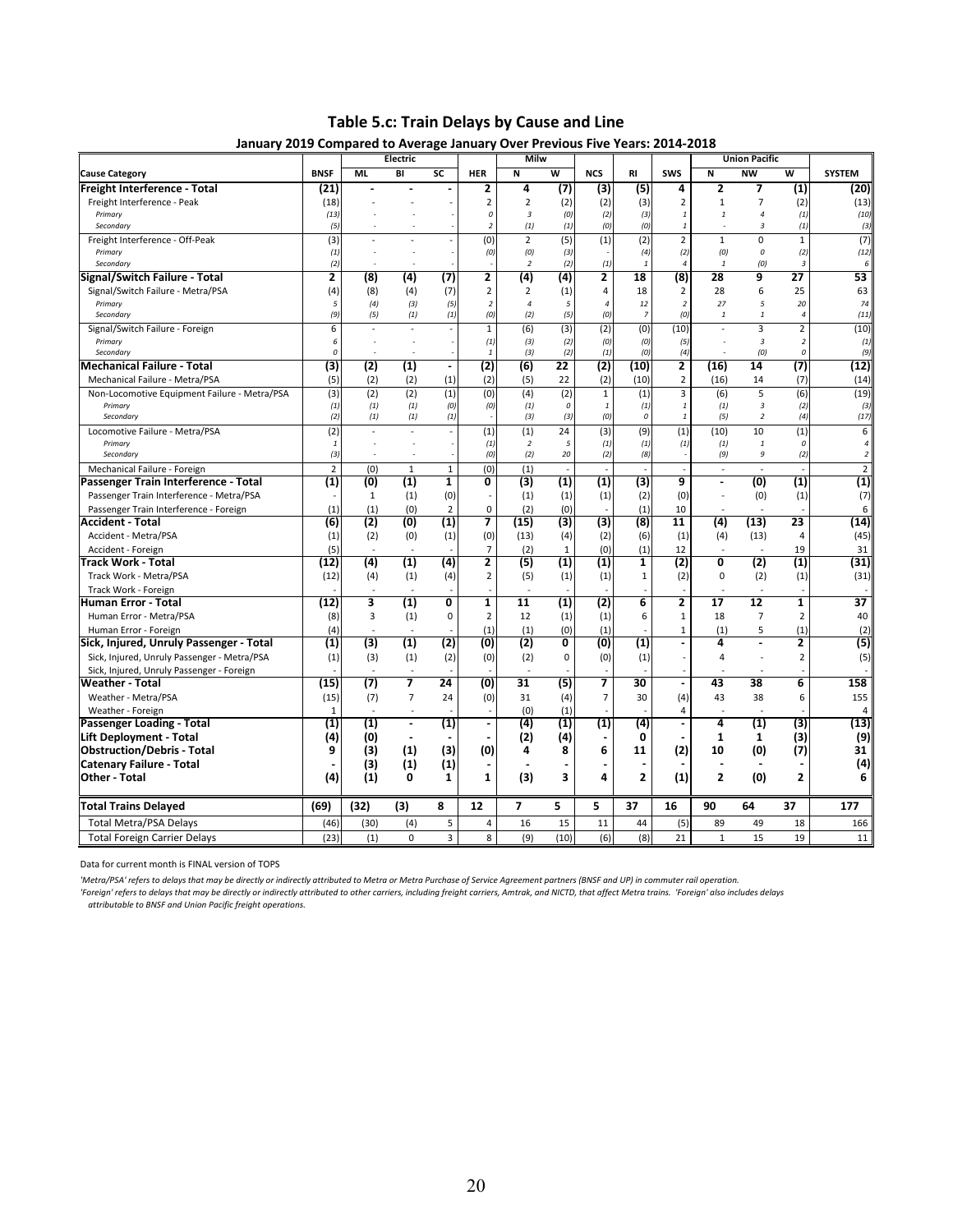### **Table 6.a: Train Delays by Cause & Line ‐ YTD**

**January ‐ January 2019**

|                                              |                          |                | Electric                |                              |                          | Milw                             |                                |                          |                                         |                                    |                         | <b>Union Pacific</b>           |                                  |                 |
|----------------------------------------------|--------------------------|----------------|-------------------------|------------------------------|--------------------------|----------------------------------|--------------------------------|--------------------------|-----------------------------------------|------------------------------------|-------------------------|--------------------------------|----------------------------------|-----------------|
| <b>Cause Category</b>                        | <b>BNSF</b>              | <b>ML</b>      | BI                      | SC                           | <b>HER</b>               | N                                | W                              | <b>NCS</b>               | RI                                      | <b>SWS</b>                         | N                       | <b>NW</b>                      | W                                | <b>SYSTEM</b>   |
| Freight Interference - Total                 | 11                       |                |                         |                              | $6\overline{6}$          | 19                               | 6                              | 5                        | 4                                       | $\overline{17}$                    | 2                       | 11                             | 19                               | 100             |
| Freight Interference - Peak                  | $\overline{3}$           |                |                         |                              | 6                        | 5                                | 3                              | $\mathbf{1}$             |                                         | 6                                  | $\mathbf{1}$            | 8                              | 5                                | 38              |
| Primary                                      | $\overline{\phantom{a}}$ |                |                         |                              | $\overline{4}$           | 5                                | 3                              | $\mathbf{1}$             |                                         | $\overline{4}$                     | $\mathbf{1}$            | 5                              | $\overline{2}$                   | 27              |
| Secondary                                    | -1                       |                |                         |                              | $\overline{2}$           | ٠                                |                                |                          |                                         | $\overline{2}$                     |                         | $\overline{\mathbf{3}}$        | $\overline{\mathbf{3}}$          | 11              |
| Freight Interference - Off-Peak              | 8                        |                |                         |                              |                          | 14                               | 3                              | $\overline{4}$           | $\overline{4}$                          | 11                                 | $\mathbf{1}$            | 3                              | 14                               | 62              |
| Primary<br>Secondary                         | 6<br>$\overline{2}$      |                |                         |                              |                          | $\overline{7}$<br>$\overline{z}$ | $\overline{2}$<br>$\mathbf{1}$ | $\overline{4}$           | $\mathbf{1}$<br>$\overline{\mathbf{3}}$ | $\boldsymbol{4}$<br>$\overline{z}$ | $\mathbf{1}$            | $\overline{2}$<br>$\mathbf{1}$ | 9<br>5                           | 35<br>27        |
| Signal/Switch Failure - Total                | 29                       | 3              |                         | $\overline{\mathbf{1}}$      | $6\overline{6}$          | 18                               | 15                             | 10                       | 30                                      | 6                                  | 28                      | 13                             | $\overline{37}$                  | 196             |
| Signal/Switch Failure - Metra/PSA            | 12                       | 3              |                         | $\mathbf 1$                  | $\overline{2}$           | 15                               | 14                             | $\overline{7}$           | 30                                      | 4                                  | 28                      | 10                             | 34                               | 160             |
| Primary                                      | 12                       | $\overline{3}$ |                         | $\overline{1}$               | $\overline{2}$           | 11                               | 13                             | 6                        | 20                                      | $\it 4$                            | 27                      | 8                              | 25                               | 132             |
| Secondary                                    |                          |                |                         |                              |                          | $\sqrt{4}$                       | $\mathbf{1}$                   | $\mathbf{1}$             | 10                                      |                                    | 1                       | $\overline{2}$                 | 9                                | ${\bf 28}$      |
| Signal/Switch Failure - Foreign              | 17                       |                |                         |                              | $\overline{4}$           | 3                                | $\mathbf{1}$                   | 3                        |                                         | $\overline{2}$                     | L.                      | 3                              | 3                                | 36              |
| Primary                                      | 13                       |                |                         |                              | $\overline{2}$           | $\overline{2}$                   | $\mathbf{1}$                   | $\overline{2}$           |                                         | $\overline{2}$                     |                         | $\overline{\mathbf{3}}$        | $\overline{2}$                   | 27              |
| Secondary                                    | $\overline{4}$           |                |                         |                              | $\overline{2}$           | $\mathbf{1}$                     |                                | $\mathbf{1}$             |                                         |                                    |                         |                                | $\mathbf{1}$                     | 9               |
| <b>Mechanical Failure - Total</b>            | 21                       |                | $\mathbf{1}$            | 1                            | $\ddot{\phantom{a}}$     | 18                               | 32                             | 2                        | 11                                      | 5                                  | $\overline{2}$          | 24                             | 4                                | 121             |
| Mechanical Failure - Metra/PSA               | 19                       |                |                         |                              |                          | 17                               | 32                             | $\overline{2}$           | 11                                      | 5                                  | $\overline{2}$          | 24                             | $\overline{4}$                   | 116             |
| Non-Locomotive Equipment Failure - Metra/PSA | 5                        |                |                         |                              |                          | ×                                | $\overline{1}$                 | $\mathbf{1}$             | $\mathbf{1}$                            | $\overline{4}$                     |                         | 8                              | $\,1\,$                          | 21              |
| Primary                                      | $\overline{2}$           |                |                         |                              |                          |                                  | 1                              | $\mathbf{1}% _{T}$       |                                         | $\overline{2}$                     |                         | $\overline{a}$                 | 1                                | $11\,$          |
| Secondary                                    | $\overline{3}$           |                |                         |                              |                          | $\overline{\phantom{a}}$         |                                |                          | $\mathbf{1}$                            | $\overline{2}$                     |                         | $\overline{4}$                 |                                  | 10              |
| Locomotive Failure - Metra/PSA               | 14                       |                |                         |                              |                          | 17                               | 31                             | $\mathbf{1}$             | 10                                      | $\mathbf{1}$                       | $\overline{2}$          | 16                             | 3                                | 95              |
| Primary<br>Secondary                         | 5<br>9                   |                |                         |                              |                          | $\overline{4}$<br>13             | $\overline{7}$<br>24           | $\overline{1}$           | $\boldsymbol{4}$<br>6                   | $\mathbf{1}$                       | $\it 1$<br>$\it 1$      | $\overline{\mathbf{3}}$<br>13  | $\overline{2}$<br>$\overline{1}$ | 26<br>69        |
| Mechanical Failure - Foreign                 | $\overline{2}$           |                | $\mathbf{1}$            | $\mathbf{1}$                 |                          | $\mathbf{1}$                     |                                |                          |                                         |                                    |                         | $\overline{\phantom{a}}$       |                                  | 5               |
| Passenger Train Interference - Total         | 1                        | 1              | $\ddot{\phantom{a}}$    | $\overline{2}$               | $\overline{\mathbf{1}}$  | 4                                | Ĭ.                             | 1                        |                                         | 10                                 |                         | $\overline{a}$                 | $\overline{a}$                   | 20              |
| Passenger Train Interference - Metra/PSA     |                          | $\mathbf{1}$   |                         |                              |                          | 4                                |                                | $\mathbf{1}$             |                                         |                                    |                         |                                |                                  | 6               |
| Passenger Train Interference - Foreign       | 1                        |                |                         | $\overline{2}$               | 1                        | ÷                                |                                |                          |                                         | 10                                 |                         |                                |                                  | 14              |
| Accident - Total                             | 1                        |                |                         | $\qquad \qquad \blacksquare$ | 7                        |                                  | 3                              | $\overline{\phantom{a}}$ |                                         | 12                                 |                         |                                | 24                               | 47              |
| Accident - Metra/PSA                         |                          |                |                         |                              |                          |                                  | $\overline{2}$                 |                          |                                         |                                    |                         |                                | 5                                | $\overline{7}$  |
| Accident - Foreign                           | 1                        |                |                         |                              | $\overline{7}$           |                                  | 1                              |                          |                                         | 12                                 |                         |                                | 19                               | 40              |
| Track Work - Total                           |                          | $\overline{2}$ |                         | $\overline{a}$               | 2                        |                                  |                                | 2                        | 3                                       |                                    | 2                       | $\overline{\phantom{a}}$       | Ĭ.                               | $\overline{11}$ |
| Track Work - Metra/PSA                       |                          | $\overline{2}$ |                         |                              | $\overline{2}$           | ×                                |                                | $\overline{2}$           | 3                                       |                                    | $\overline{2}$          |                                |                                  | 11              |
| Track Work - Foreign                         |                          |                |                         |                              |                          |                                  |                                |                          |                                         |                                    |                         |                                |                                  |                 |
| Human Error - Total                          | 8                        | 5              | $\overline{\mathbf{1}}$ | $\overline{2}$               | 2                        | 20                               | 3                              | 1                        | 13                                      | 5                                  | 21                      | $\overline{17}$                | 8                                | 106             |
| Human Error - Metra/PSA                      | $\overline{7}$           | 5              | $\mathbf{1}$            | $\overline{2}$               | $\overline{2}$           | 19                               | 3                              | $\mathbf{1}$             | 13                                      | $\,1\,$                            | 21                      | 11                             | 8                                | 94              |
| Human Error - Foreign                        | $\mathbf{1}$             |                |                         |                              |                          | $\mathbf{1}$                     |                                |                          |                                         | 4                                  |                         | 6                              |                                  | 12              |
| Sick, Injured, Unruly Passenger - Total      | 1                        | $\overline{2}$ |                         | $\overline{a}$               |                          | $\blacksquare$                   | 1                              |                          |                                         |                                    | 6                       | 3                              | 6                                | 19              |
| Sick, Injured, Unruly Passenger - Metra/PSA  | $\mathbf 1$              | $\overline{2}$ |                         |                              |                          |                                  | $\mathbf{1}$                   |                          |                                         |                                    | 6                       | 3                              | 6                                | 19              |
| Sick, Injured, Unruly Passenger - Foreign    |                          |                |                         |                              |                          |                                  |                                |                          |                                         |                                    |                         |                                |                                  |                 |
| Weather - Total                              | 70                       | 49             | 21                      | 39                           | 3                        | 74                               | 33                             | 21                       | 92                                      | 10                                 | 72                      | $\overline{71}$                | 36                               | 591             |
| Weather - Metra/PSA                          | 69                       | 49             | 21                      | 39                           | $\overline{3}$           | 74                               | 33                             | 21                       | 92                                      | 6                                  | 72                      | 71                             | 36                               | 586             |
| Weather - Foreign                            | 1                        |                | ż.                      |                              |                          |                                  |                                |                          |                                         | 4                                  |                         |                                |                                  | 5               |
| Passenger Loading - Total                    |                          |                | $\mathbf{1}$            | $\overline{\phantom{a}}$     | $\overline{\phantom{a}}$ | ${\bf 1}$                        | 1                              | $\overline{\phantom{a}}$ | $\mathbf{1}$                            | ٠                                  | 7                       | 1                              | $\overline{\phantom{a}}$         | 12              |
| Lift Deployment - Total                      |                          |                |                         |                              | $\overline{\phantom{a}}$ | 2                                |                                |                          | $\mathbf{2}$                            | ٠                                  | $\overline{\mathbf{z}}$ | 4                              | $\mathbf{1}$                     | 11              |
| <b>Obstruction/Debris - Total</b>            | 17                       |                |                         | 1                            | $\overline{\phantom{a}}$ | 9                                | 11                             | 7                        | 14                                      |                                    | 11                      | 8                              | 1                                | 79              |
| Catenary Failure - Total                     |                          |                |                         |                              | $\overline{\phantom{a}}$ |                                  |                                |                          |                                         |                                    |                         |                                |                                  |                 |
| Other - Total                                | $\overline{2}$           |                | $\mathbf{1}$            | $\mathbf{1}$                 | $\mathbf{1}$             |                                  | 4                              | 4                        | 5                                       |                                    | 5                       | $\overline{2}$                 | 3                                | 28              |
| <b>Total Trains Delayed</b>                  | 161                      | 62             | 25                      | 47                           | 28                       | 165                              | 109                            | 53                       | 175                                     | 65                                 | 158                     | 154                            | 139                              | 1,341           |
| <b>Total Metra/PSA Delays</b>                | 127                      | 62             | 24                      | 44                           | 10                       | 141                              | 101                            | 45                       | 171                                     | 16                                 | 156                     | 134                            | 98                               | 1,129           |
| <b>Total Foreign Carrier Delays</b>          | 34                       | $\mathbf 0$    | $\mathbf{1}$            | 3                            | 18                       | 24                               | 8                              | 8                        | $\overline{4}$                          | 49                                 | $\overline{2}$          | 20                             | 41                               | 212             |

Data for current month is FINAL (03/06/19) version of TOPS

'Metra/PSA' refers to delays that may be directly or indirectly attributed to Metra or Metra Purchase of Service Agreement partners (BNSF and UP) in commuter rail operation.<br>'Foreign' refers to delays that may be direction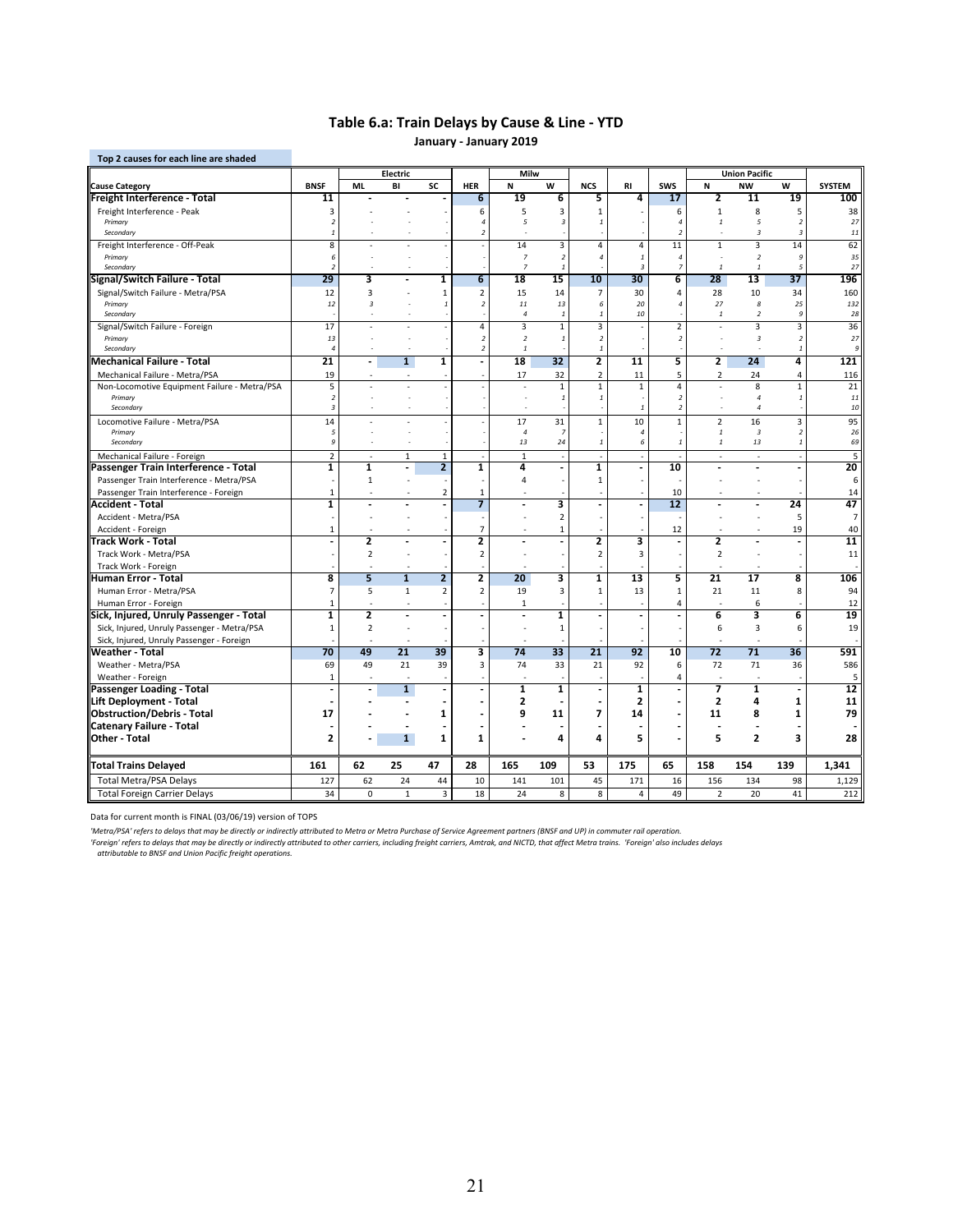#### **Table 6.b: Train Delays by Cause & Line ‐ YTD**

**January ‐ January Average Over Previous 5 Years: 2014‐2018**

| Top 2 causes for each line are shaded                        |                         |                      |                                    |                         |                            |                         |                          |                                         |                         |                                  |                         |                              |                               |                         |
|--------------------------------------------------------------|-------------------------|----------------------|------------------------------------|-------------------------|----------------------------|-------------------------|--------------------------|-----------------------------------------|-------------------------|----------------------------------|-------------------------|------------------------------|-------------------------------|-------------------------|
|                                                              |                         |                      | Electric                           |                         |                            | Milw                    |                          |                                         |                         |                                  |                         | <b>Union Pacific</b>         |                               |                         |
| <b>Cause Category</b>                                        | <b>BNSF</b>             | <b>ML</b>            | BI                                 | SC                      | <b>HER</b>                 | N                       | $\overline{\mathsf{w}}$  | <b>NCS</b>                              | <b>RI</b>               | <b>SWS</b>                       | Ñ                       | <b>NW</b>                    | $\overline{\mathsf{w}}$       | <b>SYSTEM</b>           |
| Freight Interference - Total                                 | 32                      |                      |                                    |                         | 4                          | 15                      | 13                       | 8                                       | 9                       | 13                               | $\overline{\mathbf{0}}$ | 4                            | 20                            | 120                     |
| Freight Interference - Peak                                  | 21                      |                      |                                    |                         | 4                          | 3                       | 5                        | 3                                       | 3                       | 4                                | 0                       | $\mathbf{1}$                 | 7                             | 51                      |
| Primary                                                      | 15                      |                      |                                    |                         | $\overline{a}$             | $\overline{2}$          | $\overline{3}$           | 3                                       | $\overline{\mathbf{3}}$ | $\overline{3}$                   | 0                       | $\mathbf{1}$                 | $\overline{3}$                | 37                      |
| Secondary                                                    | 6                       |                      |                                    |                         | $\mathcal{O}$              | $\mathbf{1}$            | $\mathbf{1}$             | 0                                       | 0                       | $\mathbf{1}$                     |                         | $\mathcal{O}$                | $\overline{a}$                | 14                      |
| Freight Interference - Off-Peak                              | 11                      |                      |                                    | L,                      | $\mathbf 0$                | 12                      | 8                        | 5                                       | 6                       | 9                                | 0                       | 3                            | 13                            | 69                      |
| Primary                                                      | $\overline{7}$          |                      |                                    |                         | 0                          | $\overline{z}$          | 5<br>$\overline{3}$      | $\boldsymbol{4}$                        | 5                       | 6<br>$\overline{3}$              | 0                       | $\overline{z}$               | 11                            | 47                      |
| Secondary                                                    | $\overline{4}$          | 11                   | $\overline{4}$                     | $\overline{\mathbf{8}}$ |                            | 5<br>22                 | 19                       | $\mathbf{1}$<br>$\overline{\mathbf{8}}$ | $\overline{2}$          |                                  | $\overline{0}$          | $\mathbf{1}$<br>4            | $\overline{\mathbf{z}}$<br>10 | 21                      |
| Signal/Switch Failure - Total                                | $\overline{27}$         |                      |                                    |                         | 4                          |                         |                          |                                         | $\overline{12}$         | 14                               |                         |                              |                               | 143                     |
| Signal/Switch Failure - Metra/PSA                            | 16                      | 11<br>$\overline{z}$ | 4                                  | 8                       | $\pmb{0}$<br>$\mathcal{O}$ | 13<br>$\overline{z}$    | 15<br>$\boldsymbol{s}$   | 3<br>$\overline{2}$                     | 12                      | $\overline{2}$<br>$\overline{a}$ | 0<br>$\Omega$           | 4<br>$\overline{\mathbf{3}}$ | 9                             | 97                      |
| Primary<br>Secondary                                         | $\overline{z}$<br>9     | 5                    | $\overline{\mathbf{3}}$<br>$\it 1$ | 6<br>$\mathbf{1}$       | $\mathcal{O}$              | 6                       | 6                        | $\mathbf{1}$                            | 8<br>$\overline{3}$     | $\theta$                         | 0                       | $\mathbf{1}$                 | 5<br>5                        | 58<br>39                |
| Signal/Switch Failure - Foreign                              | 11                      |                      |                                    |                         | 3                          | 9                       | 4                        | 5                                       | $\mathbf 0$             | 12                               |                         | 0                            | $\mathbf 1$                   | 46                      |
| Primary                                                      | $\overline{z}$          |                      |                                    |                         | $\overline{3}$             | 5                       | $\overline{3}$           | $\overline{2}$                          | $\mathcal{O}$           | $\overline{z}$                   |                         |                              | $\mathcal{O}$                 | 28                      |
| Secondary                                                    | $\overline{a}$          |                      |                                    |                         | $\it 1$                    | $\overline{4}$          | $\overline{\phantom{a}}$ | $\overline{2}$                          | $\Omega$                | $\overline{4}$                   |                         | $\pmb{\mathit{o}}$           | 1                             | 18                      |
| <b>Mechanical Failure - Total</b>                            | 24                      | 2                    | $\overline{2}$                     | 1                       | $\overline{\mathbf{z}}$    | 24                      | 10                       | 4                                       | $\overline{21}$         | 3                                | 18                      | 10                           | $\overline{11}$               | 133                     |
| Mechanical Failure - Metra/PSA                               | 24                      | $\overline{2}$       | $\overline{2}$                     | $\mathbf{1}$            | $\overline{2}$             | 22                      | 10                       | 4                                       | 21                      | 3                                | 18                      | 10                           | 11                            | 130                     |
| Non-Locomotive Equipment Failure - Metra/PSA                 | 8                       | $\overline{2}$       | $\overline{2}$                     | $\mathbf 1$             | $\mathbf 0$                | 4                       | $\overline{3}$           | $\Omega$                                | $\overline{2}$          | $\mathbf{1}$                     | 6                       | $\overline{3}$               | $\overline{7}$                | 40                      |
| Primary                                                      | $\overline{\mathbf{3}}$ | $\mathbf{1}$         | $\mathbf{1}$                       | 0                       | 0                          | $\it 1$                 | $\mathbf{1}$             |                                         | $\mathbf{1}$            | $\mathbf{1}$                     | $\overline{1}$          | $\it 1$                      | $\overline{\mathbf{3}}$       | 14                      |
| Secondary                                                    | 5                       | $\mathbf{1}$         | $\it 1$                            | $\mathbf{1}$            |                            | $\overline{\mathbf{3}}$ | 3                        | 0                                       | $\mathbf{1}$            | $\mathbf{1}$                     | 5                       | $\overline{2}$               | $\overline{4}$                | 27                      |
| Locomotive Failure - Metra/PSA                               | 16                      |                      |                                    |                         | $\mathbf 1$                | 18                      | $\overline{7}$           | $\overline{4}$                          | 19                      | $\overline{2}$                   | 12                      | 6                            | 4                             | 89                      |
| Primary                                                      | $\overline{4}$          |                      |                                    |                         | $\mathbf{1}$               | $\overline{2}$          | $\overline{\phantom{a}}$ | $\it 1$                                 | 5                       | $\mathbf{1}$                     | $\overline{2}$          | $\overline{2}$               | $\overline{2}$                | 22                      |
| Secondary                                                    | 12                      |                      |                                    |                         | $\mathcal{O}$              | 15                      |                          | $\overline{\mathbf{3}}$                 | 14                      | $\mathbf{1}$                     | 10                      | $\overline{4}$               | $\overline{3}$                | 67                      |
| Mechanical Failure - Foreign                                 | $\mathbf 0$             | 0                    | 0                                  |                         | 0                          | $\overline{2}$          |                          |                                         |                         |                                  | ä,                      | $\overline{\phantom{a}}$     |                               | $\overline{\mathbf{3}}$ |
| Passenger Train Interference - Total                         | $\overline{2}$          | 1                    | 1                                  | 1                       | 1                          | 7                       | 1                        | 2                                       | 3                       | 1                                |                         | Ō                            | 1                             | 21                      |
| Passenger Train Interference - Metra/PSA                     |                         | $\mathbf 0$          | $\mathbf 1$                        | 0                       |                            | 5                       | 1                        | $\overline{2}$                          | 2                       | $\pmb{0}$                        |                         | 0                            | $\mathbf{1}$                  | 13                      |
| Passenger Train Interference - Foreign                       | $\overline{2}$          | $\mathbf{1}$         | $\mathbf 0$                        | $\mathbf 0$             | $\mathbf{1}$               | $\overline{2}$          | $\mathbf 0$              |                                         | 1                       | 0                                |                         |                              |                               | 8                       |
| Accident - Total                                             | 7                       | 2                    | 0                                  | 1                       | $\overline{\mathbf{0}}$    | 15                      | 6                        | 3                                       | 8                       | 1                                | 4                       | 13                           | $\overline{\mathbf{1}}$       | 61                      |
| Accident - Metra/PSA                                         | $\mathbf{1}$            | $\overline{2}$       | 0                                  | $\mathbf{1}$            | 0                          | 13                      | 6                        | $\overline{2}$                          | 6                       | $\mathbf{1}$                     | 4                       | 13                           | $\mathbf 1$                   | 52                      |
| Accident - Foreign                                           | 6                       |                      |                                    |                         |                            | $\overline{2}$          |                          | 0                                       | 1                       |                                  |                         |                              |                               | 9                       |
| Track Work - Total                                           | 12                      | 6                    | $\mathbf{1}$                       | $\overline{4}$          | 0                          | 5                       | $\mathbf{1}$             | 3                                       | $\mathbf{2}$            | $\overline{2}$                   | $\overline{2}$          | $\mathbf{2}$                 | $\mathbf{1}$                  | 42                      |
| Track Work - Metra/PSA                                       | 12                      | 6                    | $\mathbf{1}$                       | 4                       | 0                          | 5                       | 1                        | 3                                       | 2                       | $\overline{2}$                   | $\overline{2}$          | $\overline{2}$               | $\mathbf{1}$                  | 42                      |
| Track Work - Foreign                                         |                         |                      |                                    |                         |                            |                         |                          |                                         |                         |                                  |                         |                              |                               |                         |
| Human Error - Total                                          | 20                      | 2                    | $\overline{2}$                     | 2                       | 1                          | 9                       | 4                        | 3                                       | 7                       | 3                                | 4                       | 5                            | 7                             | 69                      |
| Human Error - Metra/PSA                                      | 15                      | $\overline{2}$       | $\overline{2}$                     | $\overline{2}$          | 0                          | 7                       | $\overline{4}$           | $\overline{2}$                          | $\overline{7}$          | 0                                | 3                       | 4                            | 6                             | 54                      |
| Human Error - Foreign                                        | 5                       |                      |                                    |                         | $\mathbf{1}$               | $\overline{2}$          | $\mathbf 0$              | $\mathbf 1$                             |                         | 3                                | $\mathbf{1}$            | $\mathbf{1}$                 | $\mathbf 1$                   | 14                      |
| Sick, Injured, Unruly Passenger - Total                      | $\overline{2}$          | 5                    | $\overline{\mathbf{1}}$            | $\overline{2}$          | $\overline{\mathfrak{o}}$  | 2                       | 1                        | $\overline{\mathbf{0}}$                 | 1                       |                                  | 2                       | 3                            | 4                             | 24                      |
| Sick, Injured, Unruly Passenger - Metra/PSA                  | $\overline{2}$          | 5                    | $\mathbf{1}$                       | $\overline{2}$          | $\mathbf 0$                | $\overline{2}$          | $\mathbf{1}$             | 0                                       | 1                       |                                  | $\overline{2}$          | 3                            | 4                             | 24                      |
| Sick, Injured, Unruly Passenger - Foreign                    |                         |                      |                                    | 15                      |                            |                         |                          |                                         |                         |                                  |                         | - 2                          |                               |                         |
| Weather - Total                                              | 85                      | 56                   | 14                                 |                         | 3                          | 43                      | 38                       | 14                                      | 62                      | 10                               | 29                      | 33                           | 30                            | 433                     |
| Weather - Metra/PSA                                          | 84                      | 56                   | 14                                 | 15                      | 3                          | 43                      | 37                       | 14                                      | 62                      | 10                               | 29                      | 33                           | 30                            | 431                     |
| Weather - Foreign                                            | 0<br>1                  | 1                    | $\overline{\mathbf{1}}$            | 1                       | $\overline{\phantom{a}}$   | 0<br>5                  | $\mathbf{1}$<br>2        | $\overline{\mathbf{1}}$                 | 5                       | 0                                | 3                       | $\overline{2}$               | 3                             | 1<br>25                 |
| Passenger Loading - Total                                    | 4                       | 0                    |                                    |                         |                            | 4                       | 4                        |                                         | $\overline{2}$          |                                  | 1                       | 3                            | 4                             | 20                      |
| Lift Deployment - Total<br><b>Obstruction/Debris - Total</b> | 8                       | 3                    | 1                                  | 4                       | 0                          | 5                       | 3                        | 1                                       | 3                       | $\overline{2}$                   | 1                       | 8                            | 8                             | 48                      |
|                                                              | ٠                       | 3                    | $\mathbf{1}$                       | 1                       |                            |                         |                          |                                         |                         |                                  |                         |                              |                               | 4                       |
| Catenary Failure - Total<br>Other - Total                    | 6                       | $\mathbf{1}$         | $\mathbf{1}$                       | 0                       | ٠<br>$\overline{a}$        | 3                       | $\mathbf{1}$             | 0                                       | $\overline{\mathbf{3}}$ | 1                                | 3                       | $\mathbf{2}$                 | $\mathbf{1}$                  | 22                      |
|                                                              |                         |                      |                                    |                         |                            |                         |                          |                                         |                         |                                  |                         |                              |                               |                         |
| <b>Total Trains Delayed</b>                                  | 230                     | 94                   | 28                                 | 39                      | 16                         | 158                     | 104                      | 48                                      | 138                     | 49                               | 68                      | 90                           | 102                           | 1,164                   |
| Total Metra/PSA Delays                                       | 173                     | 92                   | 28                                 | 39                      | 6                          | 125                     | 86                       | 34                                      | 127                     | 21                               | 67                      | 85                           | 80                            | 963                     |
| <b>Total Foreign Carrier Delays</b>                          | 57                      | $\mathbf{1}$         | $\mathbf{1}$                       | $\mathbf 0$             | 10                         | 33                      | 18                       | 14                                      | 12                      | 28                               | $\mathbf{1}$            | 5                            | 22                            | 201                     |

Data for current month is FINAL version of TOPS

'Metra/PSA' refers to delays that may be directly or indirectly attributed to Metra or Metra Purchase of Service Agreement partners (BNSF and UP) in commuter rail operation.

'Foreign' refers to delays that may be directly or indirectly attributed to other carriers, including freight carriers, Amtrak, and NICTD, that affect Metra trains. 'Foreign' also includes delays<br>attributable to BNSF and U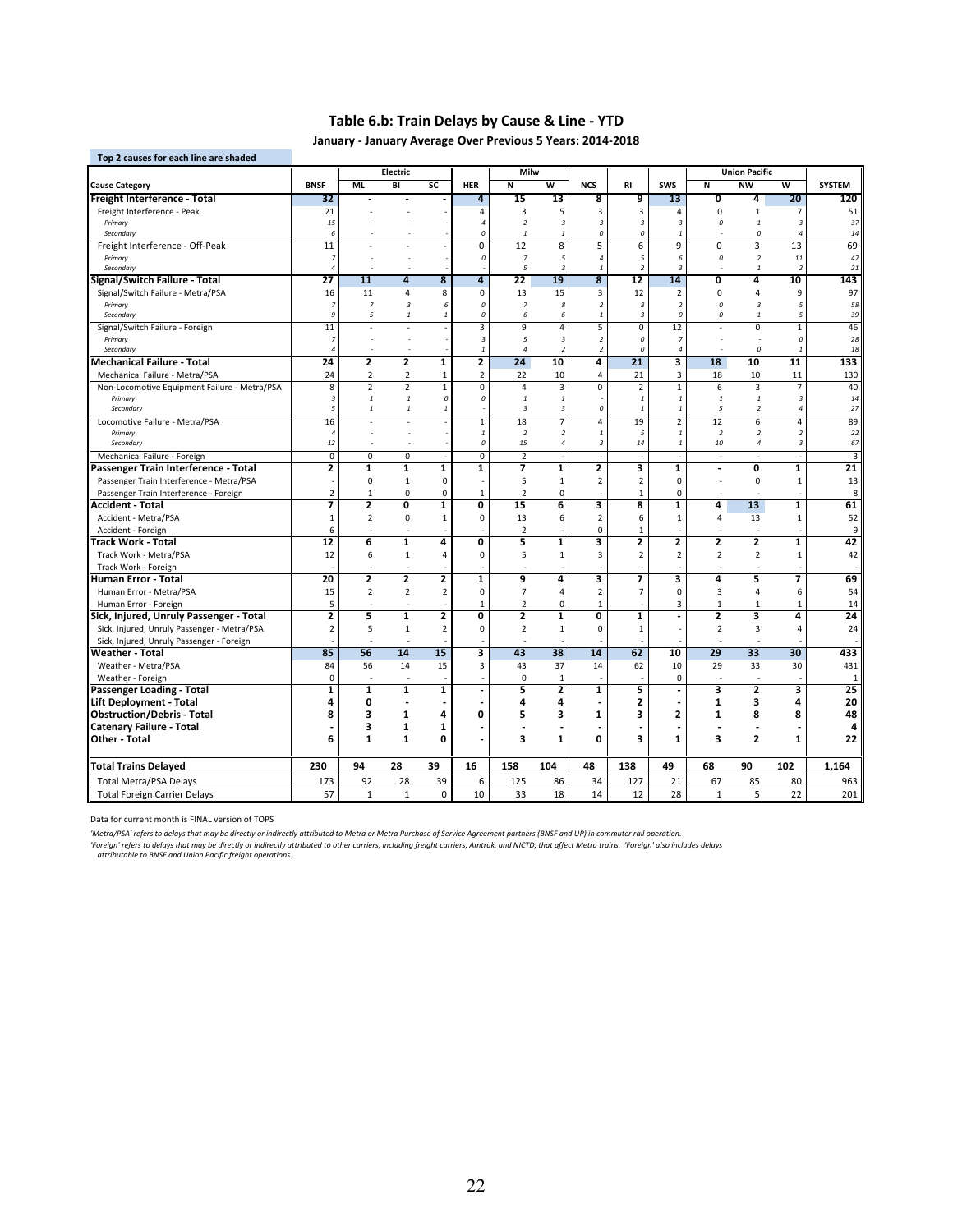**January ‐ January 2019 Compared to January ‐ January Average Over Previous 5 Years: 2014‐2018 Electric Milw Union Pacific Cause Category BNSF ML BI SC HER N W NCS RI SWS N NW W SYSTEM Freight Interference ‐ Total (21) ‐ ‐ ‐ 2 4 (7) (3) (5) 4 2 7 (1) (20) Freight Interference - Peak** (18) - - - - - - 2 (2) (2) (3) 2 1 7 (2)<br>Primary (18) - - - - 0 3 (0) (2) (3) 1 1 4 (1) *Primary (13) ‐ ‐ ‐ 0 3 (0) (2) (3) 1 1 4 (1) (10) Secondary (5) ‐ ‐ ‐ 2 (1) (1) (0) (0) 1 ‐ 3 (1) (3)* Freight Interference ‐ Off‐Peak (3) ‐ ‐ ‐ (0) 2 (5) (1) (2) 2 1 0 1 (7) *Primary (1) ‐ ‐ ‐ (0) (0) (3) ‐ (4) (2) (0) 0 (2) (12) Secondary (2) ‐ ‐ ‐ ‐ 2 (2) (1) 1 4 1 (0) 3 6* **Signal/Switch Failure ‐ Total 2 (8) (4) (7) 2 (4) (4) 2 18 (8) 28 9 27 53** Signal/Switch Failure - Metra/PSA (4) (4) (8) (4) (7) 2 2 (1) 4 18 2 28 6 25 63<br>Primary - Primary - Primary - 2 2 11 4 12 2 27 5 20 74 *Primary 5 (4) (3) (5) 2 4 5 4 12 2 27 5 20 74 Secondary (9) (5) (1) (1) (0) (2) (5) (0) 7 (0) 1 1 4 (11)*  $P_{\text{H}\text{H}\text{G}}$  Signal/Switch Failure - Foreign  $P_{\text{H}\text{H}\text{G}}$  (10)<br>  $P_{\text{H}\text{H}\text{G}}$   $P_{\text{H}\text{H}\text{G}}$  (10)<br>  $P_{\text{H}\text{H}\text{G}}$  (3) (3) (3) (3) (2) (0) (10) - 3 2 (10)<br>  $P_{\text{H}\text{H}\text{G}}$  (3) (2) (2) (1) (4) (4) - (0 *Primary 6 ‐ ‐ ‐ (1) (3) (2) (0) (0) (5) ‐ 3 2 (1) Secondary 0 ‐ ‐ ‐ 1 (3) (2) (1) (0) (4) ‐ (0) 0 (9)* **Mechanical Failure - Total 12**<br>
Mechanical Failure - Metra/PSA (5) (3) (2) (1) - (2) (6) 22 (2) (10) 2 (16) 14 (7) (12)<br>
Mechanical Failure - Metra/PSA (5) (2) (2) (2) (1) (2) (5) 22 (2) (10) 2 (16) 14 (7) (14) Mechanical Failure - Metra/PSA (5) (2) (2) (1) (2) (5) 22<br>Non-Locomotive Equipment Failure - Metra/PSA (3) (2) (2) (2) (1) (0) (4) (2) Non‐Locomotive Equipment Failure ‐ Metra/PSA (3) (2) (2) (1) (0) (4) (2) 1 (1) 3 (6) 5 (6) (19) *Primary (1) (1) (1) (0) (0) (1) 0 1 (1) 1 (1) 3 (2) (3) Secondary (2) (1) (1) (1) ‐ (3) (3) (0) 0 1 (5) 2 (4) (17)* Locomotive Failure - Metra/PSA (2) - - - - (1) (1) 24 (3) (9) (1) (10) 10 (1) 6 Primary (1) 2 5 (1) (1) (1) (1) (1) 1 0 4 *Secondary (3) ‐ ‐ ‐ (0) (2) 20 (2) (8) ‐ (9) 9 (2) 2* Mechanical Failure - Foreign 2 (0) 1 1 (0) (1) 1 (1) 3 (3) (1) 1 (3) 9 - (0) (1) (1) 1 (3) Passenger Train Interference - Total (1) (0) (1) 1 0 (3) (1) (1) (3) 9 - (0) (1) (1) (1)<br>Passenger Train Interference - Metra/PSA (1) (1) (1) (1) (1) (1) (1) (1) (1) (2) (0) - (0) (1) (7) Passenger Train Interference - Metra/PSA  $\begin{vmatrix} 1 & 1 & 1 & 0 \\ 0 & 1 & 1 & 0 \\ 0 & 0 & 2 & 0 \\ 0 & 0 & 0 & 0 \end{vmatrix}$  (1)  $\begin{pmatrix} 1 & 1 & 1 & 0 \\ 1 & 1 & 1 & 0 \\ 0 & 0 & 2 & 0 \\ 0 & 0 & 0 & 0 \end{pmatrix}$  (1) (2) (0) (0) (0) (1) (1) (1) (1) (1) (2) (1) (1) ( Passenger Train Interference - Foreign (1) (1) (1) (0) 2 0 (2) (0) - (1) 10 - - - 6<br>Accident - Total (13) 23 (14) (6) (2) (0) (1) 7 (15) (3) (3) (8) 11 (4) (13) 23 (14) **Accident ‐ Total (6) (2) (0) (1) 7 (15) (3) (3) (8) 11 (4) (13) 23 (14)** Accident ‐ Metra/PSA (1) (2) (0) (1) (0) (13) (4) (2) (6) (1) (4) (13) 4 (45) Accident ‐ Foreign ‐ ‐ ‐ (5) 7 (2) 1 (0) (1) ‐ ‐ 12 19 31 Track Work - Total | (12)| (4) (1) (4)| 2 | (5) (1)| (1)| 1 | (2)| 0 (2) (1)| (31) Track Work ‐ Metra/PSA (12) (4) (1) (4) 2 (5) (1) (1) 1 (2) 0 (2) (1) (31) Track Work ‐ Foreign ‐ ‐ ‐ ‐ ‐ ‐ ‐ ‐ ‐ ‐ ‐ ‐ ‐ ‐ **Human Error - Total 1998** (19) (19) 1 (19) 1 (19) 1 (19) 1 (19) 1 (19) 1 (19) 1 (19) 1 (19) 1 (19) 1 (19) 1 (19) 1 (19) 1 (19) 1 (19) 1 (19) 1 (19) 1 (19) 1 (19) 1 (19) 1 (19) 1 (19) 1 (19) 1 (19) 1 (19) 1 (19) 1 (19) 1 ( Human Error ‐ Metra/PSA (8) 3 (1) 0 2 12 (1) (1) 6 1 18 7 2 40 Human Error ‐ Foreign ‐ ‐ ‐ (4) (1) (1) (0) ‐ (1) 1 (1) 5 (1) (2) Sick, Injured, Unruly Passenger - Total (1) (3) (1) (2) (0) (2) 0 (0) (1) - 4 - 2 (5)<br>Sick, Injured, Unruly Passenger - Metra/PSA (1) (3) (1) (2) (0) (2) 0 (0) (1) - 4 - 2 (5) Sick, Injured, Unruly Passenger - Metra/PSA Sick, Injured, Unruly Passenger ‐ Foreign ‐ ‐ ‐ ‐ ‐ ‐ ‐ ‐ ‐ ‐ ‐ ‐ ‐ ‐ Weather - Total | (15)| (7) 7 24 | (0)| 31 (5)| 7 | 30 | - | 43 38 6 | 158 Weather ‐ Metra/PSA (15) (7) 7 24 (0) 31 (4) 7 30 (4) 43 38 6 155 Weather ‐ Foreign ‐ ‐ ‐ ‐ 1 (0) ‐ ‐ (1) ‐ ‐ ‐ 4 4 Passenger Loading - Total (1) (1) (1) - (1) - (4) (1) (1) (4) - (4) (1) (3) (13)<br>ift Deployment - Total (4) (0) - - - (2) (4) - 0 - 1 1 (3) (9)<br>Dbstruction/Debris - Total 9 (3) (1) (3) (0) 4 8 6 11 (2) 10 (0) (7) 31 **Lift Deployment ‐ Total (4) ‐ ‐ ‐ (0) (2) ‐ (4) ‐ 0 1 1 (3) (9) Obstruction/Debris ‐ Total 9 (3) (1) (3) (0) 4 8 6 11 (2) 10 (0) (7) 31 Catenary Failure ‐ Total ‐ (3) (1) ‐ ‐ ‐ ‐ (1) ‐ ‐ ‐ ‐ ‐ (4)** Other - Total | (4)| (1) 0 1 | 1 | (3) 3 | 4 | 2 | (1)| 2 (0) 2 | 6 **Total Trains Delayed (69) (32) (3) 8 12 7 5 5 37 16 90 64 37 177** Total Metra/PSA Delays (46) (30) (4) 5 4 16 15 11 44 (5) 89 49 18 166 Total Foreign Carrier Delays

**Table 6.c: Train Delays by Cause & Line ‐ YTD**

Data for current month is FINAL version of TOPS

'Metra/PSA' refers to delays that may be directly or indirectly attributed to Metra or Metra Purchase of Service Agreement partners (BNSF and UP) in commuter rail operation.

'Foreign' refers to delays that may be directly or indirectly attributed to other carriers, including freight carriers, Amtrak, and NICTD, that affect Metra trains. 'Foreign' also includes delays

*attributable to BNSF and Union Pacific freight operations.*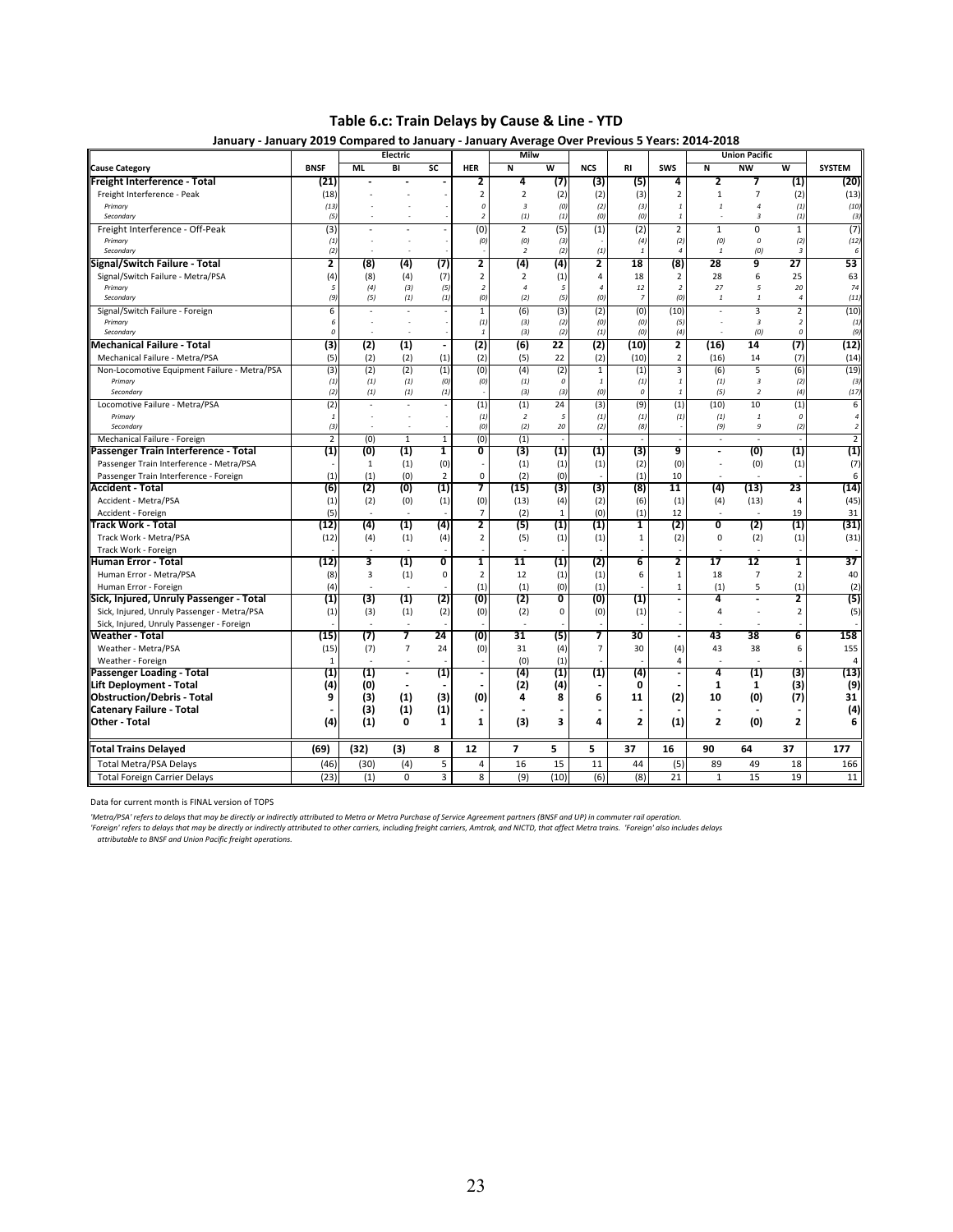# **Table 7.a: Train Delays by Cause & Month**

**2019**

| Top 2 causes for each month are shaded           |                        |     |     |     |     |     |     |     |     |     |     |     |                          |              |
|--------------------------------------------------|------------------------|-----|-----|-----|-----|-----|-----|-----|-----|-----|-----|-----|--------------------------|--------------|
| <b>Cause Category</b>                            | Jan                    | Feb | Mar | Apr | May | Jun | Jul | Aug | Sep | Oct | Nov | Dec | Jan - Jan                |              |
| Freight Interference - Total                     | 100                    |     |     |     |     |     |     |     |     |     |     |     | 100                      | 7.5%         |
| Freight Interference - Peak                      | 38                     |     |     |     |     |     |     |     |     |     |     |     | 38                       | 2.8%         |
| Primary                                          | 27                     |     |     |     |     |     |     |     |     |     |     |     | 27                       | 2.0%         |
| Secondary                                        | 11                     |     |     |     |     |     |     |     |     |     |     |     | 11                       | 0.8%         |
| Freight Interference - Off-Peak                  | 62                     |     |     |     |     |     |     |     |     |     |     |     | 62                       | 4.6%         |
| Primary                                          | 35                     |     |     |     |     |     |     |     |     |     |     |     | 35                       | 2.6%         |
| Secondary                                        | 27                     |     |     |     |     |     |     |     |     |     |     |     | 27                       | 2.0%         |
| Signal/Switch Failure - Total                    | 196                    |     |     |     |     |     |     |     |     |     |     |     | 196                      | 14.6%        |
| Signal/Switch Failure - Metra/PSA                | 160                    |     |     |     |     |     |     |     |     |     |     |     | 160                      | 11.9%        |
| Primary                                          | 132                    |     |     |     |     |     |     |     |     |     |     |     | 132                      | 9.8%         |
| Secondary                                        | 28                     |     |     |     |     |     |     |     |     |     |     |     | 28                       | 2.1%         |
| Signal/Switch Failure - Foreign                  | 36                     |     |     |     |     |     |     |     |     |     |     |     | 36                       | 2.7%         |
| Primary<br>Secondary                             | 27<br>$\boldsymbol{g}$ |     |     |     |     |     |     |     |     |     |     |     | 27<br>9                  | 2.0%<br>0.7% |
| Mechanical Failure - Total                       | 121                    |     |     |     |     |     |     |     |     |     |     |     | 121                      | 9.0%         |
| Mechanical Failure - Metra/PSA                   | 116                    |     |     |     |     |     |     |     |     |     |     |     | 116                      | 8.7%         |
| Non-Locomotive Equipment Failure - Metra/PSA     | 21                     |     |     |     |     |     |     |     |     |     |     |     | 21                       | 1.6%         |
| Primary                                          | 11                     |     |     |     |     |     |     |     |     |     |     |     | 11                       | 0.8%         |
| Secondary                                        | 10                     |     |     |     |     |     |     |     |     |     |     |     | 10                       | 0.7%         |
| Locomotive Failure - Metra/PSA                   | 95                     |     |     |     |     |     |     |     |     |     |     |     | 95                       | 7.1%         |
| Primary                                          | 26                     |     |     |     |     |     |     |     |     |     |     |     | 26                       | 1.9%         |
| Secondary                                        | 69                     |     |     |     |     |     |     |     |     |     |     |     | 69                       | 5.1%         |
| Mechanical Failure - Foreign                     | 5                      |     |     |     |     |     |     |     |     |     |     |     | 5                        | 0.4%         |
| Passenger Train Interference - Total             | 20                     |     |     |     |     |     |     |     |     |     |     |     | 20                       | 1.5%         |
| Passenger Train Interference - Metra/PSA         | 6                      |     |     |     |     |     |     |     |     |     |     |     | 6                        | 0.4%         |
| Passenger Train Interference - Foreign           | 14                     |     |     |     |     |     |     |     |     |     |     |     | 14                       | 1.0%         |
| <b>Accident - Total</b>                          | 47                     |     |     |     |     |     |     |     |     |     |     |     | 47                       | 3.5%         |
| Accident - Metra/PSA                             | 7                      |     |     |     |     |     |     |     |     |     |     |     | 7                        | 0.5%         |
| Accident - Foreign                               | 40                     |     |     |     |     |     |     |     |     |     |     |     | 40                       | 3.0%         |
| Track Work - Total                               | 11                     |     |     |     |     |     |     |     |     |     |     |     | 11                       | 0.8%         |
| Track Work - Metra/PSA                           | 11                     |     |     |     |     |     |     |     |     |     |     |     | 11                       | 0.8%         |
| Track Work - Foreign                             |                        |     |     |     |     |     |     |     |     |     |     |     |                          | 0.0%         |
| Human Error - Total                              | 106                    |     |     |     |     |     |     |     |     |     |     |     | 106                      | 7.9%         |
| Human Error - Metra/PSA                          | 94                     |     |     |     |     |     |     |     |     |     |     |     | 94                       | 7.0%         |
| Human Error - Foreign                            | 12                     |     |     |     |     |     |     |     |     |     |     |     | 12                       | 0.9%         |
| Sick, Injured, Unruly Passenger - Total          | 19                     |     |     |     |     |     |     |     |     |     |     |     | 19                       | 1.4%         |
| Sick, Injured, Unruly Passenger - Metra/PSA      | 19                     |     |     |     |     |     |     |     |     |     |     |     | 19                       | 1.4%         |
| Sick, Injured, Unruly Passenger - Foreign        |                        |     |     |     |     |     |     |     |     |     |     |     |                          | 0.0%         |
| Weather - Total                                  | 591                    |     |     |     |     |     |     |     |     |     |     |     | 591                      | 44.1%        |
| Weather - Metra/PSA                              | 586                    |     |     |     |     |     |     |     |     |     |     |     | 586                      | 43.7%        |
| Weather - Foreign                                | 5                      |     |     |     |     |     |     |     |     |     |     |     | 5                        | 0.4%         |
| Passenger Loading - Total                        | $\overline{12}$        |     |     |     |     |     |     |     |     |     |     |     | $\overline{12}$          | 0.9%         |
| <b>Lift Deployment - Total</b>                   | 11                     |     |     |     |     |     |     |     |     |     |     |     | 11                       | 0.8%         |
| <b>Obstruction/Debris - Total</b>                | 79                     |     |     |     |     |     |     |     |     |     |     |     | 79                       | 5.9%         |
|                                                  |                        |     |     |     |     |     |     |     |     |     |     |     | $\overline{\phantom{a}}$ | 0.0%         |
| <b>Catenary Failure - Total</b><br>Other - Total | 28                     |     |     |     |     |     |     |     |     |     |     |     | 28                       | 2.1%         |
|                                                  |                        |     |     |     |     |     |     |     |     |     |     |     |                          |              |
| <b>Total Trains Delayed</b>                      | 1,341                  |     |     |     |     |     |     |     |     |     |     |     | 1,341                    | 100.0%       |
| <b>Total Metra/PSA Delays</b>                    | 1,129                  |     |     |     |     |     |     |     |     |     |     |     | 1,129                    | 84.2%        |
| <b>Total Foreign Carrier Delays</b>              | 212                    |     |     |     |     |     |     |     |     |     |     |     | 212                      | 15.8%        |

Data for current month is FINAL (03/06/19) version of TOPS

'Metra/PSA' refers to delays that may be directly or indirectly attributed to Metra or Metra Purchase of Service Agreement partners (BNSF and UP) in commuter rail operation.

'Foreign' refers to delays that may be directly or indirectly attributed to other carriers, including freight carriers, Amtrak, and NICTD, that affect Metra trains. 'Foreign' also includes delays<br> attributable to BNSF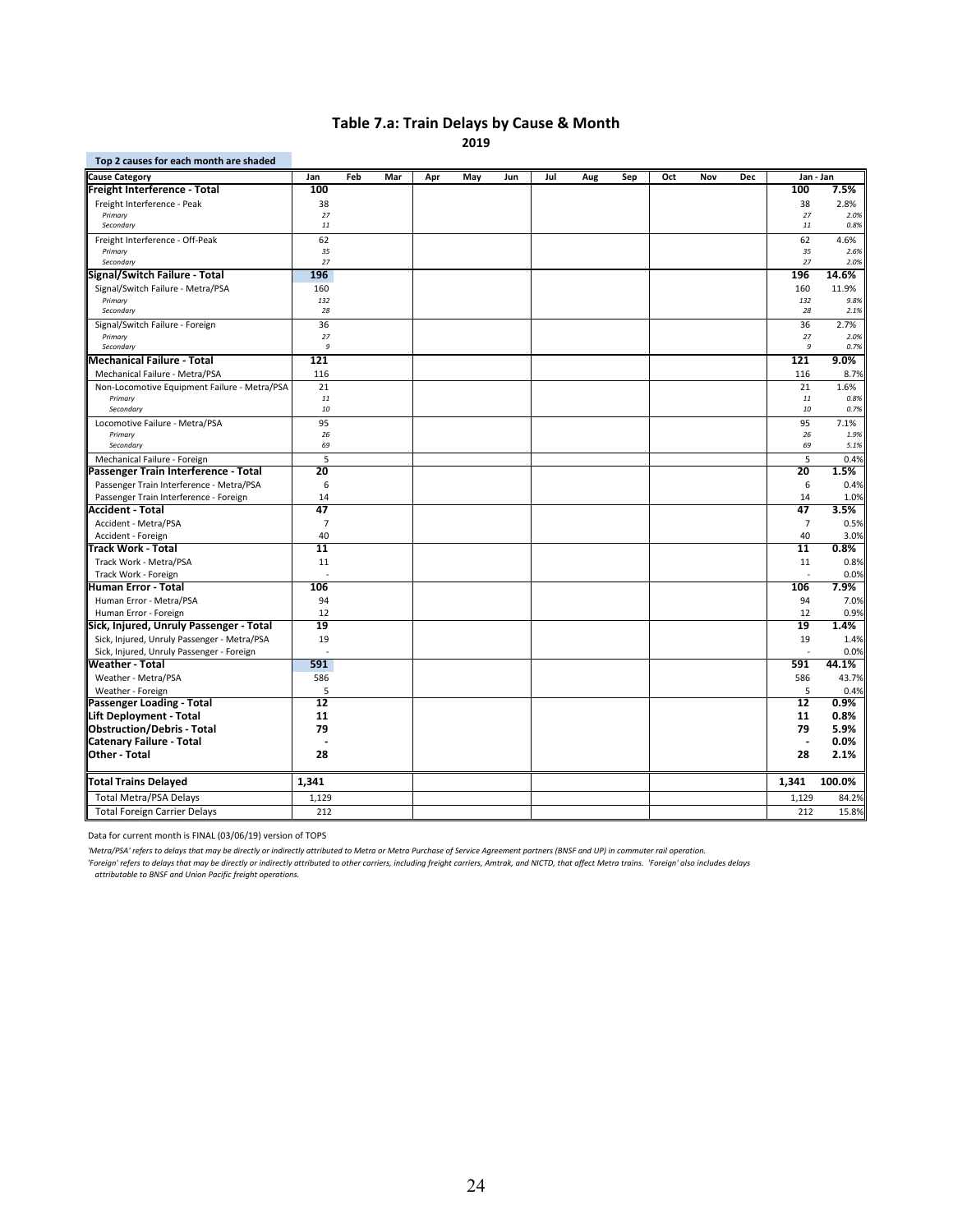#### **Table 7.b: Train Delays by Cause & Month 2018**

| Top 2 causes for each month are shaded       |                |                 |                 |                      |                 |                          |                 |                |                |          |                 |                |                 |               |
|----------------------------------------------|----------------|-----------------|-----------------|----------------------|-----------------|--------------------------|-----------------|----------------|----------------|----------|-----------------|----------------|-----------------|---------------|
| <b>Cause Category</b>                        | Jan            | Feb             | Mar             | Apr                  | May             | Jun                      | Jul             | Aug            | Sep            | Oct      | Nov             | <b>Dec</b>     |                 | Jan - Jan     |
| Freight Interference - Total                 | 134            | 126             | 154             | 86                   | 136             | 141                      | 101             | 95             | 133            | 159      | 112             | 137            | 134             | 13.6%         |
| Freight Interference - Peak                  | 65             | 52              | 55              | 30                   | 42              | 55                       | 39              | 29             | 30             | 61       | 44              | 54             | 65              | 6.6%          |
| Primary                                      | 36             | 25              | 26              | 20                   | 27              | 26                       | 16              | 19             | 17             | 34       | 27              | 26             | 36              | 3.6%          |
| Secondary                                    | 29             | 27              | 29              | 10                   | 15              | 29                       | 23              | 10             | 13             | 27       | 17              | 28             | 29              | 2.9%          |
| Freight Interference - Off-Peak              | 69             | 74              | 99              | 56                   | 94              | 86                       | 62              | 66             | 103            | 98       | 68              | 83             | 69              | 7.0%          |
| Primary<br>Secondary                         | 43<br>26       | 58<br>16        | 76<br>23        | 49<br>$\overline{z}$ | 69<br>25        | 62<br>24                 | 48<br>14        | 52<br>14       | 68<br>35       | 66<br>32 | 48<br>20        | 57             | 43              | 4.4%          |
|                                              | 160            | 171             | 102             | 95                   | 145             | 149                      | 128             | 141            | 124            | 110      | 217             | 26<br>197      | 26<br>160       | 2.6%<br>16.2% |
| Signal/Switch Failure - Total                | 97             |                 |                 | 73                   |                 |                          |                 |                |                | 89       |                 |                |                 |               |
| Signal/Switch Failure - Metra/PSA<br>Primary | 68             | 133<br>105      | 96<br>51        | 52                   | 113<br>92       | 103<br>63                | 103<br>74       | 131<br>72      | 97<br>73       | 61       | 179<br>144      | 188<br>132     | 97<br>68        | 9.8%          |
| Secondary                                    | 29             | 28              | 45              | 21                   | 21              | 40                       | 29              | 59             | 24             | 28       | 35              | 56             | 29              | 6.9%<br>2.9%  |
| Signal/Switch Failure - Foreign              | 63             | 38              | 6               | 22                   | 32              | 46                       | 25              | 10             | 27             | 21       | 38              | 9              | 63              | 6.4%          |
| Primary                                      | 22             | 33              | 5               | 20                   | 17              | 30                       | 16              | 8              | 17             | 15       | 26              | 5              | 22              | 2.2%          |
| Secondary                                    | 41             | 5               | $\mathbf{1}$    | $\overline{2}$       | 15              | 16                       | $\overline{9}$  | $\overline{2}$ | 10             | 6        | 12              | $\overline{A}$ | 41              | 4.2%          |
| Mechanical Failure - Total                   | 204            | 139             | 89              | 60                   | 74              | 92                       | 65              | 102            | 70             | 95       | 94              | 98             | 204             | 20.7%         |
| Mechanical Failure - Metra/PSA               | 200            | 132             | 88              | 55                   | 74              | 92                       | 63              | 102            | 69             | 87       | 84              | 96             | 200             | 20.3%         |
| Non-Locomotive Equipment Failure - Metra/PSA | 46             | 49              | 21              | 10                   | 10              | 12                       | 23              | $\overline{7}$ | 13             | 30       | 29              | 26             | 46              | 4.7%          |
| Primary                                      | 13             | 13              | 8               | 5                    | 8               | 8                        | 15              | 6              | $\overline{z}$ | 8        | $\overline{z}$  | 10             | 13              | 1.3%          |
| Secondary                                    | 33             | 36              | 13              | 5                    | $\overline{2}$  | $\overline{4}$           | 8               | $\it 1$        | 6              | 22       | 22              | 16             | 33              | 3.3%          |
| Locomotive Failure - Metra/PSA               | 154            | 83              | 67              | 45                   | 64              | 80                       | 40              | 95             | 56             | 57       | 55              | 70             | 154             | 15.6%         |
| Primary                                      | 25             | 19              | 20              | 15                   | 20              | 21                       | 20              | 20             | 16             | 22       | 18              | 25             | 25              | 2.5%          |
| Secondary                                    | 129            | 64              | 47              | 30                   | 44              | 59                       | 20              | 75             | 40             | 35       | 37              | 45             | 129             | 13.1%         |
| Mechanical Failure - Foreign                 | 4              | $\overline{7}$  | $1\,$           | 5                    | ÷.              |                          | $\overline{2}$  | $\sim$         | $\mathbf{1}$   | 8        | 10              | $\overline{2}$ | $\overline{4}$  | 0.4%          |
| Passenger Train Interference - Total         | 15             | $\overline{12}$ | 9               | 29                   | 33              | 28                       | 25              | 5              | 19             | 17       | 23              | 7              | 15              | 1.5%          |
| Passenger Train Interference - Metra/PSA     | $\overline{7}$ | 5               | 6               | 12                   | 10              | $\overline{7}$           | $\mathbf{1}$    | 3              | 6              | 9        | 8               | 4              | $\overline{7}$  | 0.7%          |
| Passenger Train Interference - Foreign       | 8              | $\overline{7}$  | 3               | 17                   | 23              | 21                       | 24              | $\overline{2}$ | 13             | 8        | 15              | 3              | 8               | 0.8%          |
| Accident - Total                             | 25             | 82              | 70              | 12                   | $\overline{25}$ | $\overline{a}$           | $\overline{19}$ | 23             | 20             | 43       | 45              | 43             | 25              | 2.5%          |
| Accident - Metra/PSA                         | 25             | 79              | 67              | $\overline{7}$       | 12              | $\overline{\phantom{a}}$ | 13              | 17             | 20             | 43       | 45              | 43             | 25              | 2.5%          |
| Accident - Foreign                           |                | 3               | 3               | 5                    | 13              |                          | 6               | 6              |                |          |                 |                |                 | 0.0%          |
| Track Work - Total                           | 11             | 18              | 43              | 101                  | 100             | 100                      | 58              | 59             | 88             | 120      | 51              | 36             | 11              | 1.1%          |
| Track Work - Metra/PSA                       | 11             | 18              | 43              | 101                  | 99              | 97                       | 57              | 59             | 88             | 120      | 51              | 36             | 11              | 1.1%          |
| Track Work - Foreign                         |                |                 |                 | ÷.                   | $\mathbf{1}$    | $\overline{3}$           | $\mathbf{1}$    |                |                |          |                 |                |                 | 0.0%          |
| Human Error - Total                          | 109            | 121             | 61              | 52                   | 94              | 91                       | 80              | 104            | 69             | 72       | 63              | 79             | 109             | 11.0%         |
| Human Error - Metra/PSA                      | 95             | 100             | 49              | 14                   | 64              | 59                       | 37              | 92             | 53             | 49       | 42              | 72             | 95              | 9.6%          |
| Human Error - Foreign                        | 14             | 21              | 12              | 38                   | 30              | 32                       | 43              | 12             | 16             | 23       | 21              | $\overline{7}$ | 14              | 1.4%          |
| Sick, Injured, Unruly Passenger - Total      | 24             | 33              | 44              | 33                   | 43              | 44                       | 36              | 32             | 32             | 25       | 20              | 22             | 24              | 2.4%          |
| Sick, Injured, Unruly Passenger - Metra/PSA  | 24             | 33              | 44              | 33                   | 43              | 44                       | 36              | 32             | 32             | 25       | 20              | 22             | 24              | 2.4%          |
| Sick, Injured, Unruly Passenger - Foreign    |                |                 |                 |                      |                 |                          |                 |                |                |          |                 |                |                 | 0.0%          |
| Weather - Total                              | 172            | 295             | 14              | $\overline{27}$      | 71              | 51                       | 8               | 41             | 34             | 10       | 295             | 36             | 172             | 17.4%         |
| Weather - Metra/PSA                          | 172            | 294             | 13              | 27                   | 70              | 51                       | 8               | 40             | 34             | 10       | 295             | 36             | 172             | 17.4%         |
| Weather - Foreign                            |                | $\mathbf{1}$    | $\mathbf{1}$    | ÷,                   | $\mathbf{1}$    |                          |                 | $\mathbf{1}$   |                |          |                 |                |                 | 0.0%          |
| Passenger Loading - Total                    | 31             | 56              | $\overline{32}$ | 13                   | 67              | 95                       | 78              | 139            | 33             | 35       | $\overline{37}$ | 46             | $\overline{31}$ | 3.1%          |
| <b>Lift Deployment - Total</b>               | 24             | 27              | 21              | 13                   | 45              | 23                       | 30              | 36             | 27             | 18       | 27              | 29             | 24              | 2.4%          |
| <b>Obstruction/Debris - Total</b>            | 40             | 82              | 29              | 62                   | 60              | 51                       | 63              | 35             | 30             | 59       | 47              | 57             | 40              | 4.1%          |
| <b>Catenary Failure - Total</b>              |                | $\mathbf{1}$    | $\mathbf 1$     |                      |                 |                          |                 |                | 9              |          | 3               | 63             |                 | 0.0%          |
| <b>Other - Total</b>                         | 38             | 27              | 25              | 19                   | 33              | 22                       | 31              | 20             | 22             | 19       | 5               | 20             | 38              | 3.9%          |
| Total Trains Delayed                         | 987            | 1,190           | 694             | 602                  | 926             | 887                      | 722             | 832            | 710            | 782      | 1,039           | 870            | 987             | 100.0%        |
| <b>Total Metra/PSA Delays</b>                | 764            | 987             | 514             | 429                  | 690             | 644                      | 520             | 706            | 520            | 563      | 843             | 712            | 764             | 77.4%         |
| <b>Total Foreign Carrier Delays</b>          | 223            | 203             | 180             | 173                  | 236             | 243                      | 202             | 126            | 190            | 219      | 196             | 158            | 223             | 22.6%         |
|                                              |                |                 |                 |                      |                 |                          |                 |                |                |          |                 |                |                 |               |

Data for latest month is final (01/28/19) version from TOPS.

'Metra/PSA' refers to delays that may be directly or indirectly attributed to Metra or Metra Purchase of Service Agreement partners (BNSF and UP) in commuter rail operation.

'Foreign' refers to delays that may be directly or indirectly attributed to other carriers, including freight carriers, Amtrak, and NICTD, that affect Metra trains. 'Foreign' also includes delays<br> attributable to BNSF